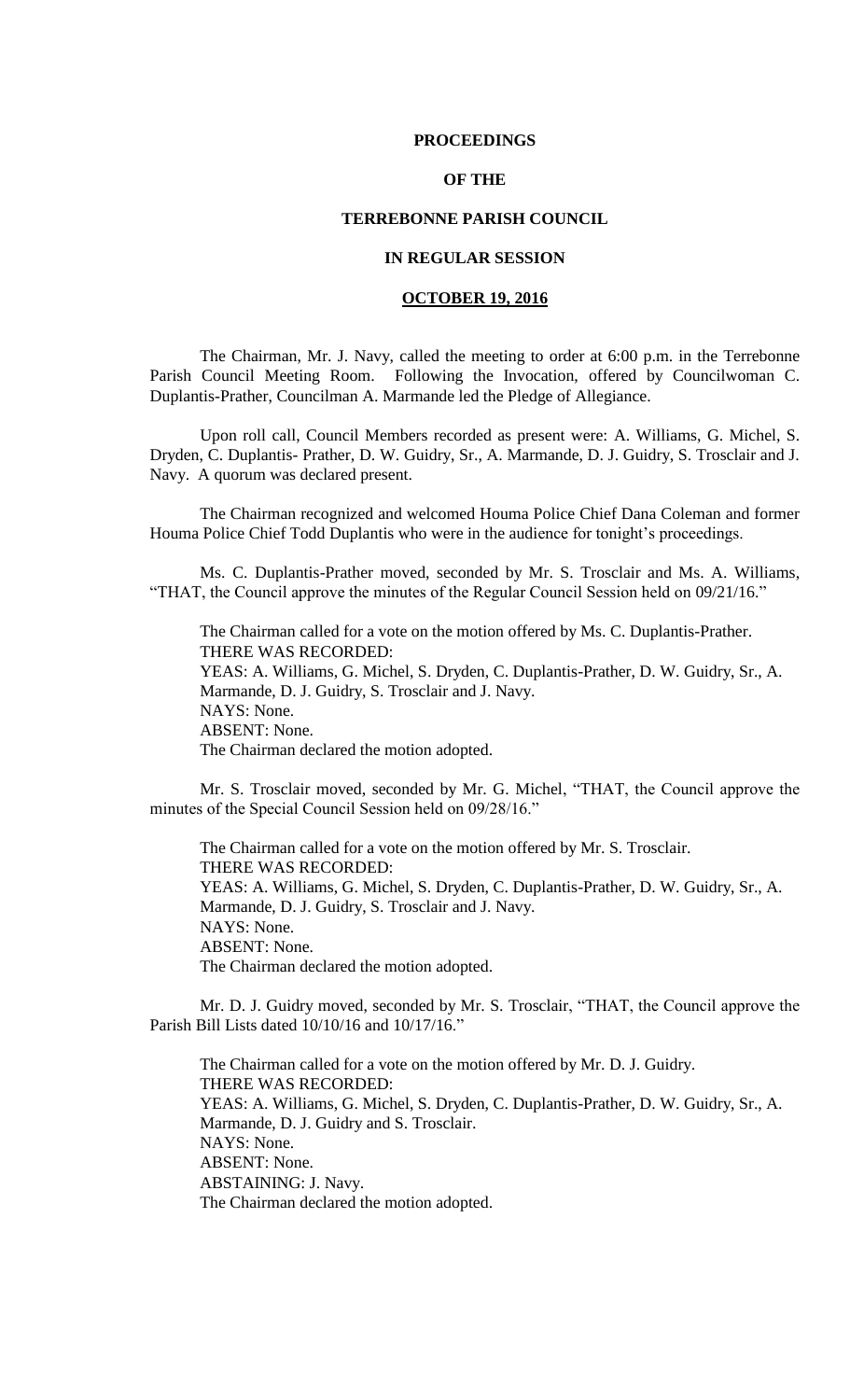Mr. Todd Duplantis, former Houma Police Chief, addressed the Council relative to the matter of shooting high power rifles in subdivisions. Mr. Duplantis explained that he supports the second amendment right (the right to bear arms), but has been inundated in the past few months with individuals shooting high powered rifles in his neighborhood. Mr. Duplantis presented information on how to shoot a rifle or a gun safely, the speed and/or the time it takes for bullets to travel and the distance that it takes for bullets to reach certain areas, targets and/or individuals.

Ms. C. Duplantis-Prather moved, seconded by Mr. G. Michel, "THAT, the Council extend Mr. Duplantis' time an additional minute."

The Chairman called for a vote on the motion offered by Ms. C. Duplantis-Prather. THERE WAS RECORDED: YEAS: A. Williams, G. Michel, S. Dryden, C. Duplantis-Prather, D. W. Guidry, Sr., A. Marmande, D. J. Guidry, S. Trosclair and J. Navy. NAYS: None. ABSENT: None. The Chairman declared the motion adopted.

Mr. Duplantis continued and explained that he is concerned for the safety of his family and for his neighbors. He stated that someone is going to get hurt if something is not done to ensure the safety of individuals when it comes to the shooting of high powered gun and/rifles in residential neighborhoods. Mr. Duplantis cited several ordinances that prohibit the shooting of weapons in neighborhoods and suggested that individuals wanting to shoot and/or practice shooting should go to the rifle range, not residential neighborhoods.

Mr. D. J. Guidry moved, seconded by Mr. A. Marmande, "THAT, the Council extend Mr. Duplantis' time an additional minute."

The Chairman called for a vote on the motion offered by Mr. D. J Guidry. THERE WAS RECORDED: YEAS: G. Michel, S. Dryden, C. Duplantis-Prather, D. W. Guidry, Sr., A. Marmande, D. J. Guidry, S. Trosclair and J. Navy. NAYS: None. ABSENT: A. Williams. The Chairman declared the motion adopted.

Mr. Duplantis continued and asked if the current ordinance can be amended to include 1000 feet for homeowners safety; and noted that every gun owner should take safety into consideration when using a weapon.

Discussion ensued and several Council members explained that changing the current ordinance would affect many law abiding citizens, such as deer hunters, hog hunters, etc.; and noted that there are current ordinances that can be enforced if an individual is shooting a weapon illegally and/or if an individual's life is in danger or in jeopardy.

Mr. G. Michel moved, seconded by Ms. C. Duplantis-Prather, "THAT, it now being 6:33 p.m., the Council open public hearings."

The Chairman called for a vote on the motion offered by Mr. G. Michel. THERE WAS RECORDED: YEAS: A. Williams, G. Michel, S. Dryden, C. Duplantis-Prather, D. W. Guidry, Sr., A. Marmande, D. J. Guidry, S. Trosclair and J. Navy. NAYS: None. ABSENT: None. The Chairman declared the motion adopted.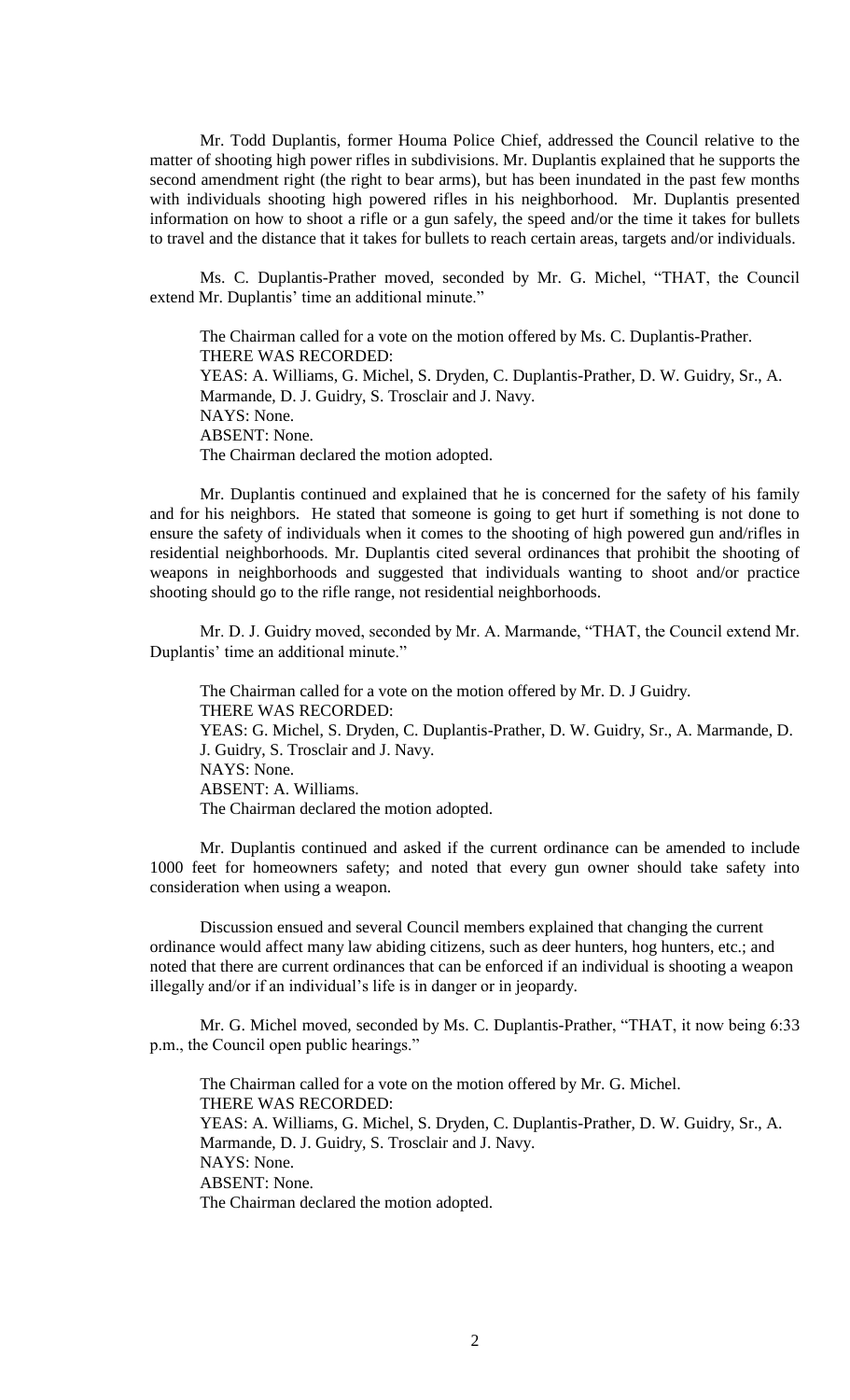The Chairman recognized the public for comments on the following:

A. A proposed ordinance that will establish a "15 mph speed limit" on Hawky Lane.

There were no comments from the public on the proposed ordinance.

Mr. S. Trosclair moved, seconded by Mr. D. J. Guidry, "THAT, the Council close the aforementioned public hearing."

The Chairman called for a vote on the motion offered by Mr. S. Trosclair. THERE WAS RECORDED: YEAS: A. Williams, G. Michel, S. Dryden, C. Duplantis-Prather, D. W. Guidry, Sr., A. Marmande, D. J. Guidry, S. Trosclair and J. Navy. NAYS: None. ABSENT: None. The Chairman declared the motion adopted.

OFFERED BY: MR. S. TROSCLAIR SECONDED BY: MR. S. DRYDEN

### **ORDINANCE NO. 8783**

AN ORDINANCE AMENDING THE PARISH CODE OF TERREBONNE PARISH, CHAPTER 18, ARTICLE IV. OPERATION OF VEHICLES, DIVISION 2. PARISH, SECTION 18-91(A)(1) TO ESTABLISH A "15 MPH SPEED LIMIT" ZONE ON THE ENTIRETY OF HAWKY LANE IN BOURG, LA.; TO AUTHORIZE THE INSTALLATION OF THE PROPER SPEED LIMIT SIGNS; AND TO ADDRESS OTHER MATTERS RELATIVE THERETO.

# **SECTION I**

BE IT ORDAINED by the Terrebonne Parish Council, in regular session convened, acting pursuant to the authority invested in it by the Constitution and laws of the State of Louisiana, the Home Rule Charter for a Consolidated Government for Terrebonne Parish, and including, but not limited to, LSA R.S. 33:1368 and other statutes of the State of Louisiana, to amend the Parish Code of Terrebonne Parish, Chapter 18, Article IV, and Section 18-91(a)(1) to establish a "15 MPH Speed Limit" zone on the entirety of Hawky Lane in Bourg, La., as follows:

CHAPTER 18, Motor Vehicles and Traffic ARTICLE IV, Operation of Vehicles DIVISION II, Parish SECTION 18-91, "Speed Limits"

The entirety of Hawky Lane shall be declared as a "15 MPH Speed Limit" zone, and appropriate "15 MPH Speed Limit" signs shall be installed on the above named roadway and maintained along said roadway. Any vehicles traveling on Hawky Lane shall adhere to the provisions of this ordinance.

# **SECTION II**

If any word, clause, phrase, section or other portion of this ordinance shall be declared null, void, invalid, illegal, or unconstitutional, the remaining words, clauses, phrases, sections or other portions of this ordinance shall remain in full force and effect, the provisions of this section hereby being declared to be severable.

### **SECTION III**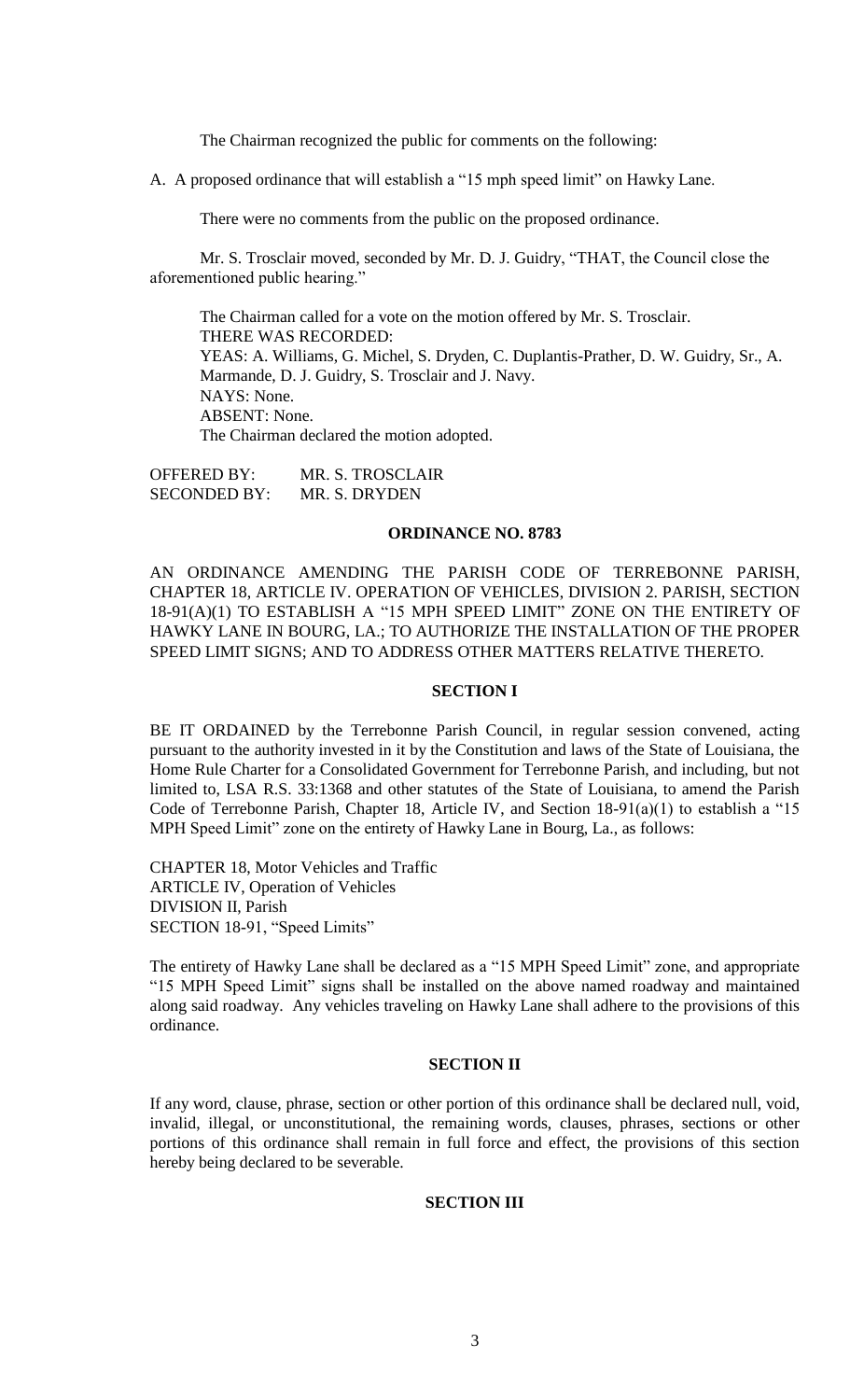Any ordinance or part thereof in conflict herewith is hereby repealed.

# **SECTION IV**

This ordinance shall become effective upon approval by the Parish President or as otherwise provided in Section 2-13 (b) of the Home Rule Charter for Consolidated Government for Terrebonne Parish, whichever occurs sooner.

This ordinance, having been introduced and laid on the table for at least two weeks, was voted upon as follows:

THERE WAS RECORDED: YEAS: A. Williams, G. Michel, S. Dryden, C. Duplantis-Prather, D.W. Guidry, Sr., A. Marmande, D. J. Guidry, S. Trosclair and J. Navy. NAYS: None. NOT VOTING: None. ABSTAINING: None. ABSENT: None. The Chairman declared the ordinance adopted on this, the 19th day October 2016.

The Chairman recognized the public for comments on the following:

B. A proposed ordinance concurring with the Parish Administration to declare one (1) 2006 Dodge Crew Cab truck as surplus received from the Houma Fire Department.

There were no comments from the public on the proposed ordinance.

Mr. D. W. Guidry, Sr. moved, seconded by Mr. G. Michel, "THAT, the Council close the aforementioned public hearing."

The Chairman called for a vote on the motion offered by Mr. D. W. Guidry, Sr. THERE WAS RECORDED: YEAS: A. Williams, G. Michel, S. Dryden, C. Duplantis-Prather, D. W. Guidry, Sr., A. Marmande, D. J. Guidry, S. Trosclair and J. Navy. NAYS: None. ABSENT: None. The Chairman declared the motion adopted.

OFFERED BY: MR. D.W. GUIDRY, SR. SECONDED BY: MR. G. MICHEL

### **ORDINANCE NO. 8784**

DECLARING EQUIPMENT WITH A VALUE OF EIGHT THOUSAND DOLLARS AND ZERO CENTS (\$8,000.00) FROM THE HOUMA FIRE DEPARTMENT AS SURPLUS AS DESCRIBED IN THE ATTACHED EXHIBIT "A" AND AUTHORIZING SAID ITEM TO BE DISPOSED OF BY PUBLIC BID, NEGOTIATED SALE, JUNKED OR BY ANY OTHER LEGALLY APPROVED METHOD.

### **SECTION I**

WHEREAS, the movable property listed in the attached Exhibit "A" has a value of \$8,000.00 as indicated by the value set out next to the item on the attached Exhibit A; and

### **SECTION II**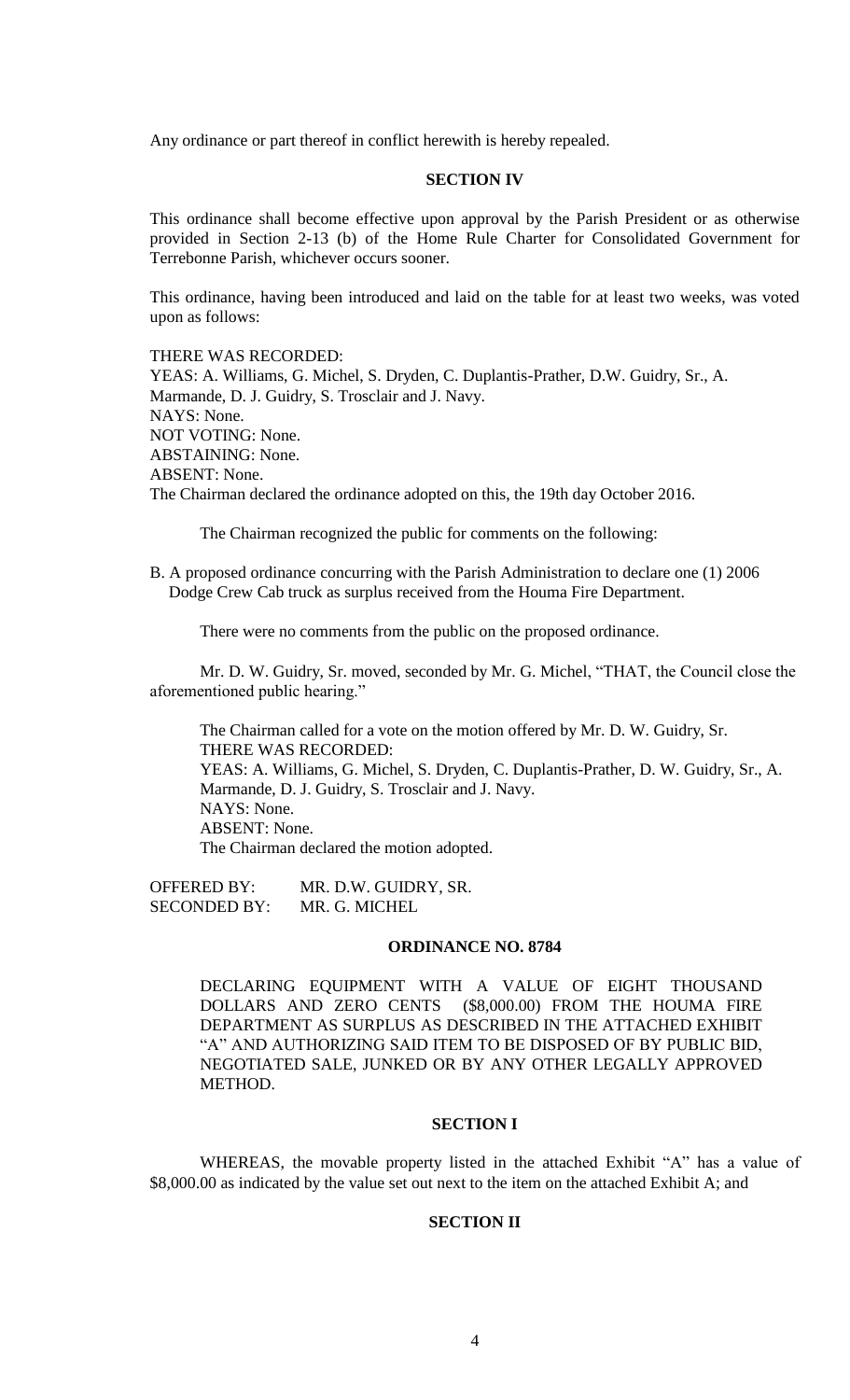NOW THEREFORE BE IT ORDAINED that the Terrebonne Parish Council, on behalf of the Terrebonne Parish Consolidated Government, does hereby declare the attached Exhibit "A" surplus and authorizes the Parish President to dispose of said item(s) by public bid, negotiated sale, junked or by any other legally approved method.

# **SECTION III**

If any word, clause, phrase, section or other portion of this ordinance shall be declared null, void, invalid, illegal, or unconstitutional, the remaining words, clauses, phrases, sections and other portions of this ordinance shall remain in full force and effect, the provisions of this ordinance hereby being declared to be severable.

#### **SECTION IV**

This ordinance shall become effective upon approval by the Parish President or as otherwise provided in Section 2-13(b) of the Home Rule Charter for a Consolidated Government for Terrebonne Parish, whichever occurs sooner.

This ordinance, having been introduced and laid on the table for at least two weeks, was voted upon as follows:

#### **THERE WAS RECORDED:**

YEAS: A. Williams, G. Michel, S. Dryden, C. Duplantis-Prather, D.W. Guidry, Sr., A. Marmande, D. J. Guidry, S. Trosclair and J. Navy. NAYS: None. NOT VOTING: None. ABSTAINING: None. ABSENT: None. The Chairman declared the ordinance adopted on this, the 19th day October 2016.

# **Exhibit "A"**

### **Houma Fire Department:**

1 – Dodge PU Truck 1500 Crew Cab (Unit# 441) / \$8,000.00

The Chairman recognized the public for comments on the following:

C. A proposed ordinance to amend the 2016 Adopted Operating Budget and 5-Year Capital Outlay Budget of the Terrebonne Parish Consolidated Government for the following items and to provide for related matters.

- I. Re-class Several CDBG Recovery Projects, Net Affect \$0
- II. CDBG PROGRAM, (\$1,000)
- III. Drainage-Vehicle, \$3,484.

There were no comments from the public on the proposed ordinance.

Mr. D. J. Guidry moved, seconded by Mr. S. Trosclair, "THAT, the Council close the aforementioned public hearing."

The Chairman called for a vote on the motion offered by Mr. D. J. Guidry. **THERE WAS RECORDED:**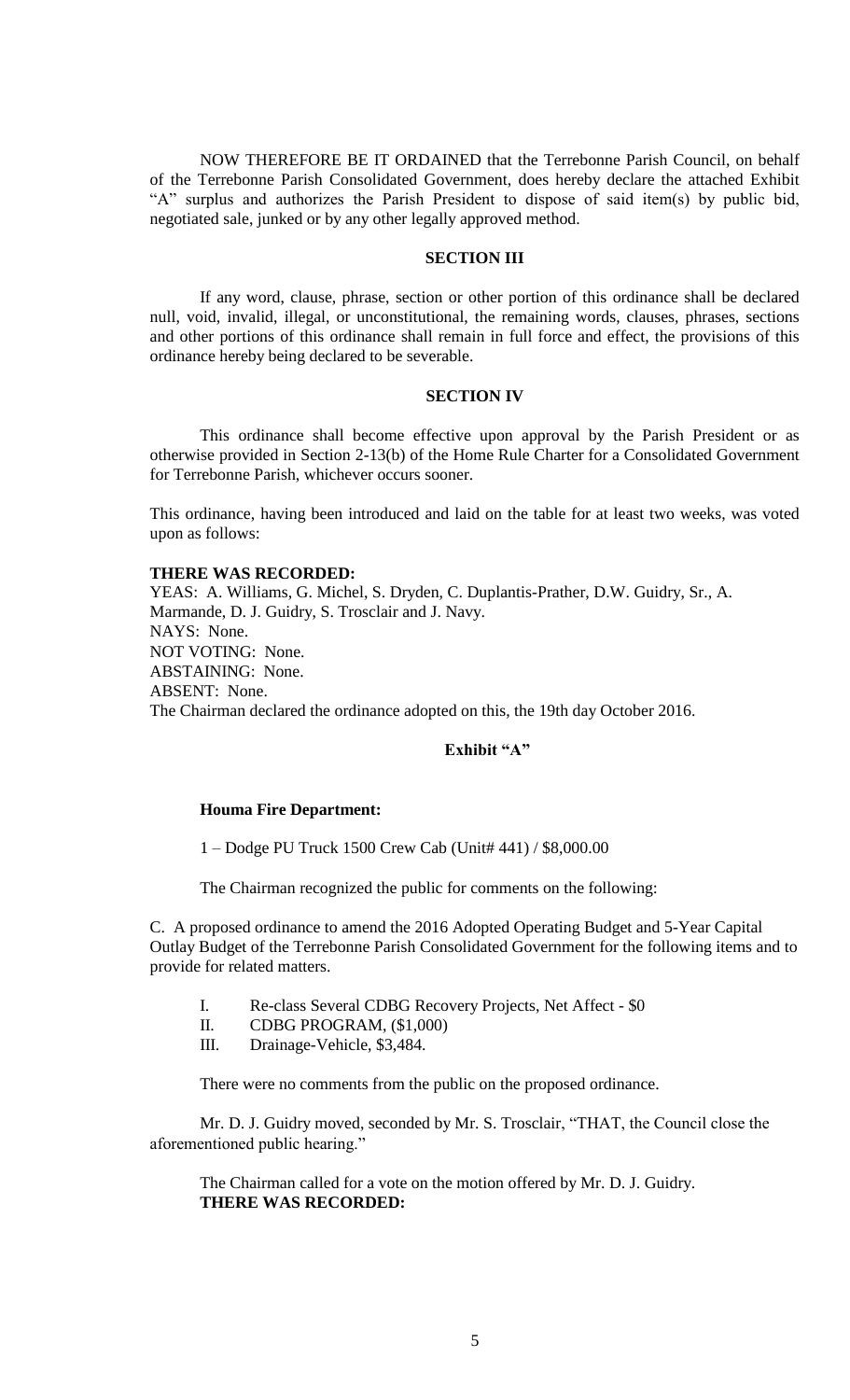YEAS: A. Williams, G. Michel, S. Dryden, C. Duplantis-Prather, D. W. Guidry, Sr., A. Marmande, D. J. Guidry, S. Trosclair and J. Navy. NAYS: None. ABSENT: None. The Chairman declared the motion adopted.

OFFERED BY: MR. D.J. GUIDRY SECONDED BY: MR. S. TROSCLAIR

### **ORDINANCE NO. 8785**

AN ORDINANCE TO AMEND THE 2016 ADOPTED OPERATING BUDGET AND 5-YEAR CAPITAL OUTLAY BUDGET OF THE TERREBONNE PARISH CONSOLIDATED GOVERNMENT FOR THE FOLLOWING ITEMS AND TO PROVIDE FOR RELATED MATTERS.

- I. RE-CLASS SEVERAL CDBG RECOVERY PROJECTS, NET AFFECT - \$0
- II. CDBG PROGRAM, (\$1,000)
- III. DRAINAGE-VEHICLE, \$3,484

### **SECTION I**

WHEREAS, several CDBG Recovery Projects have now been completed with budgeted dollars remaining need to be distributed as listed below:

| <b>CDBG Ashland N Levee Impr/Extn</b>  | (415, 428)   |
|----------------------------------------|--------------|
| <b>CDBG Suzie Canal North Levee</b>    | 4,549,343    |
| <b>CDBG Upper Dularge East Levee</b>   | (14,907,556) |
| <b>CDBG Upper Dularge Pump Stn</b>     | (4,515,900)  |
| <b>CDBG Falgout Canal w/barge Gate</b> | 16,875,031   |
| <b>CDBG Shrimpers Row P/S</b>          | (81, 653)    |
| <b>CDBG Derelict Vessel Removal</b>    | (90, 951)    |
| <b>Falgout Canal Pontoon Bridge</b>    | (1,000,000)  |
| <b>HUD CDBG Recovery</b>               | (412,886)    |
| <b>HUD CDBG Recovery</b>               | 412,886      |
| Waterworks/Waterways                   | (100, 977)   |
| Repair Assist-Owner Occupied           | (79)         |
| <b>Homeowner Buyouts</b>               | (165,000)    |
| <b>Demolition-Blighted Properties</b>  | (111, 552)   |
| Hurricane Isaac Demo Project           | (35,278)     |

WHEREAS, the Engineering Department has reviewed and reassigned these dollars along with the approval of the State of Louisiana, Office of Community Development.

NOW, THEREFORE BE IT ORDAINED, by the Terrebonne Parish Council, on behalf of the Terrebonne Parish Consolidated Government, that the 2016 Adopted Operating Budget and 5-Year Capital Outlay Budget of the Terrebonne Parish Consolidated Government be amended for the various CDBG Recovery Projects. (Attachment A)

# **SECTION II**

WHEREAS, the Parish receives an entitlement from CDBG Program yearly; and

WHEREAS**,** at the time of the 2016 budget process, the 2015 amount of entitlement was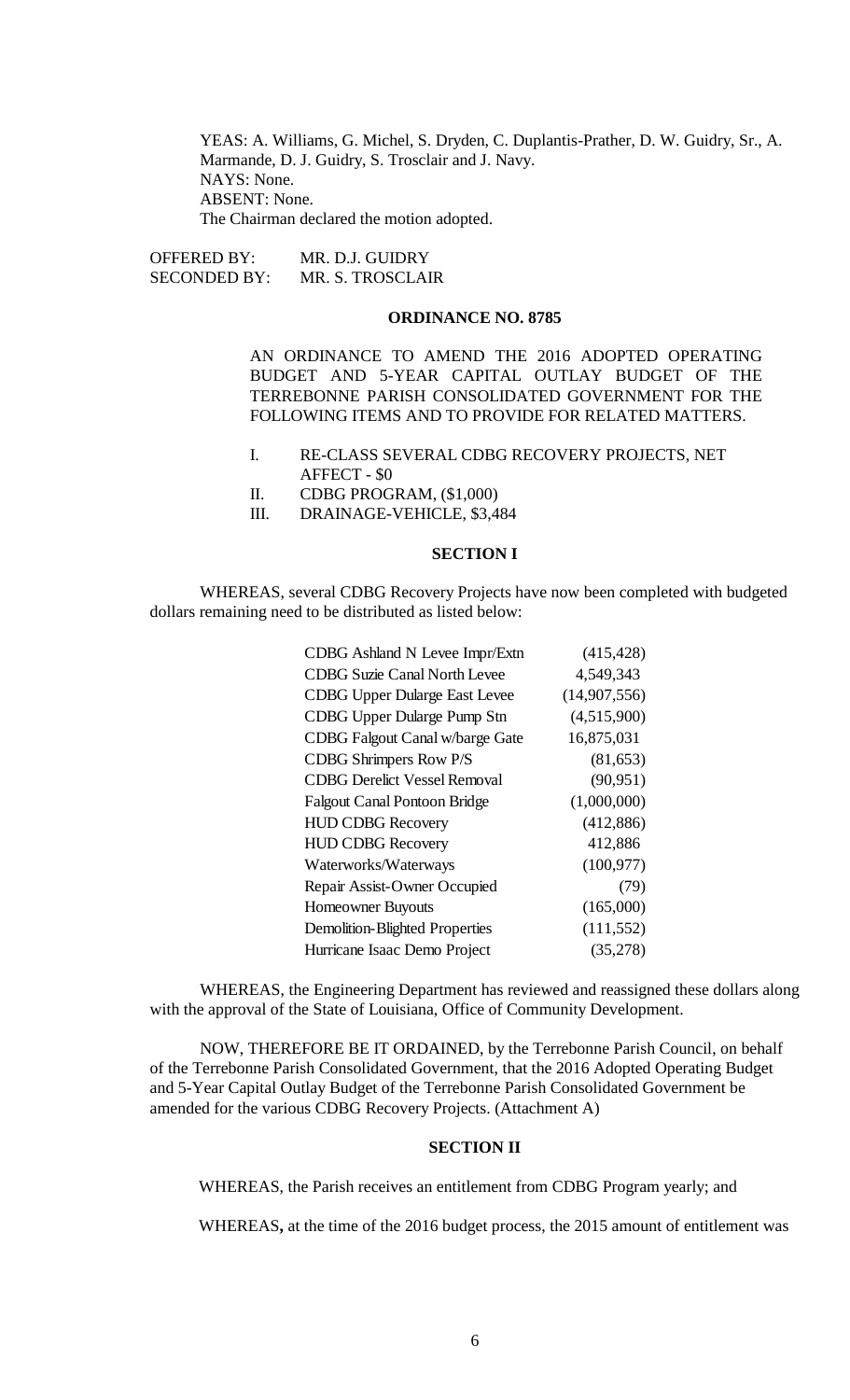used for the 2016 budget year's estimate, and

WHEREAS, at this time, the Parish received an update on its allotted amount which needs to be adjusted to the actual grant resulting in a decrease in the amount of \$1,000.

NOW, THEREFORE BE IT FURTHER ORDAINED, by the Terrebonne Parish Council, on behalf of the Terrebonne Parish Consolidated Government, that the 2016 Adopted Budget of the Terrebonne Parish Consolidated Government be amended for the CDBG Program. (Attachment B)

# **SECTION III**

WHEREAS, the Drainage Department received \$3,484 reimbursement for damages that occurred to a Drainage vehicle (Units #2144), and

WHEREAS, the reimbursement needs to be reflected in the maintenance account for the impending repairs to the vehicle.

NOW, THEREFORE BE IT ORDAINED, by the Terrebonne Parish Council, on behalf of the Terrebonne Parish Consolidated Government, that the 2016 Adopted Operating Budget be amended to recognize the reimbursement for damages occurred to the Drainage Department vehicle. (Attachment C)

### **SECTION IV**

If any word, clause, phrase, section or other portion of this ordinance shall be declared null, void, invalid, illegal, or unconstitutional, the remaining words, clauses, phrases, sections and other portions of this ordinance shall remain in full force and effect, the provisions of this ordinance hereby being declared to be severable.

### **SECTION V**

This ordinance shall become effective upon approval by the Parish President or as otherwise provided in Section 2-13(b) of the Home Rule Charter for a Consolidated Government for Terrebonne Parish, whichever occurs sooner.

This ordinance, having been introduced and laid on the table for at least two weeks, was voted upon as follows:

# **THERE WAS RECORDED:**

YEAS: A. Williams, G. Michel, S. Dryden, C. Duplantis-Prather, D.W. Guidry, Sr., A. Marmande, D. J. Guidry, S. Trosclair and J. Navy. NAYS: None. NOT VOTING: None. ABSTAINING: None. ABSENT: None. The Chairman declared the ordinance adopted on this, the 19th day October 2016.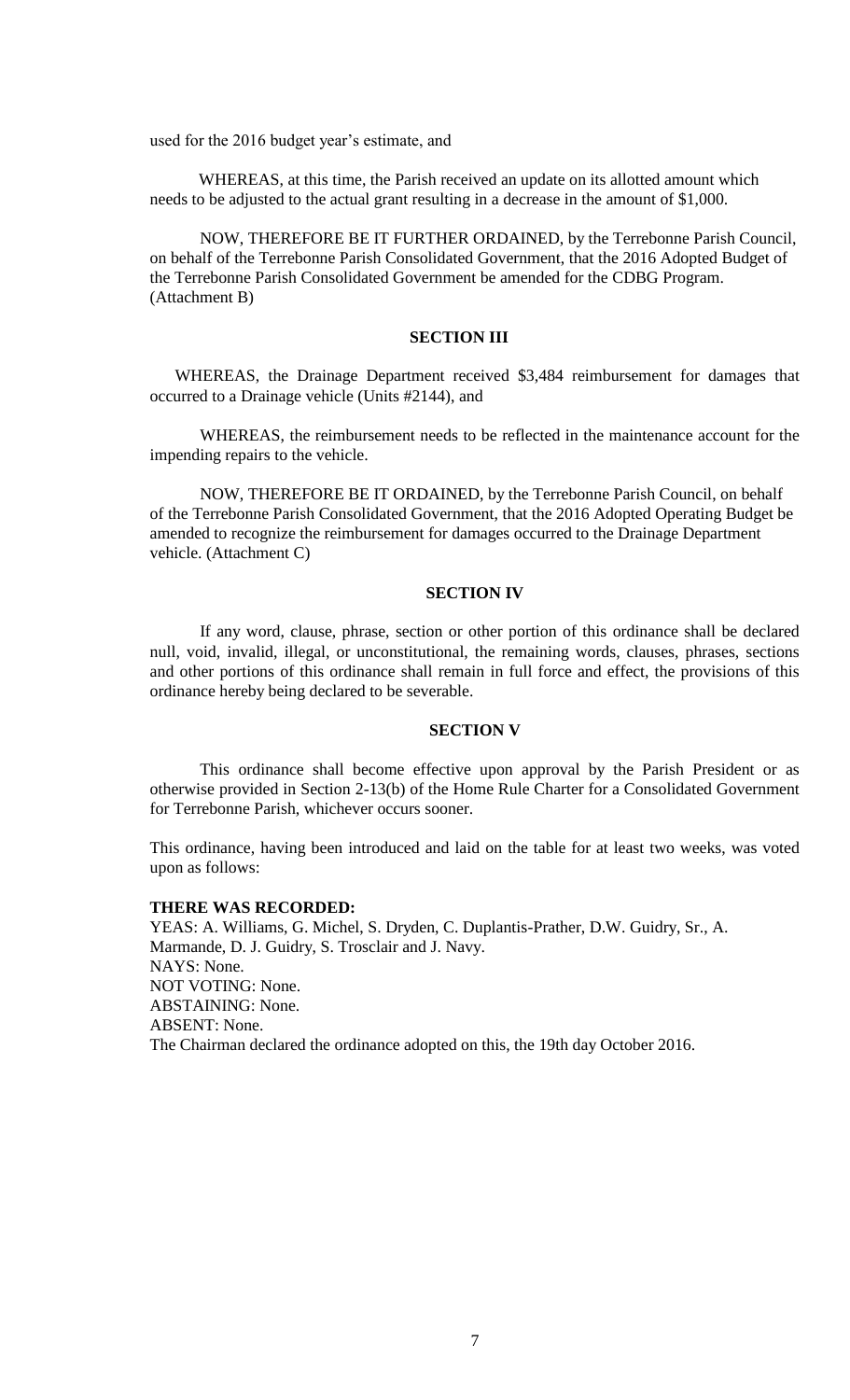# **ATTACHMENT A - Re-class Several CDBG Recovery Projects**

|                | 2016          |                |
|----------------|---------------|----------------|
| <b>Adopted</b> | <b>Change</b> | <b>Amended</b> |
|                |               |                |
| 415,158        | (415, 428)    | (270)          |
| 647,192        | 4,549,343     | 5,196,535      |
| 14,907,556     | (14,907,556)  |                |
| 4,518,583      | (4,515,900)   | 2,683          |
|                | 16,875,031    | 16,875,031     |
| 81,653         | (81,653)      |                |
| 90,951         | (90, 951)     |                |
| 3,556,765      | (1,000,000)   | 2,556,765      |
|                | (412,886)     | (412,886)      |
|                |               |                |
|                | 412,886       | 412,886        |
| 100,960        | (100, 977)    | (17)           |
| 20             | (79)          | (59)           |
| 207,985        | (165,000)     | 42,985         |
| 105,645        | (111, 552)    | (5,907)        |
| 35,278         | (35,278)      |                |
|                |               |                |

# **ATTACHMENT B - CDBG Program**

| Dept of Housing & Urban Dev | (12,000) | 1.000   | (11,000) |
|-----------------------------|----------|---------|----------|
| Fund Balance (Decrease)     | N/A      | (1,000) | N/A      |

# **ATTACHMENT C - Drainage**

|                                     |                          | 2016          |         |
|-------------------------------------|--------------------------|---------------|---------|
|                                     | <b>Adopted</b>           | <b>Change</b> | Amended |
| Paint/Body Repairs                  | 10,000                   | 3.484         | 13.484  |
| <b>Compensation Property Damage</b> | $\overline{\phantom{a}}$ | (3.484)       | (3,484) |

The Chairman recognized the public for comments on the following:

D. A proposed ordinance to amend the 2016 Adopted Operating Budget and the 5-Year Capital Outlay Budget of the Terrebonne Parish Consolidated Government For The Following Items:

I. Animal Shelter Building Project (Donations), \$18,000

There were no comments from the public on the proposed ordinance.

Ms. C. Duplantis-Prather moved, seconded by Mr. D. W. Guidry, Sr., "THAT, the Council close the aforementioned public hearing."

The Chairman called for a vote on the motion offered by Ms. C. Duplantis-Prather. **THERE WAS RECORDED:** YEAS: A. Williams, G. Michel, S. Dryden, C. Duplantis-Prather, D. W. Guidry, Sr., A. Marmande, D. J. Guidry, S. Trosclair and J. Navy. NAYS: None. ABSENT: None. The Chairman declared the motion adopted.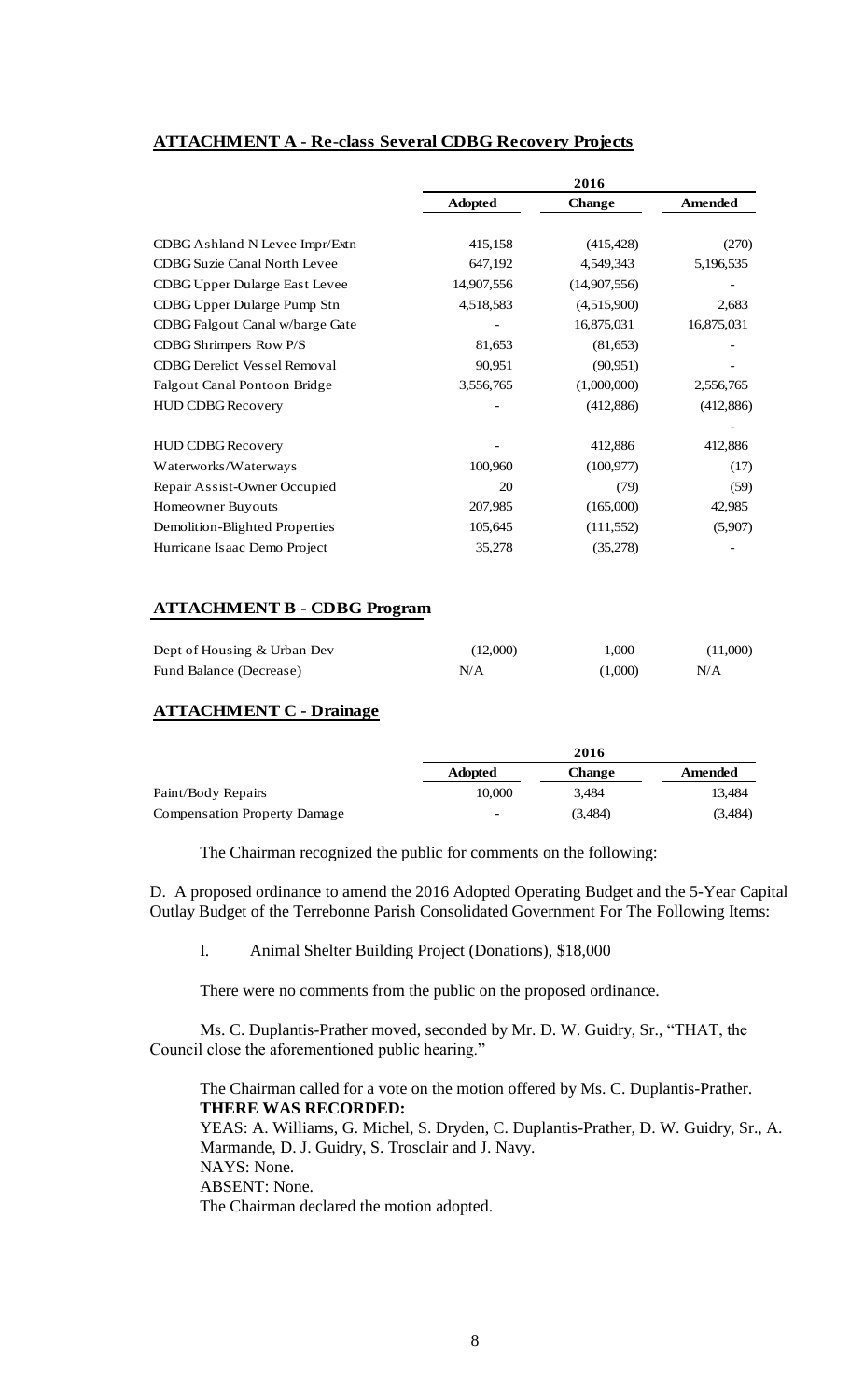# OFFERED BY: MS. C. DUPLANTIS-PRATHER SECONDED BY: MR. D.W. GUIDRY, SR.

#### **ORDINANCE NO. 8786**

# AN ORDINANCE TO AMEND THE 2016 ADOPTED OPERATING BUDGET AND THE 5 YEAR CAPITAL OUTLAY BUDGET OF THE TERREBONNE PARISH CONSOLIDATED GOVERNMENT FOR THE FOLLOWING ITEMS:

### I. ANIMAL SHELTER BUILDING PROJECT (DONATIONS), \$18,000

#### **SECTION I**

WHEREAS, the 2015 donations for the Animal Shelter totaled \$48,566 which was collected in the General Fund, and

WHEREAS, \$18,000 of these donations will be transferred to the Animal Shelter Project, and

WHEREAS, the donations will be used towards the new animal shelter facility that is at the North Campus Site.

NOW, THEREFORE BE IT ORDAINED, by the Terrebonne Parish Council, on behalf of the Terrebonne Parish Consolidated Government, that the 2016 Adopted Budget and the 5 Year Capital Outlay of the Terrebonne Parish Consolidated Government be amended for the New Animal Shelter Building. (Attachment A)

### **SECTION II**

If any word, clause, phrase, section or other portion of this ordinance shall be declared null, void, invalid, illegal, or unconstitutional, the remaining words, clauses, phrases, sections and other portions of this ordinance shall remain in full force and effect, the provisions of this ordinance hereby being declared to be severable.

### **SECTION III**

This ordinance shall become effective upon approval by the Parish President or as otherwise provided in Section 2-13(b) of the Home Rule Charter for a Consolidated Government for Terrebonne Parish, whichever occurs sooner.

This ordinance, having been introduced and laid on the table for at least two weeks, was voted upon as follows:

THERE WAS RECORDED: YEAS: A. Williams, G. Michel, S. Dryden, C. Duplantis-Prather, D.W. Guidry, Sr., A. Marmande, D. J. Guidry, S. Trosclair and J. Navy. NAYS: None. NOT VOTING: None. ABSTAINING: None. ABSENT: None. The Chairman declared the ordinance adopted on this, the 19th day October 2016.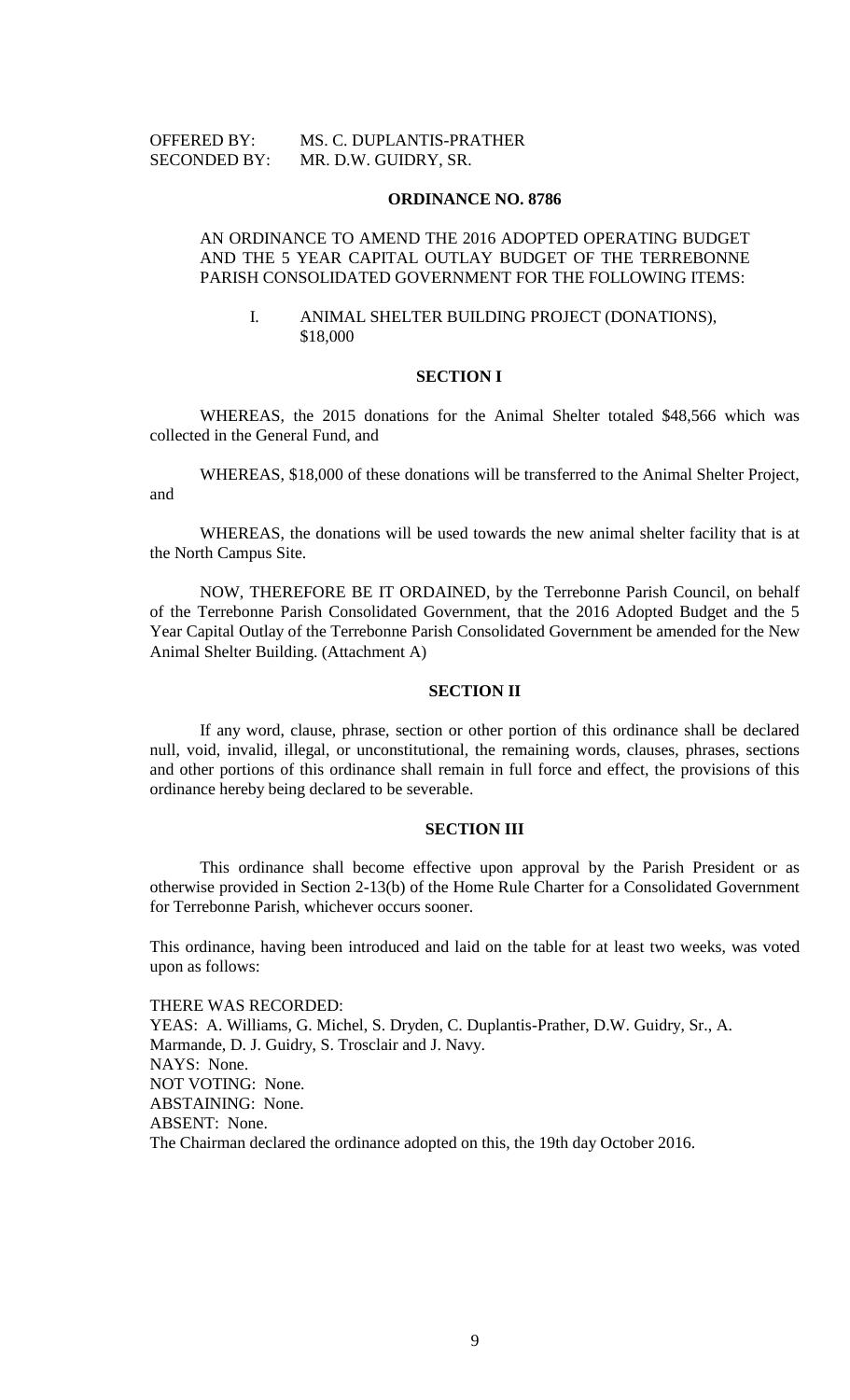| <b>ATTACHMENT A - Animal Shelter Donation</b> |                |               |            |
|-----------------------------------------------|----------------|---------------|------------|
|                                               |                | 2016          |            |
|                                               | <b>Adopted</b> | <b>Change</b> | Amended    |
|                                               |                |               |            |
| Transfer to Capital Project Fund              | 435,805        | 18,000        | 453,805    |
| Fund Balance (Decrease)                       | N/A            | (18,000)      | N/A        |
|                                               |                |               |            |
| Animal Shelter Building                       | 3,287,703      | 18,000        | 3,305,703  |
| Transfer from General Fund (Donation)         | (435, 805)     | (18,000)      | (453, 805) |
|                                               |                |               |            |

The Chairman recognized the public for comments on the following:

E. The proposed 2017 Parish Budget and Five Year Capital Outlay Budget by the Parish President.

There were no comments from the public on the proposed ordinance.

Mr. D. J. Guidry moved, seconded by Ms. C. Duplantis-Prather and Mr. D. W. Guidry, Sr., "THAT, the Council continue the aforementioned public hearing."

The Chairman called for a vote on the motion offered by Mr. D. J. Guidry. THERE WAS RECORDED: YEAS: A. Williams, G. Michel, S. Dryden, C. Duplantis-Prather, D. W. Guidry, Sr., A. Marmande, D. J. Guidry, S. Trosclair and J. Navy. NAYS: None. ABSENT: None. The Chairman declared the motion adopted.

Ms. A. Williams moved, seconded by Mr. G. Michel, "THAT, the Council continue with the regular order of business."

The Chairman called for a vote on the motion offered by Ms. A. Williams. THERE WAS RECORDED: YEAS: A. Williams, G. Michel, S. Dryden, C. Duplantis-Prather, D. W. Guidry, Sr., A. Marmande, D. J. Guidry, S. Trosclair and J. Navy. NAYS: None. ABSENT: None. The Chairman declared the motion adopted.

Ms. A. Williams moved, seconded by Mr. D. J. Guidry, "THAT, the Council deviate from the current agenda and address Agenda Item 7B – Council Members: Commending Comcast for the expansion of their low-cost internet program, Internet Essentials, to all HUDassisted households and for donating two free computers to the Bayou Towers housing computer lab."

The Chairman called for a vote on the motion offered by Ms. A. Williams. THERE WAS RECORDED: YEAS: G. Michel, S. Dryden, C. Duplantis-Prather, D. W. Guidry, Sr., A. Marmande, D. J. Guidry, S. Trosclair and J. Navy. NAYS: None. ABSENT: A. Williams. The Chairman declared the motion adopted.

Councilwoman A. Williams explained that a few years ago, a program was implemented to promote broadband in Terrebonne Parish. She stated that Comcast was the first cable/internet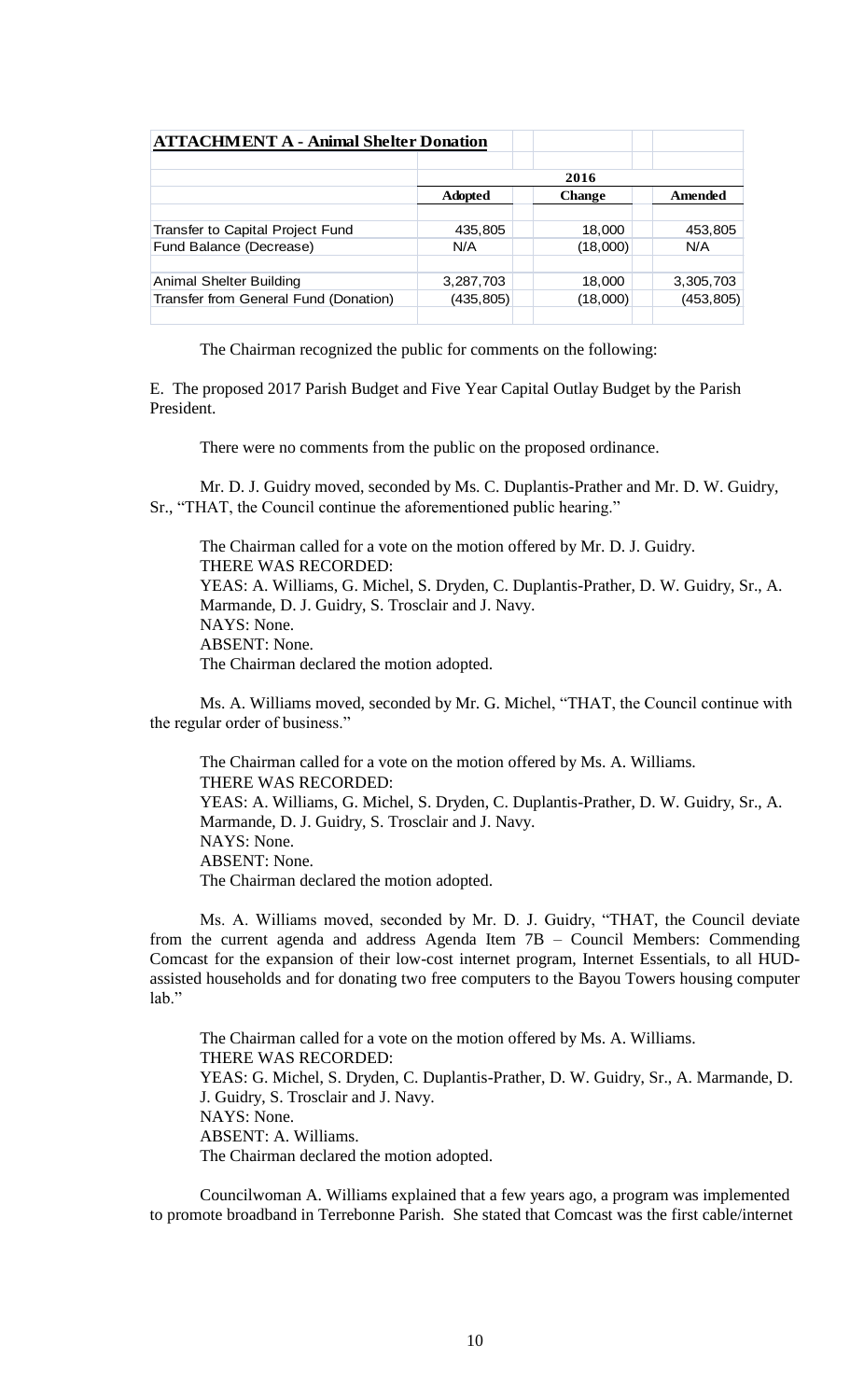provider to provide students in Terrebonne Parish with affordable internet services; noting that on today, low-cost internet service will be available to senior residents, as well.

Mr. Ronnie Colvin, Senior Director of External Affairs for Comcast, thanked the Council and Terrebonne Parish for all of their support.

Several Council members thanked Ms. Williams for implementing this program and ComCast representative Ronnie Colvin for all of the services that they provide to the students and elderly residents of Terrebonne Parish.

Ms. A. Williams moved, seconded by Mr. D. J. Guidry, "THAT, the Council continue with the regular order of business."

The Chairman called for a vote on the motion offered by Ms. A. Williams. THERE WAS RECORDED: YEAS: A. Williams, G. Michel, S. Dryden, C. Duplantis-Prather, D. W. Guidry, Sr., A. Marmande, D. J. Guidry, S. Trosclair and J. Navy. NAYS: None. ABSENT: None. The Chairman declared the motion adopted.

PUBLIC WISHING TO ADDRESS THE COUNCIL – No Speaker Cards were submitted as of agenda time.

The Committee Chairman called for a report on the Public Services Committee meeting held on 10/17/16, whereupon the Committee Chairwoman noting ratification of minutes calls public hearings on November 2, 2016 at 6:30 p.m., rendered the following:

### **PUBLIC SERVICES COMMITTEE**

# **OCTOBER 17, 2016**

The Chairwoman, C. Duplantis-Prather, called the Public Services Committee meeting to order at 6:07 p. m. in the Terrebonne Parish Council Meeting Room with an Invocation offered by Committee member D. W. Guidry, Sr. and the Pledge of Allegiance led by Committee member A. Williams. Upon roll call, Committee Members recorded as present were: A. Williams, G. Michel, S. Dryden, C. Duplantis-Prather, D. W. Guidry, Sr., A. Marmande, D. J. Guidry, S. Trosclair and J. Navy. A quorum was declared present.

The Chairwoman welcomed and recognized Judge John R. Walker, Clerk of Court Theresa A. Robichaux, Terrebonne Parish Coroner Dr. Victor Tedesco and Registrar of Voters Rhonda Rogers, who were present in the audience for tonight's proceedings.

Mr. S. Dryden moved, seconded by Mr. D. J. Guidry, "THAT, the Public Services Committee introduce an ordinance to establish a 'No Through Truck Traffic Zone' on Broadway Avenue in Schriever and call a public hearing on Wednesday, November 2, 2016 at 6:30 p.m."

The Chairwoman called for the vote on the motion offered by Mr. S. Dryden. THERE WAS RECORDED: YEAS: G. Michel, S. Dryden, C. Duplantis-Prather, D. W. Guidry, Sr., A. Marmande, D. J. Guidry and S. Trosclair. NAYS: None. ABSENT: A. Williams and J. Navy. The motion was declared adopted.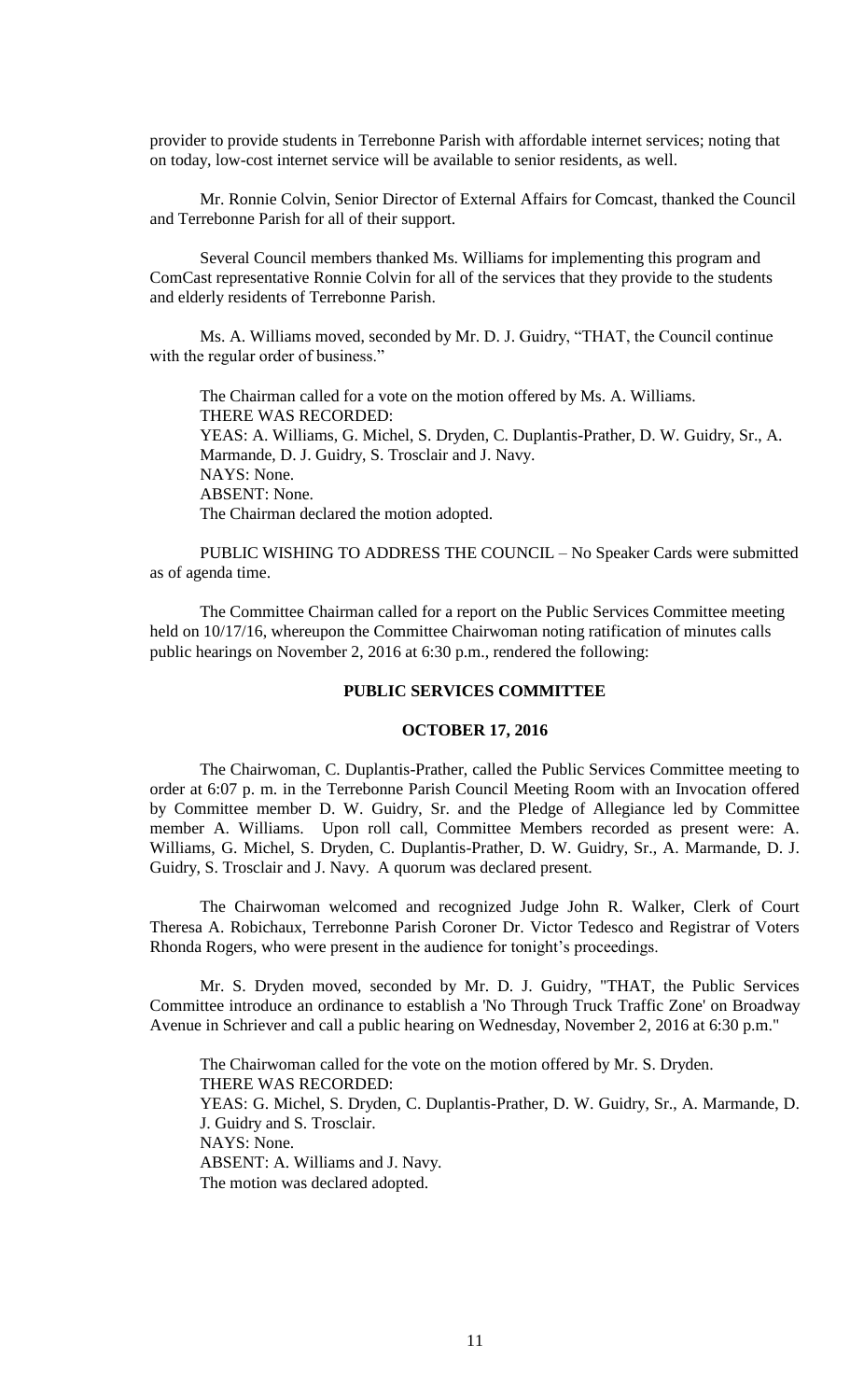# OFFERED BY: MR. D. J. GUIDRY SECONDED BY: MR. S. TROSCLAIR

### **RESOLUTION NO. 16-502**

AUTHORIZING THE PARISH PRESIDENT TO EXECUTE A COOPERATIVE ENDEAVOR AGREEMENT BETWEEN THE TERREBONNE PARISH CONSOLIDATED GOVERNMENT AND THE TERREBONNE COUNCIL ON AGING FOR THE DONATION OF VEHICLES

**WHEREAS**, Sec. 1-06 of the Home Rule Charter for the Parish of Terrebonne provides that parish government shall have the right, power and authority to pass all ordinances requisite or necessary to promote, protect and preserve the general welfare, safety, health, peace and good order of the parish, including, but not by way of limitation, the right, power and authority to pass ordinances on all subject matters necessary, requisite or proper for the management of parish affairs, and all other subject matter without exception, subject only to the limitation that the same shall not be inconsistent with the constitution or expressly denied by general law applicable to the parish; and

**WHEREAS**, Section 1-07 of the Terrebonne Parish Charter provides the parish government is authorized as provided by state law, to enter into joint service agreements or cooperative efforts with other governmental agencies and political subdivisions; and,

**WHEREAS**, Article VII, Section 14(B) entitled "Authorized Uses", of the Louisiana Constitution lists ten specific instances of permissible use of public funds, one of which includes, "the use of public funds for programs of social welfare for the aid and support of the needy"; and

**WHEREAS**, the purpose of this agreement is to further one of the goals of the Terrebonne Council on Aging (TCOA) to provide transportation for the needy elderly citizens in Terrebonne Parish; and

**WHEREAS**, TPCG currently owns three rural transit buses which have exceeded its useful life and have been removed from the rural transit program by the LA DOTD/FTA and are currently no longer needed for a public purpose of the TPCG or being used; and

**WHEREAS**, TCOA and TPCG believe they can substantially benefit the public purpose of transportation availability for low to moderate income elderly residents of Terrebonne Parish by donating three vehicles to TCOA subject to the terms herein described; and

**NOW THEREFORE BE IT RESOLVED** by the Terrebonne Parish Council on behalf of Terrebonne Parish Consolidated Government that Parish President Gordon Dove is hereby authorized to negotiate and to execute all documents necessary to effect a viable Cooperative Endeavor Agreement between the Terrebonne Parish Consolidated Government and the Terrebonne Council on Aging containing substantially the same terms as those set out in the attached agreement.

### **THERE WAS RECORDED:**

YEAS: A. Williams, G. Michel, S. Dryden, C. Duplantis-Prather, D. W. Guidry, Sr., A. Marmande, D. J. Guidry, S. Trosclair, and J. Navy. NAYS: None. ABSTAINING: None. ABSENT: None. The Chairwoman declared the resolution adopted on this the17th day of October 2016.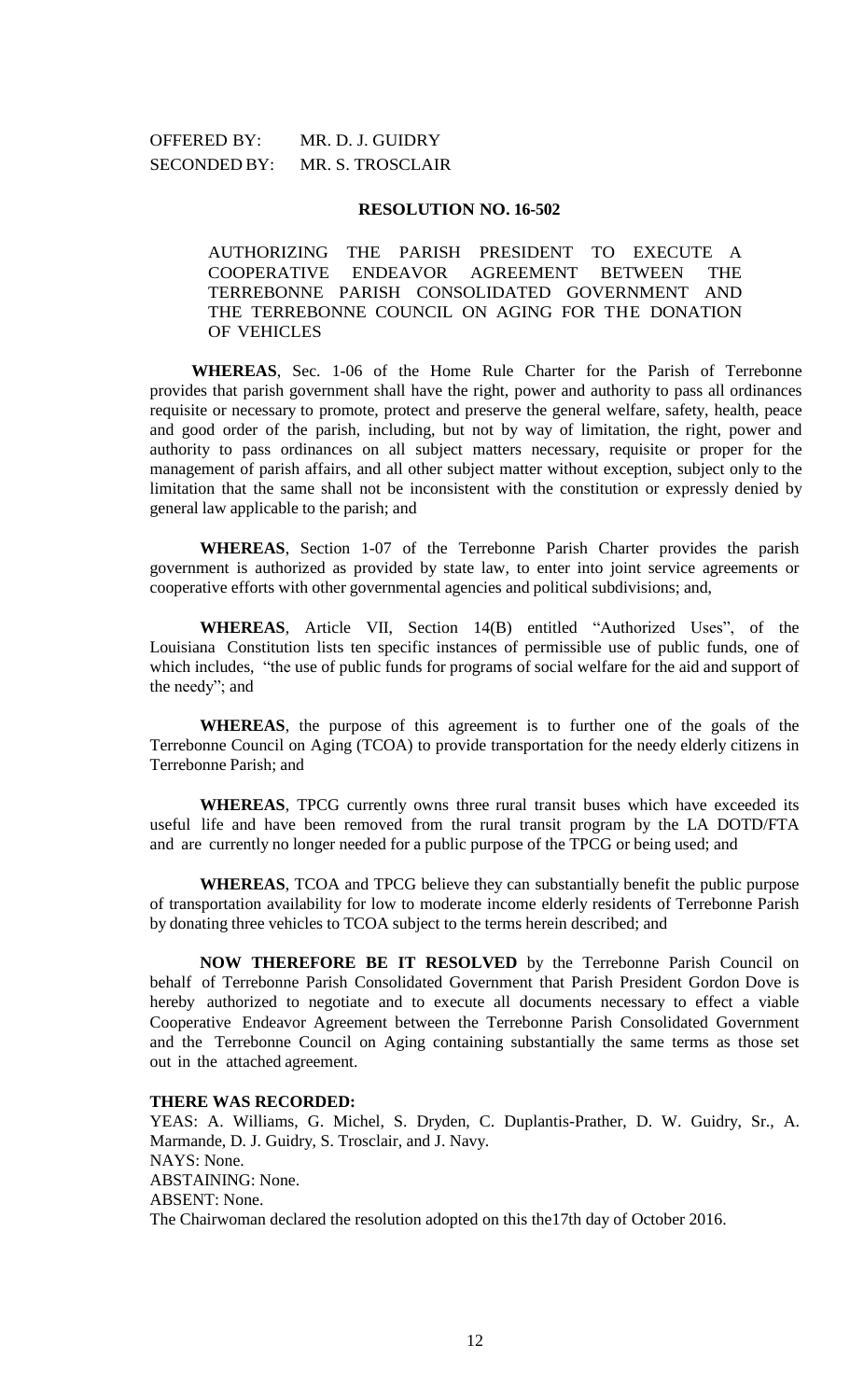### OFFERED BY: MR. D. W. GUIDRY, SR. SECONDED BY: MS. A. WILLIAMS AND MR. S. TROSCLAIR

#### **RESOLUTION NO. 16-503**

GIVING NOTICE OF INTENT TO ADOPT AN ORDINANCE TO ESTABLISH A NO PARKING ZONE ALONG THE SOUTH SIDE OF WOODWIND DRIVE AS DEPICTED ON THE ATTACHED MAP, BEGINNING AT THE INTERSECTION OF VALHI LAGOON CROSSING AND CONTINUING APPROXIMATELY 215' ALONG THE SOUTH SIDE OF WOODWIND DRIVE; TO PROVIDE FOR THE INSTALLATION OF SAID SIGNS AND PAVEMENT AND CURB MARKINGS, AND TO ADDRESS OTHER MATTERS RELATIVE THERETO.

**THEREFORE, BE IT RESOLVED** by the Terrebonne Parish Council (Public Services Committee), on the behalf of the Terrebonne Parish Consolidated Government that Notice of Intent is given to adopt an ordinance to establish a "No Parking Zone" along the south side of Woodwind Drive as depicted on the attached map, beginning at the intersection of Valhi Lagoon Crossing and continuing approximately 215' along the south side of Woodwind Drive and to provide for the installation of said signs and pavement and curb markings.

**BE IT FURTHER RESOLVED** that a public hearing on said ordinance be called for Wednesday, November 2, 2016 at 6:30 p. m.

#### **THERE WAS RECORDED:**

YEAS: A. Williams, G. Michel, S. Dryden, C. Duplantis-Prather, D. W. Guidry, Sr., A. Marmande, D. J. Guidry, S. Trosclair, and J. Navy. NAYS: None. ABSTAINING: None. ABSENT: None. The Chairwoman declared the resolution adopted on this the17th day of October 2016.

OFFERED BY: MR. G. MICHEL SECONDED BY: MR. D. J. GUIDRY

### **RESOLUTION NO. 16-504**

Providing approval of Amendment No. 1 to the Engineering Agreement for Parish Project No. **13-EXT-13**, **Westside Blvd. Extension, Phase III (MLK to LA Hwy 311)**, Terrebonne Parish, Louisiana.

**WHEREAS**, the Terrebonne Parish Consolidated Government did enter into an original engineering contract dated March 26, 2013, to the entitled **Westside Blvd. Extension, Phase III (MLK to LA Hwy 311)**, identified as **Parish Project No. 13-EXT-13**, and

**WHEREAS**, the Engineering Agreement between OWNER and ENGINEER provides for certain limitations for Basic Services and specific Additional Services, and

**WHEREAS,** due to the elevation roadway sections and poor soil conditions the geotechnical engineer recommended that a segment of the proposed roadway be preloaded for a period of 8 months to consolidate the underlying soils, and

**WHEREAS,** this required Providence/GSE Associates, LLC to prepare two (2) sets of plans and specifications, two public bidding, and two construction administration phases, and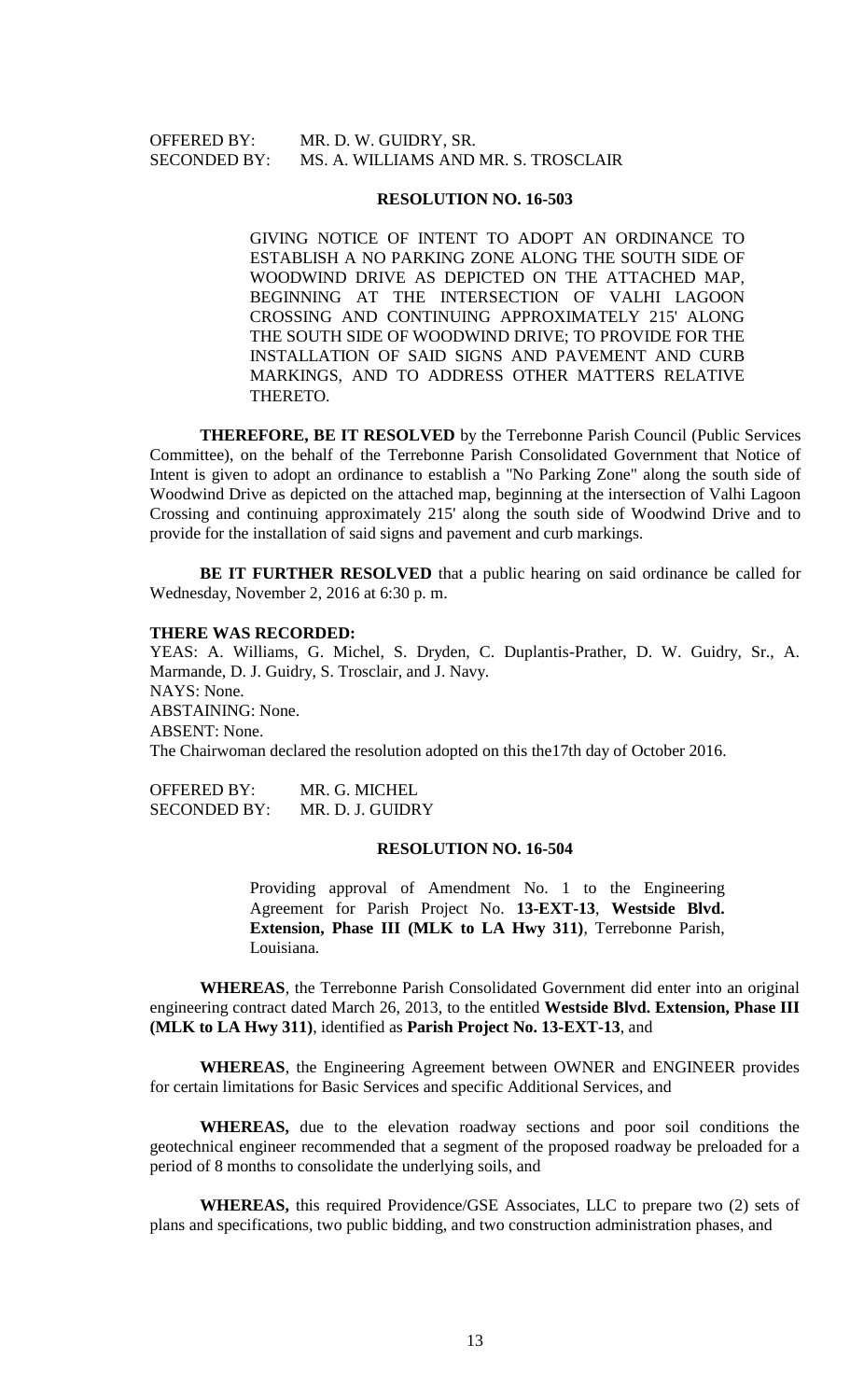**WHEREAS,** due to this additional scope of work, the Engineer requested an increase in additional services of \$10,500 for project representation and \$11,200 for surveying services, and

**WHEREAS**, the TPCG is desirous of having these services continued so that there is a need for additional funds to be added to the contract, and

**WHEREAS**, this above work will increase the additional services section of the contract by an additional \$21,700.00.

**NOW, THEREFORE BE IT RESOLVED** that the Terrebonne Parish Council, on behalf of the Terrebonne Parish Consolidated Government, does hereby approve this Amendment No. 1 to the Engineering Agreement for an increase of \$21,700.00 in Additional Services and authorizes Parish President Gordon E. Dove to execute this Amendment No. 1 to the Engineering Agreement for the Westside Blvd. Extension, Phase III (MLK to LA Hwy 311) Project Parish Project No. 13-EXT-13, with Providence/GSE Associates, LLC, and

**BE IT FURTHER RESOLVED** that a certified copy of the resolution be forwarded to the Engineer, Providence/GSE Associates, LLC.

# **THERE WAS RECORDED:**

YEAS: A. Williams, G. Michel, S. Dryden, C. Duplantis-Prather, D. W. Guidry, Sr., A. Marmande, D. J. Guidry, S. Trosclair, and J. Navy. NAYS: None. ABSTAINING: None. ABSENT: None. The Chairwoman declared the resolution adopted on this the17th day of October 2016.

OFFERED BY: MR. G. MICHEL SECONDED BY: MS. A. WILLIAMS

### **RESOLUTION NO. 16-505**

AUTHORIZING THE EXECUTION OF CHANGE ORDER NO. 8 FOR THE CONSTRUCTION AGREEMENT FOR PARISH PROJECT NO. 14-EOC-03, TERREBONNE PARISH EMERGENCY OPERATIONS CENTER, TERREBONNE PARISH, LOUISIANA.

**WHEREAS**, the Terrebonne Parish Consolidated Government entered into a contract dated December 28, 2015 with Lamar Contractors, LLC, Recordation Number 1497482, for Parish Project No.14-EOC-03, Terrebonne Parish Emergency Operations Center, Terrebonne Parish, Louisiana, and

**WHEREAS**, TPCG is desirous of completing the construction of the Emergency Operations Center, and

**WHEREAS**, the Contractor encountered a cypress stump while constructing the foundation for the tower, and

**WHEREAS**, the Owner and Architect instructed the Contractor to remove the stump in order to complete the construction of the tower, and

**WHEREAS**, the Owner and Architect also directed the Contractor to change the height of the countertop in the Communications Room due to ADA regulations and to install two (2) RV hookups for electricity and water, and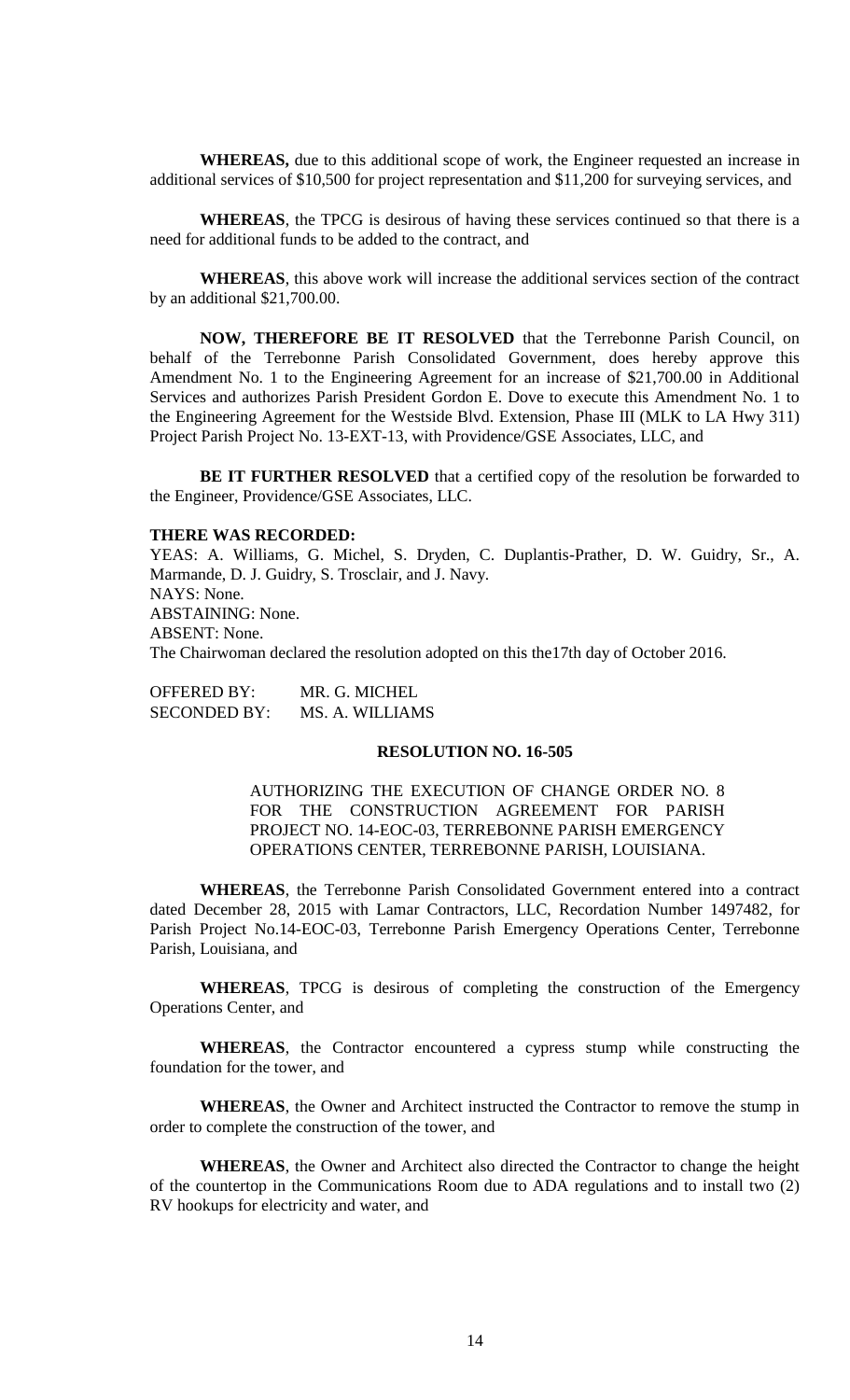**WHEREAS**, this change order will increase the overall contract price by Eighteen Thousand, Seven Hundred and Sixty-Six Dollars and Seventeen Cents (\$18,766.17), and

**WHEREAS**, this change order will add twenty (20) calendar days to the contract as a result of Change Order No. 8, and

**WHEREAS**, this Change Order No. 8 has been recommended by the Architect, Houston J. Lirette, Jr, APAC, for this project.

**NOW, THEREFORE, BE IT RESOLVED** that the Terrebonne Parish Council on behalf of the Terrebonne Parish Consolidated Government, does hereby approve and authorize the execution by Terrebonne Parish President Gordon E. Dove of Change Order No. 8 to the construction agreement with Lamar Contractors, LLC for Parish Project No. 14-EOC-03, Terrebonne Parish Emergency Operations Center, Terrebonne Parish, Louisiana, for an increase to the contract amount of Eighteen Thousand, Seven Hundred and Sixty-Six Dollars and Seventeen Cents (\$18,766.17) and Twenty (20) calendar days to the construction contract, and

BE IT FURTHER RESOLVED, that a certified copy of the resolution be forwarded to Architect, Houston J. Lirette, Jr., APAC.

#### **THERE WAS RECORDED:**

YEAS: A. Williams, G. Michel, S. Dryden, C. Duplantis-Prather, D. W. Guidry, Sr., A. Marmande, D. J. Guidry, S. Trosclair, and J. Navy. NAYS: None. ABSTAINING: None. ABSENT: None. The Chairwoman declared the resolution adopted on this the17th day of October 2016.

OFFERED BY: MS. A. WILLIAMS SECONDED BY: MR. D. W. GUIDRY, SR.

### **RESOLUTION NO. 16-506**

Authorizing the execution of Change Order No. 12 for the Construction Agreement for Parish Project No. 98-WID-25, Hollywood Road Widening, Terrebonne Parish, Louisiana.

**WHEREAS**, the Terrebonne Parish Consolidated Government entered into a contract dated January 23, 2014 with Conti Enterprises, Inc., Recordation Number 1447003, for Parish Project No. 98-WID-25, Hollywood Road Widening, Terrebonne Parish Consolidated Government, Terrebonne Parish, Louisiana, and

**WHEREAS**, the Parish is desirous of completion the construction of the project, and

**WHEREAS**, extra work was needed to locate a 8" sewer force main at the southwest corner of Hollywood Road and Corporate Drive, and

**WHEREAS**, this delay from the tie-in would have impacted the project schedule if not completed in a reasonable period of time, and

**WHEREAS**, the Contractor hired Blue Flash Sewer Service to located the sewer force main, and

**WHEREAS**, the drainage for Trapp Chevrolet was not tied into the new drainage on the project, and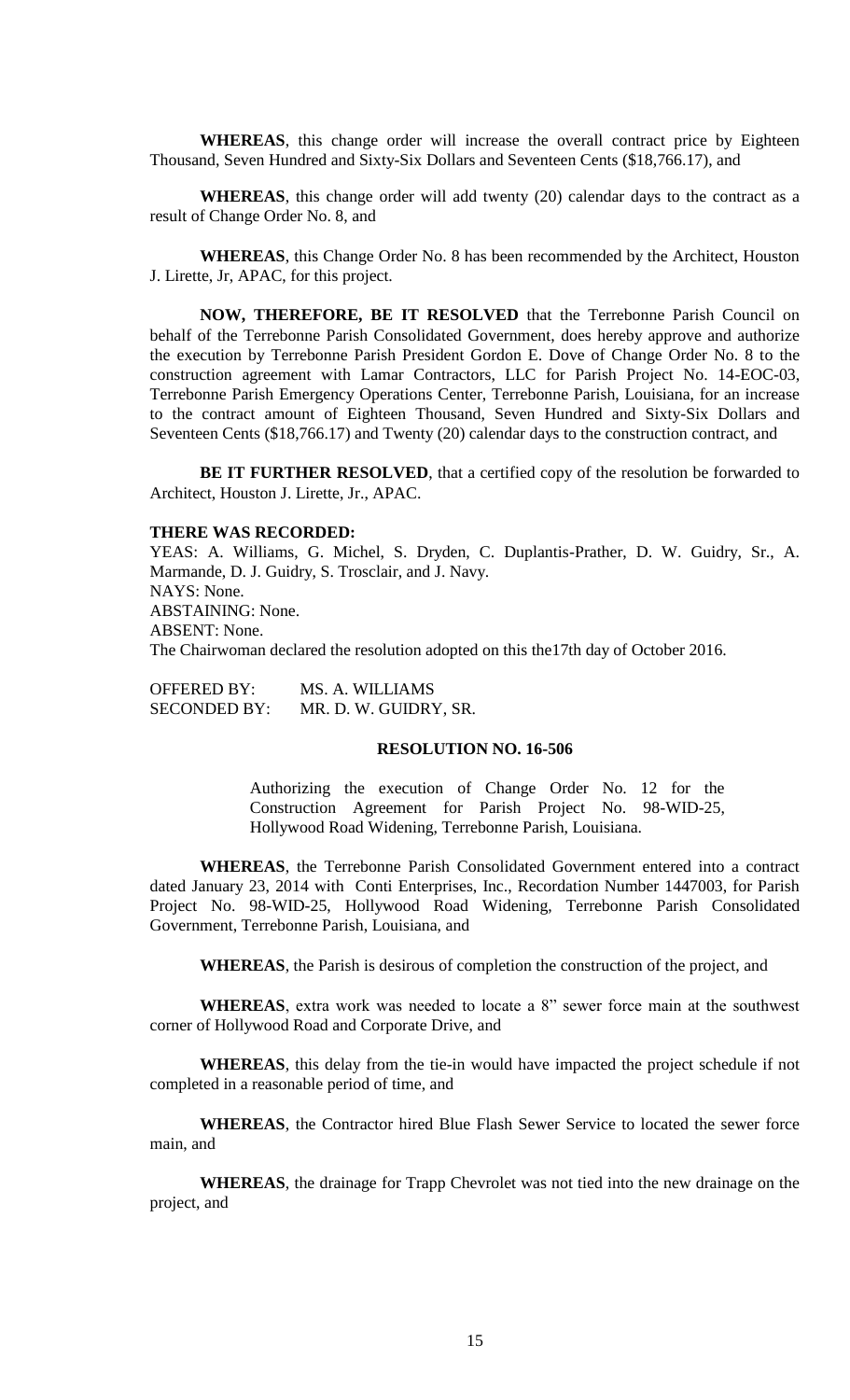**WHEREAS**, the Engineer instructed the Contractor to find the existing drainage, pump out the existing subsurface, and tie in Trapp Chevrolet's drainage to the new drainage system, and

**WHEREAS**, this change order has been recommended so as to adjust the contract item quantities to allow payment to the contractor as described on the attached Change Order No. 12 for the above referenced project, and

**WHEREAS**, this change order will increase the overall contract price by Twenty Thousand, Two Hundred and Seventy-Eight Dollars and Seventy-Seven Cents (\$20,278.77), and

**WHEREAS**, this change order will add three (3) calendar days to the contract as a result of Change Order No. 12, and

**WHEREAS**, this Change Order No. 12 had been recommended by the Engineer, Providence/GSE Associates, LLC, for this project.

**NOW, THEREFORE BE IT RESOLVED** that the Terrebonne Parish Council on behalf of the Terrebonne Parish Consolidated Government, does hereby approve and authorize the execution by Terrebonne Parish President Gordon E. Dove of Change Order No. 12 to the construction agreement with Conti Enterprises, Inc. for Parish Project No. 98-WID-25, Hollywood Road Widening, Terrebonne Parish, Louisiana, for an increase to the contract amount of Twenty Thousand, Two Hundred and Seventy-Eight Dollars and Seventy-Seven Cents (\$20,278.77) and an increase of three (3) days to the construction contract, and

**BE IT FURTHER RESOLVED** that a certified copy of the resolution be forwarded to Engineer, Providence/GSE Associates, LLC.

### **THERE WAS RECORDED:**

YEAS: A. Williams, G. Michel, S. Dryden, C. Duplantis-Prather, D. W. Guidry, Sr., A. Marmande, D. J. Guidry, S. Trosclair, and J. Navy. NAYS: None. ABSTAINING: None. ABSENT: None. The Chairwoman declared the resolution adopted on this the17th day of October 2016.

OFFERED BY: MS. A. WILLIAMS SECONDED BY: MR. D. W. GUIDRY, SR.

### **RESOLUTION NO. 16-507**

Providing for the acceptance of work performed by B.E.T. Construction, Inc., in accordance with the Certificate of Substantial Completion for Parish Project 12-PWCDBG-64, DPW Administrative Building, Terrebonne Parish, Louisiana.

**WHEREAS**, the Terrebonne Parish Consolidated Government entered into a contract dated July 25, 2014 with B.E.T. Construction, Inc., for Parish Project 12-PW-CDBG-64, DPW Administrative Building, Terrebonne Parish, Louisiana, as will be seen by reference to said contract which is recorded under Entry No. 1459258 of the records of Terrebonne Parish, and

**WHEREAS**, the work performed has been inspected by authorized representatives of the Owner, Engineer, and Contractor and found to be substantially complete, and

**WHEREAS**, the Engineer for this project, Duplantis Design Group, PC, recommends the acceptance of the substantial completion,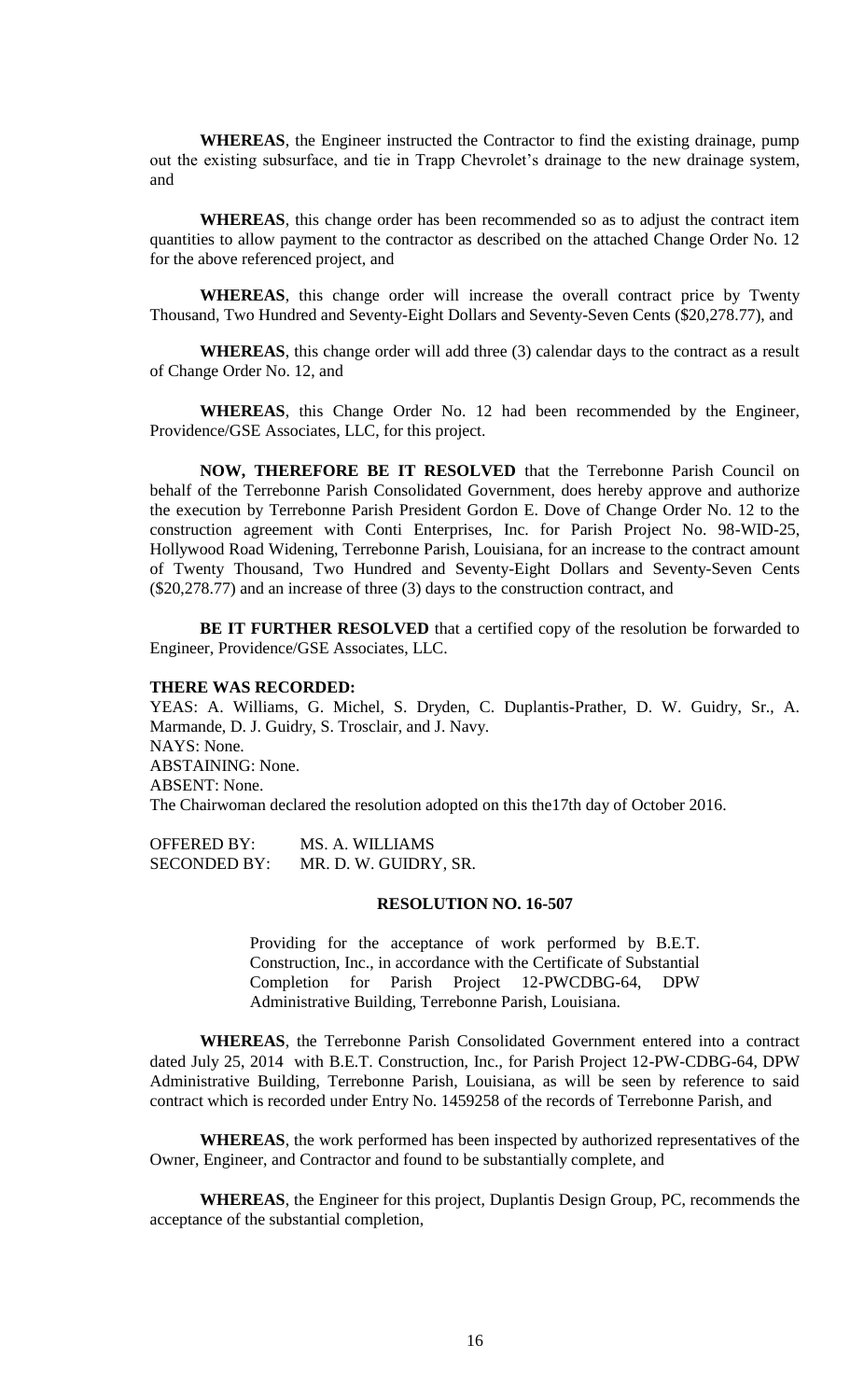**NOW, THEREFORE BE IT RESOLVED** that the Terrebonne Parish Council, on behalf of the Terrebonne Parish Consolidated Government, does hereby accept the work performed, effective as of the date of recording of this resolution, and does authorize and direct the Clerk of Court and Ex-Officio Recorder of Mortgages of Terrebonne Parish to note this acceptance thereof in the margin of the inscription of said contract under Entry No. 1459258 of the Records of Terrebonne Parish, Louisiana, and

**BE IT FURTHER RESOLVED** that a certified copy of the resolution be forwarded to the Engineer Duplantis Design Group, PC, and

**BE IT FURTHER RESOLVED** that a certified copy of the resolution be recorded in the office of the Clerk of Court of Terrebonne Parish to commence a 45-day clear lien period, and

**BE IT FURTHER RESOLVED** that the Administration is authorized to make payment of retainage upon the presentation of a Clear Lien Certificate.

#### **THERE WAS RECORDED:**

YEAS: A. Williams, G. Michel, S. Dryden, C. Duplantis-Prather, D. W. Guidry, Sr., A. Marmande, D. J. Guidry, S. Trosclair, and J. Navy. NAYS: None. ABSTAINING: None. ABSENT: None. The Chairwoman declared the resolution adopted on this the17th day of October 2016.

OFFERED BY: MR. D. W. GUIDRY, SR. SECONDED BY: MS. A. WILLIAMS

# **RESOLUTION NO. 16-508**

REQUESTING THE LOUISIANA DEPARTMENT OF TRANSPORTATION AND DEVELOPMENT TO CONDUCT A TRAFFIC TO CONTINUE THE LA HIGHWAY 24/659 COUPLET SYSTEM (ONE WAY) ALONG EAST PARK AVENUE (NORTH) AND EAST MAIN STREET (SOUTH) ACROSS THE TWIN SPANS ENDING AT HOWARD AVENUE

**WHEREAS,** traffic along East Main Street and East Park Avenue (LA Highway 24/659 North and South) is extremely heavy during most parts of the day and evening hours due, in part to the large number of retail businesses and increased vehicular traffic in the area, and

**WHEREAS,** a public hearing was held in June 2016 to provide residents, business owners and the general public an opportunity to voice concerns, show support and convey ideas about the proposal being consider, and

**WHEREAS,** to allow for traffic to flow more efficiently, the Council feels that extending the LA Highway 24/659 Couplet System (One Way) along East Park Avenue (north) and East Main Street (south) across the Twin Spans ending at Howard Avenue is worth reviewing to help alleviate traffic buildup.

**NOW THEREFORE BE IT RESOLVED**, by the Terrebonne Parish Council (Public Services Committee), on behalf of the Terrebonne Parish Consolidated Government, that the Louisiana Department of Transportation and Development be requested to conduct a traffic study to extend the LA Highway 24/659 Couplet System (One Way) along East Park Avenue (north) and East Main Street (south) across the Twin Spans ending at Howard Avenue.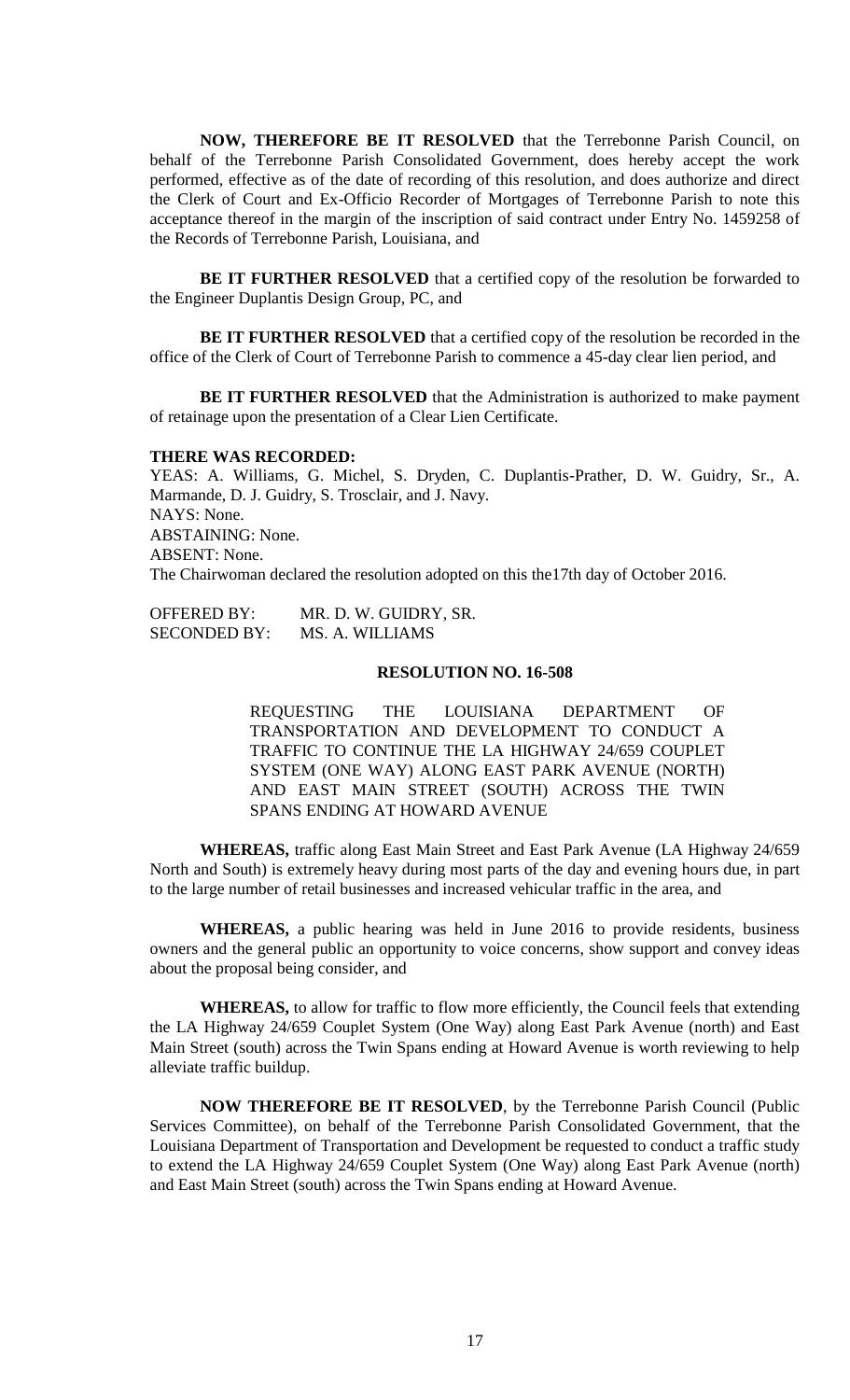BE IT FURTHER RESOLVED, that a copy of this resolution be sent to Senator Norby Chabert and Representative Tanner Magee, asking for their support.

#### **THERE WAS RECORDED:**

YEAS: A. Williams, G. Michel, S. Dryden, C. Duplantis-Prather, D. W. Guidry, Sr., A. Marmande, D. J. Guidry, S. Trosclair, and J. Navy. NAYS: None. ABSTAINING: None. ABSENT: None. The Chairwoman declared the resolution adopted on this the17th day of October 2016.

OFFERED BY: MR. D. W. GUIDRY, SR. SECONDED BY: MS. A. WILLIAMS

# **RESOLUTION NO. 16-509**

AUTHORIZING THE PARISH PRESIDENT TO EXECUTE A COOPERATIVE ENDEAVOR AGREEMENT FOR GRANTS OF PERMANENT AND TEMPORARY SERVITUDES, RIGHTS OF ACCESS, AND DEDICATION OF NATURAL GAS PIPELINE FACILITIES BETWEEN TERREBONNE PARISH CONSOLIDATED GOVERNMENT, CENAC COMMUNITY REINVESTMENT, LLC, POULE D'EAU PROPERTIES, LLC, NGL CRUDE TERMINALS, LLC, AND THE CONSOLIDATED WATERWORKS DISTRICT NO. 1 OF THE PARISH OF TERREBONNE, STATE OF LOUISIANA, AS INTERVENOR, TO PROVIDE FOR THE CONSTRUCTION OF A NATURAL GAS PIPELINE BY NGL CRUDE TERMINALS, LLC OVER AND ACROSS PROPERTY OWNED BY CENAC COMMUNTIY REINVESTMENT, LLC AND POULE D'EAU PROPERTIES, LLC FOR THE PURPOSES OF ESTABLISHING NATURAL GAS SERVICES TO NGL CRUDE TERMINALS, LLC BY TERREBONNE PARISH CONSOLIDATED GOVERNMENT, AND TO PROVIDE FOR RELATED MATTERS

**WHEREAS,** Article VII, Section 14 of the Louisiana Constitution provides that for a public purpose, the state and its political subdivisions may engage in cooperative endeavors with private corporations; and

**WHEREAS,** TPCG, through its Department of Utilities, is engaged in providing natural gas utility services to certain geographic areas of Terrebonne Parish, Louisiana; and

**WHEREAS,** NGL Crude Terminals, LLC ("NGL") requires natural gas services for the operation of its facility at 928 Highway 182 in Section 15, T17S-R17E of Terrebonne Parish, Louisiana, on property it leases from Cenac Community Reinvestment, LLC and Poule D'eau Properties, LLC; and

**WHEREAS,** in consideration for NGL's commitment to construct at its expense and dedicate a natural gas pipeline to TPCG and its commitment to obtain natural gas services from TPCG, TPCG has agreed to obtain the necessary servitudes granted herein and to provide natural gas services to NGL; and

**WHEREAS,** TPCG finds that any expenditure or transfer of public funds according to the terms of this cooperative endeavor agreement, taken as a whole, is not gratuitous, and that it has a demonstrable, objective, and reasonable expectation of receiving at least equivalent value in exchange for the expenditure or transfer of its own public funds; and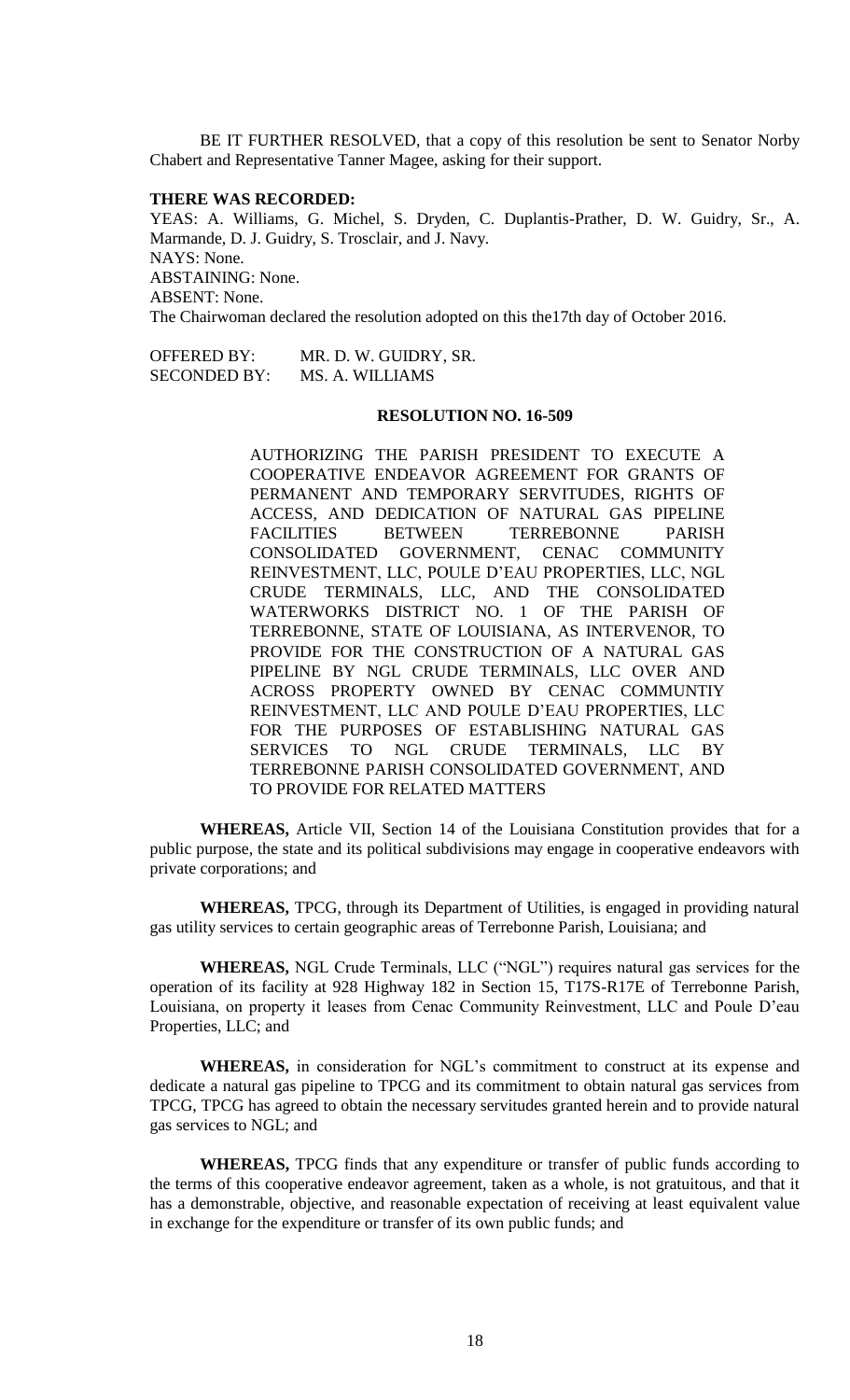**NOW THEREFORE, BE IT RESOLVED** by the Terrebonne Parish Council on behalf of Terrebonne Parish Consolidated Government that Parish President Gordon E. Dove is hereby authorized to execute a Cooperative Endeavor Agreement for Grants of Permanent and Temporary Servitudes, Rights of Access, and Dedication of Natural Gas Pipeline Facilities for and on behalf of the Terrebonne Parish Consolidated Government with Cenac Community Investment, LLC, Poule D'eau Properties, LLC, NGL Crude Terminals, LLC and Consolidated Waterworks District No. 1 of the Parish of Terrebonne State of Louisiana, as Intervenor, containing substantially the same terms as those set out in the attached agreement; and

### **THERE WAS RECORDED:**

YEAS: A. Williams, G. Michel, S. Dryden, C. Duplantis-Prather, D. W. Guidry, Sr., A. Marmande, D. J. Guidry, S. Trosclair, and J. Navy. NAYS: None. ABSTAINING: None. ABSENT: None. The Chairwoman declared the resolution adopted on this the17th day of October 2016.

OFFERED BY: MS. A. WILLIAMS SECONDED BY: MR. D. W. GUIDRY, SR.

### **RESOLUTION NO. 16-510**

A RESOLUTION AMENDING RESOLUTION NO. 16-448 TO SUPPORT AN APPLICATION FOR **WILLIAMS AVENUE SIDEWALKS** AND TO AUTHORIZE THE PARISH PRESIDENT TO EXECUTE ALL AGREEMENTS FOR THE PROJECT.

**WHEREAS,** the Terrebonne Parish Council has been made aware of available funds through the Louisiana Department of Transportation & Development (LA DOTD) Transportation Alternatives Program (TAP), and

**WHEREAS,** Terrebonne Parish has participated in this grant in the past, and

**WHEREAS**, applications are currently being received by DOTD between September 1 and October 31, 2016, and

**WHEREAS**, the goal of this program is to work toward building a more balanced transportation system that includes pedestrians and bicyclists as well as the motoring public, and

**WHEREAS,** sidewalks along Williams Avenue would provide community residents with the ability to travel safely via bicycle or walking to church, the schools, community walking track, two parks, baseball fields and the recreation center in the area.

**NOW THEREFORE, BE IT RESOLVED**, by the Terrebonne Parish Council (Community Development and Planning Committee), on behalf of the Terrebonne Parish Consolidated Government, that the Parish President is hereby authorized to support and sign a grant application with LA DOTD Transportation Alternatives Program (TAP) for **Williams Avenue sidewalks.**

**BE IT FURTHER RESOLVED,** that, should the grant be awarded, this governing body will agree to a local match of 20% of the grant amount.

#### **THERE WAS RECORDED:**

YEAS: A. Williams, G. Michel, S. Dryden, C. Duplantis-Prather, D. W. Guidry, Sr., A. Marmande, : D. J. Guidry, S. Trosclair, and J. Navy. NAYS: None.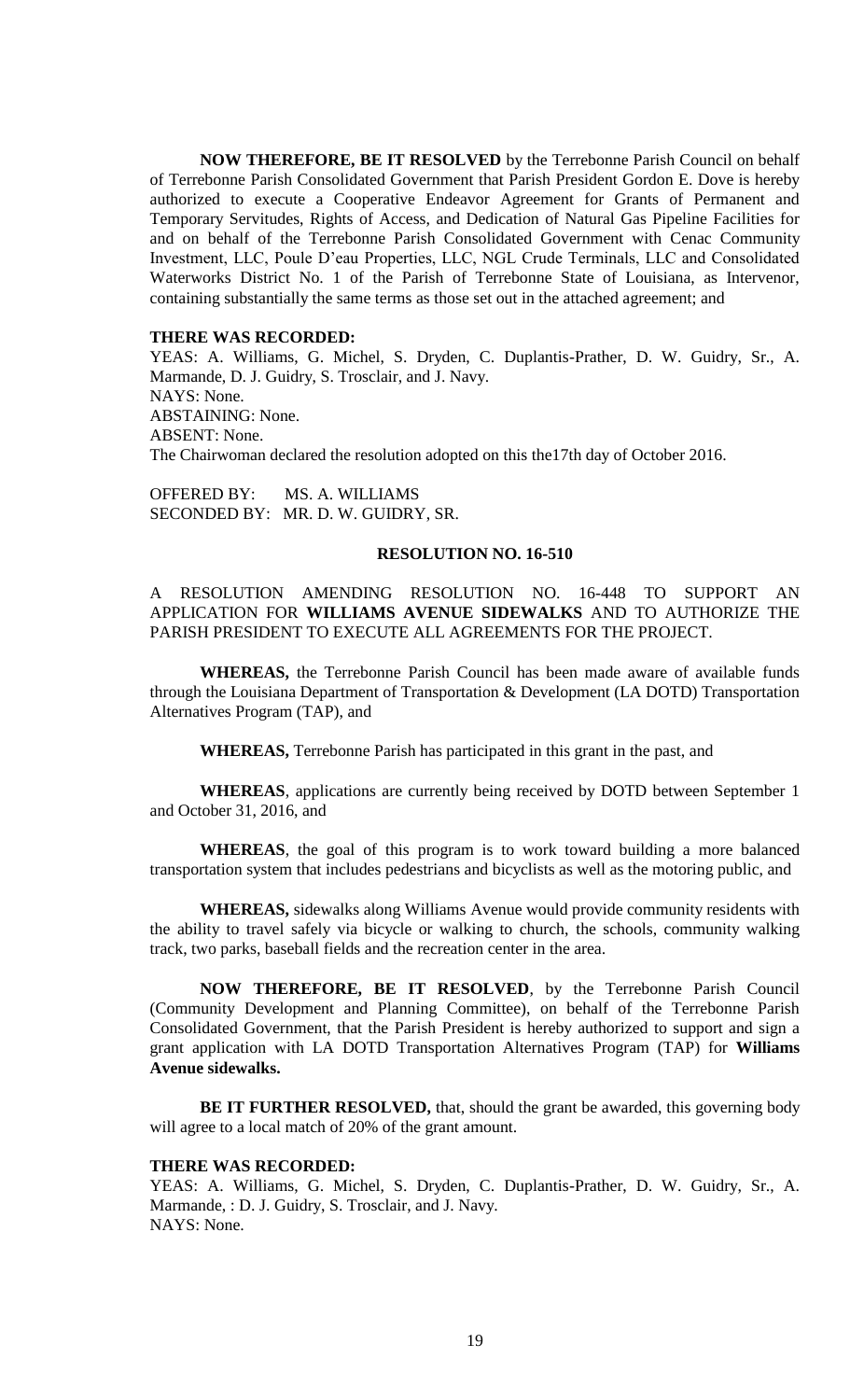ABSTAINING: None. ABSENT: None. The Chairwoman declared the resolution adopted on this the 17th day of October 2016.

Upon questioning from Committee member S. Trosclair, Parish Manager A. Levron explained that the aforementioned resolution is being used to submit an application for a sidewalk project; noting that there is no cost involved at this time. Mr. Levron further explained that in the event that the parish is awarded the grant, the Council can determine whether they are going to pay the required 20% and/or accept or reject the grant offer.

Mr. S. Trosclair moved, seconded by Ms. A. Williams, "THAT, there being no further business to come before the Public Services Committee, the meeting be adjourned."

The Chairwoman called for the vote on the motion offered by Mr. S. Trosclair. THERE WAS RECORDED:

YEAS: A. Williams, G. Michel, S. Dryden, C. Duplantis-Prather, D. W. Guidry, Sr., A. Marmande, D. J. Guidry, S. Trosclair and J. Navy.

NAYS: None. ABSENT: None.

The Chairwoman declared the motion adopted and the meeting was adjourned at 6:13 p.m.

Christa Duplantis-Prather, Chairwoman

Tammy E. Triggs, Minute Clerk

Ms. C. Duplantis-Prather moved, seconded by Mr. S. Dryden, "THAT, the Council accept and ratify the minutes of the Public Services Committee meeting held on 10/17/16."

The Chairman called for a vote on the motion offered by Ms. C. Duplantis-Prather. THERE WAS RECORDED:

YEAS: A. Williams, G. Michel, S. Dryden, C. Duplantis-Prather, D. W. Guidry, Sr., A. Marmande, D. J. Guidry, S. Trosclair and J. Navy. NAYS: None. ABSENT: None.

The Chairman declared the motion adopted.

The Chairman called for a report on the Community Development and Planning Committee meeting held on 10/17/16, whereupon the Committee Chairman noting ratification of minutes calls a public hearing on December 7, 2016 at 6:30 p.m. rendered the following:

### **COMMUNITY DEVELOPMENT & PLANNING COMMITTEE**

# **OCTOBER 17, 2016**

The Chairman, Dirk Guidry, called the Community Development & Planning Committee meeting to order at 6:15 p. m. in the Terrebonne Parish Council Meeting Room with an Invocation offered by Committee member S. Trosclair and the Pledge of Allegiance by Committee member A. Williams. Upon roll call, Committee Members recorded as present were: A. Williams, G. Michel, S. Dryden, C. Duplantis-Prather, D. W. Guidry, Sr., A. Marmande, D. J. Guidry, S. Trosclair and J. Navy. A quorum was declared present.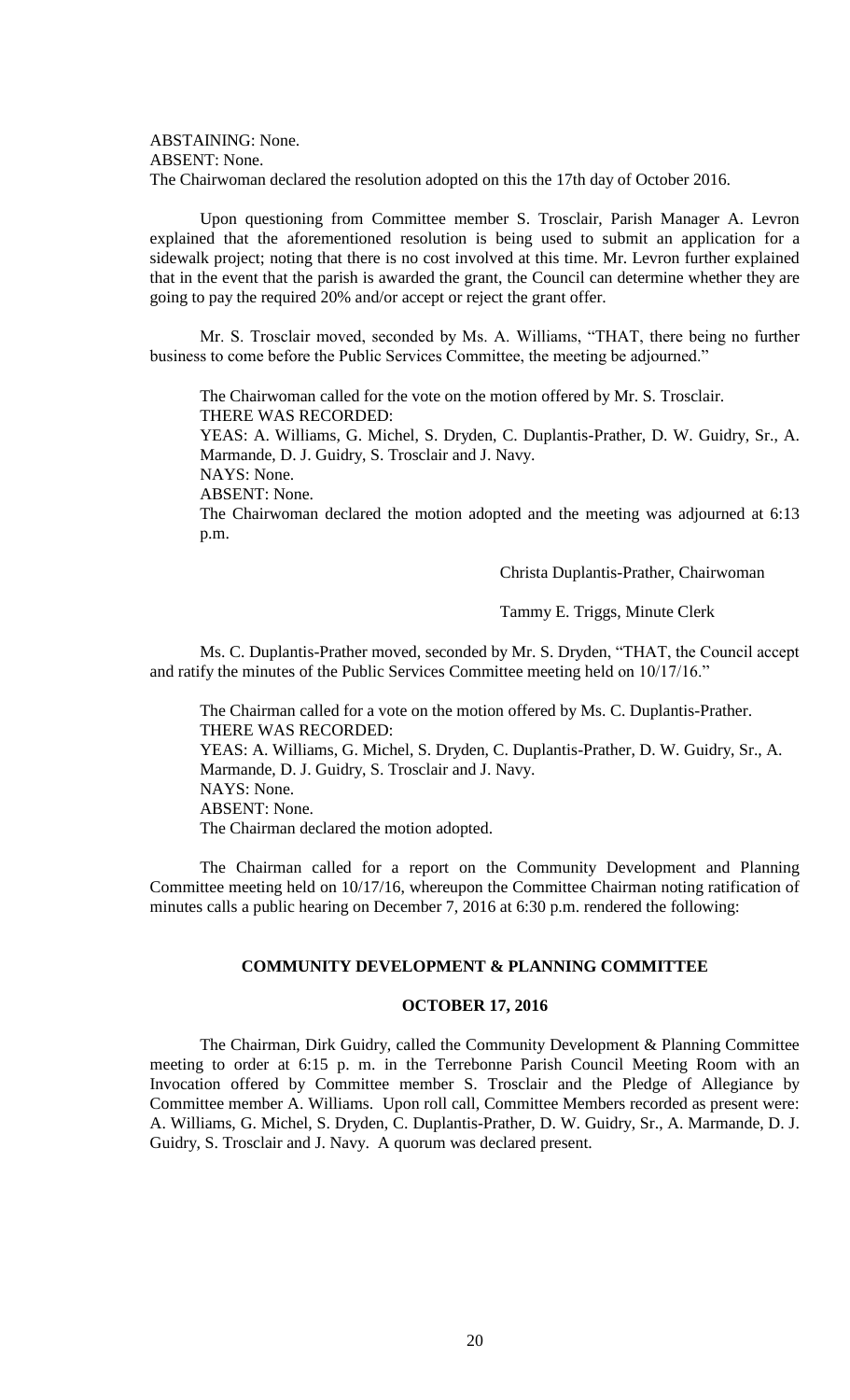| OFFERED BY:         | MS. A. WILLIAMS       |
|---------------------|-----------------------|
| <b>SECONDED BY:</b> | MR. D. W. GUIDRY, SR. |

### **RESOLUTION NO. 16-511**

**WHEREAS,** the Terrebonne Parish Consolidated Government recognizes the need to provide services to help eliminate poverty and promote self-sufficiency in the Parish, and

**WHEREAS,** the Louisiana Workforce Commission's Community Services Block Grant Program has announced the availability of \$326,403.00 in Regular CSBG Funds to Terrebonne Parish to provide services for October 1, 2016 through September 30, 2018.

**NOW, THEREFORE BE IT RESOLVED** that the Terrebonne Parish Council (Community Planning and Development Committee), on behalf of the Terrebonne Parish Consolidated Government, does hereby authorize the Parish President, Gordon E. Dove, to sign and submit the Contract for the period from October 1, 2016 through September 30, 2018.

**BE IT FURTHER RESOLVED** that the Terrebonne Parish Consolidated Government does hereby authorize the Parish President, Gordon E. Dove to execute any and all grant agreements, certifications, modifications, and documents necessary between Terrebonne Parish Consolidated Government and the Louisiana Workforce Commission resulting from approval of this Contract.

#### **THERE WAS RECORDED:**

YEAS: A. Williams, G. Michel, S. Dryden, C. Duplantis-Prather, D. W. Guidry, Sr., A. Marmande, D. J. Guidry, and J. Navy. NAYS: None. ABSTAINING: None. ABSENT: S. Trosclair. The Chairman declared the resolution adopted on this the 17th day of OCTOBER 2016.

OFFERED BY: MS. A. WILLIAMS SECONDED BY: MS. C. DUPLANTIS-PRATHER

### **RESOLUTION NO. 16-512**

AUTHORIZING THE PARISH PRESIDENT TO ENTER INTO A GRANT AGREEMENT WITH THE UNITED STATES DEPARTMENT OF HOUSING AND URBAN DEVELOPMENT FOR FUNDING UNDER THE SECTION 8 HOUSING CHOICE VOUCHER FAMILY SELF-SUFFICIENCY COORDINATOR PROGRAM FOR FISCAL YEAR 2016.

**WHEREAS,** the United States Department of Housing & Urban Development has announced the availability of funds under the Section 8 Housing Choice Voucher Family Self-Sufficiency Coordinator Program, and

**WHEREAS,** the purpose of the Section 8 Housing Choice Voucher Family Self-Sufficiency Coordinator Program is to assist Section 8 Participants to achieve their goals to become self-sufficient.

**NOW THEREFORE BE IT RESOLVED** that the Terrebonne Parish Council (Community Development & Planning Committee), on behalf of the Terrebonne Parish Consolidated Government, does hereby authorize the Parish President, Gordon E. Dove, to sign and submit a grant agreement to the U.S. Department of Housing & Urban Development for funding under the Section 8 Housing Choice Voucher Family Self-Sufficiency Coordinator Program.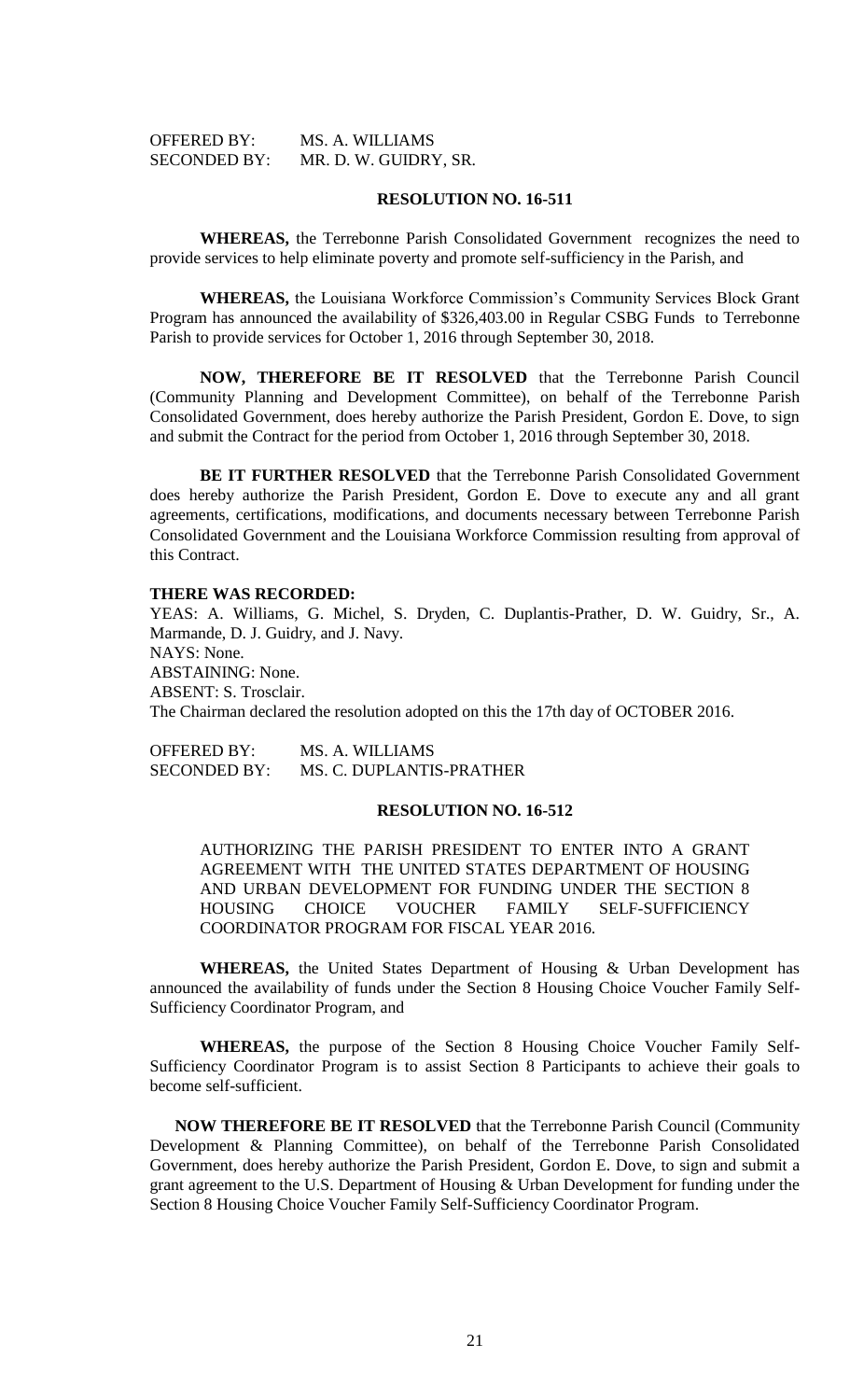**BE IT FURTHER RESOLVED** that the Terrebonne Parish Council on behalf of the Terrebonne Parish Consolidated Government does hereby authorize the Parish President to execute any and all grant agreements, certifications, and documents necessary between the Terrebonne Parish Consolidated Government and the United States Department of Housing and Urban Development upon approval of this application.

# **THERE WAS RECORDED:**

YEAS: A. Williams, G. Michel, S. Dryden, C. Duplantis-Prather, D. W. Guidry, Sr., A. Marmande, D. J. Guidry, and J. Navy. NAYS: None. ABSTAINING: None. ABSENT: S. Trosclair. The Chairman declared the resolution adopted on this the 17th day of OCTOBER 2016.

OFFERED BY: MR. D. W. GUIDRY, SR. SECONDED BY: MS. C. DUPLANTIS-PRATHER

#### **RESOLUTION NO. 16-513**

DECLARING OCTOBER 2016 AS ATCHAFALAYA NATIONAL HERITAGE AREA IN TERREBONNE PARISH

**WHEREAS**, the Atchafalaya National Heritage Area is celebrating its  $10<sup>th</sup>$  anniversary and is one of 49 nationally distinctive heritage areas designated by the United States Congress; and,

**WHEREAS**, the Atchafalaya National Heritage Area contains the Atchafalaya Basin, the largest river swamp in America; and,

**WHEREAS**, the Atchafalaya Basin is considered the most productive swamp in the world and contributes substantially to the economy of Louisiana; and,

**WHEREAS**, the Atchafalaya Basin houses important wetlands that serve as buffers during storm surges; and,

**WHEREAS**, the Atchafalaya National Heritage Area offers residents and visitors to the State of Louisiana outstanding recreational, educational, and cultural opportunities and promotes many related activities throughout the Heritage Area during the month of October to raise awareness of the valuable resources located within the Heritage Area; and,

**WHEREAS**, Terrebonne Parish is one of the 14 parishes included in the Atchafalaya National Heritage Area, which together reflect the unique American culture evolving from life in and around the Atchafalaya Basin.

**NOW, THEREFORE, BE IT RESOLVED** that the Terrebonne Parish Council proclaims October 2016 as

# **ATHCHAFALAYA NATIONAL HERITAGE AREA MONTH**

in Terrebonne Parish, and urges its citizens to explore and enjoy the unique and diverse recreational, cultural, and educational opportunities throughout this National Heritage Area.

#### **THERE WAS RECORDED:**

YEAS: A. Williams, G. Michel, S. Dryden, C. Duplantis-Prather, D. W. Guidry, Sr., A. Marmande, D. J. Guidry, and J. Navy.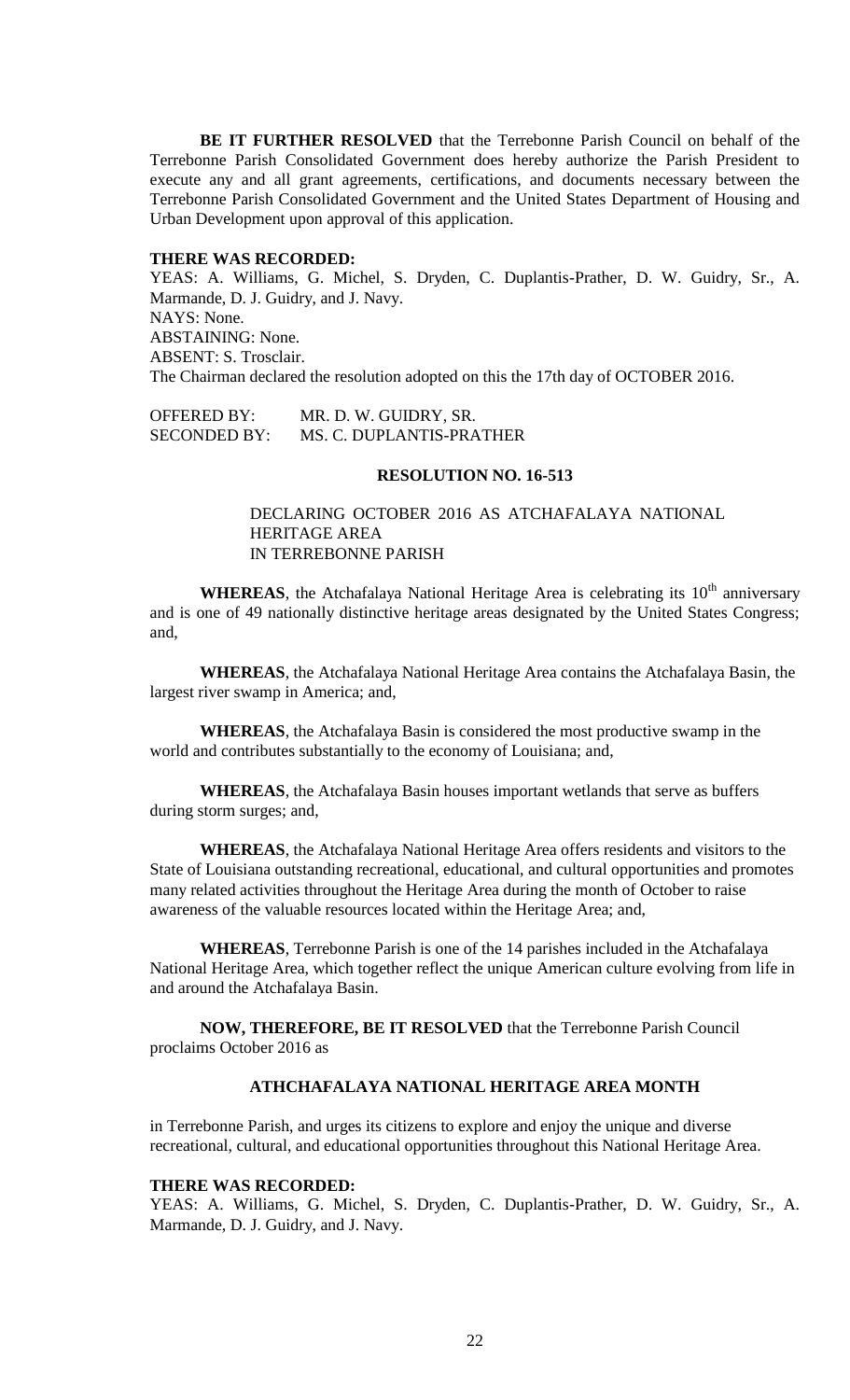NAYS: None. ABSTAINING: None. ABSENT: S. Trosclair. The Chairman declared the resolution adopted on this the 17th day of October 2016.

| <b>OFFERED BY:</b>  | MR. S. TROSCLAIR |
|---------------------|------------------|
| <b>SECONDED BY:</b> | MR. A. MARMANDE  |

#### **RESOLUTION NO. 16-514**

GIVING NOTICE OF INTENT TO ADOPT AN ORDINANCE TO AMEND THE CODE OF TERREBONNE PARISH, CHAPTER 6 "BUILDINGS AND STRUCTURES", ARTICLE II, "COMPREHENSIVE BUILDING CODE ENFORCEMENT PROGRAM" DIVISION I "CONSOLIDATED BUILDING CODE" SECTION 109 "FEES", TABLE 109.2.2(1) "COMMERCIAL / INSTITUTIONAL PERMIT FEES", IN ORDER TO RECOGNIZE FEE STRUCTURE CHANGES ADOPTED BY THE REGIONAL CONSTRUCTION CODE COUNCIL, WITH EFFECT FROM 01 JANUARY 2017: AND TO ALLOW FOR RELATED AND CONSEQUENTIAL MATTERS.

**THEREFORE BE IT RESOLVED** by the Terrebonne Parish Consolidated Government, that notice of intent is given for adopting an ordinance to amend the Code of Terrebonne Parish, Chapter 6 "Buildings and Structures", Article II, "Comprehensive Building Code Enforcement Program" Division I "Consolidated Building Code" Section 109 "Fees", Table 109.2.2(1) "Commercial / Institutional Permit Fees", in order to recognize fee structure changes adopted by the Regional Construction Code Council, with effect from 01 January 2017: and to allow for related and consequential matters.

### **THERE WAS RECORDED:**

YEAS: A. Williams, G. Michel, S. Dryden, C. Duplantis-Prather, D. W. Guidry, Sr., A. Marmande, D. J. Guidry, S. Trosclair, and J. Navy. NAYS: None. ABSTAINING: None. ABSENT: None. The Chairman declared the resolution adopted on this the 17th day of OCTOBER 2016.

OFFERED BY: MR. S. TROSCLAIR SECONDED BY: MR. S. DRYDEN

### **RESOLUTION NO. 16-515**

OBLIGATING THE NECESSARY FUNDING UNDER THE TERREBONNE PARISH FLOOD HAZARD MITIGATION GRANT PROGRAM/HURRICANE RITA, PROJECT NO 1603C-109-0010 TO COMPLETE THE STRUCTURE ELEVATION OF 184 PIERRE STREET, CHAUVIN, LA 70344.

**WHEREAS**, the Terrebonne Parish Consolidated Government has been formally notified by FEMA that the Hurricane Rita Flood Hazard Mitigation Grant Program (HMGP), Project No. 1603c-109-0010, can proceed with the mitigation of the following property:

Address: 184 Pierre Street

Chauvin, Louisiana 70344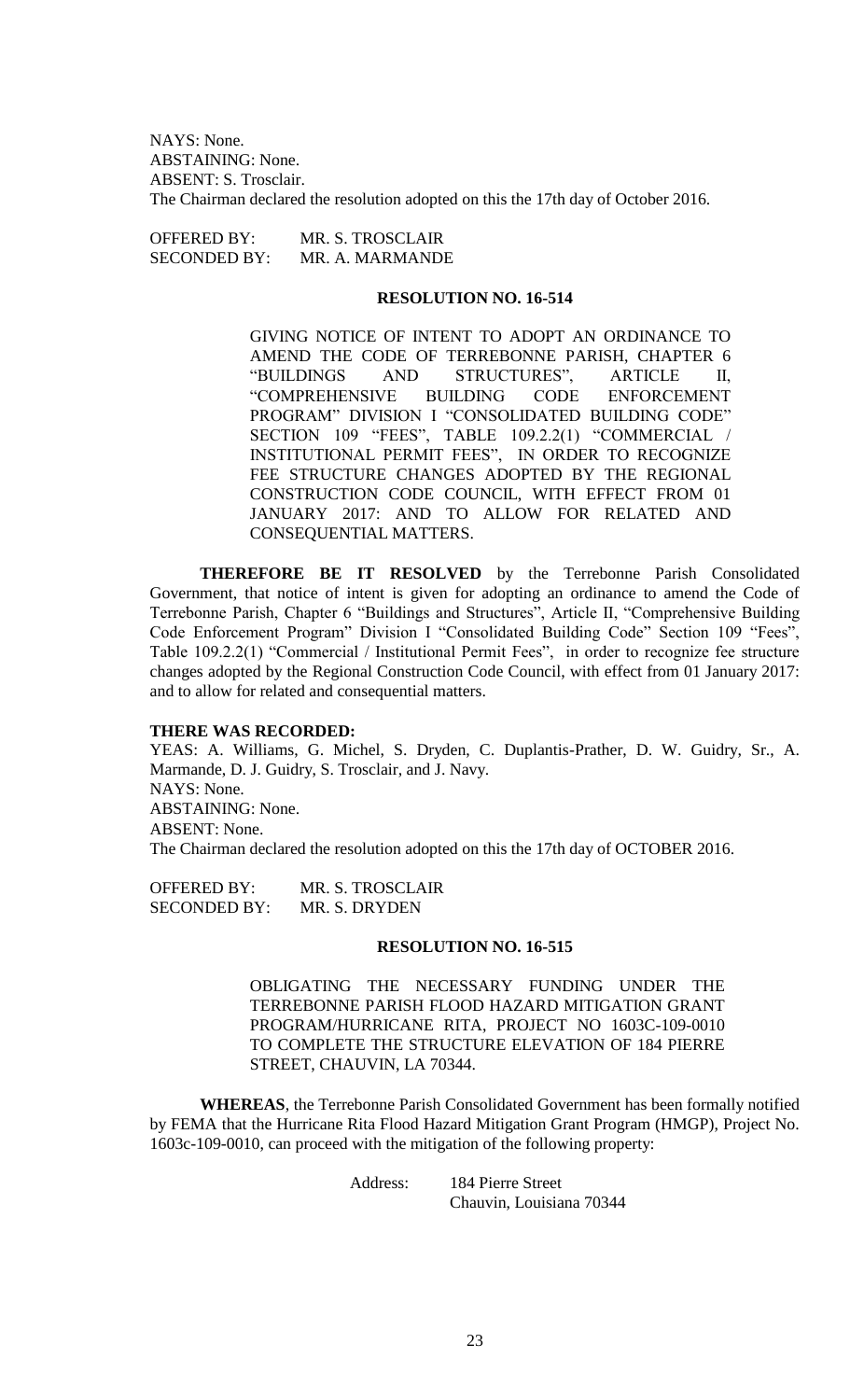Owned By**:** Jestin and Ramona Brunet;

**WHEREAS**, under the Administrative Guidance of Higher Ground Flood Protection Services, the required "Elevation Packet" has been prepared and executed for the property owner recommending elevation.

**NOW, THEREFORE, BE IT RESOLVED**, by the Terrebonne Parish Council that the necessary funding under the Terrebonne Parish Flood Hazard Mitigation Grant Program/Hurricane Rita, Project No. 1603c-109-0010 be hereby obligated to mitigate the property above.

#### **THERE WAS RECORDED:**

YEAS: A. Williams, G. Michel, S. Dryden, C. Duplantis-Prather, D. W. Guidry, Sr., A. Marmande, D. J. Guidry, S. Trosclair, and J. Navy. NAYS: None. ABSTAINING: None. ABSENT: None. The Chairman declared the resolution adopted on this the 17th day of OCTOBER 2016.

| OFFERED BY:         | MR. A. MARMANDE  |
|---------------------|------------------|
| <b>SECONDED BY:</b> | MR. S. TROSCLAIR |

### **RESOLUTION NO. 16-516**

OBLIGATING THE NECESSARY FUNDING UNDER THE TERREBONNE PARISH FLOOD HAZARD MITIGATION GRANT PROGRAM/HURRICANE RITA, PROJECT NO 1603C-109-0010 TO COMPLETE THE STRUCTURE ELEVATION OF 2901 BAYOU DULARGE ROAD, THERIOT, LA 70397.

**WHEREAS**, the Terrebonne Parish Consolidated Government has been formally notified by FEMA that the Hurricane Rita Flood Hazard Mitigation Grant Program (HMGP), Project No. 1603c-109-0010, can proceed with the mitigation of the following property:

| Address: | 2901 Bayou Dularge Road |
|----------|-------------------------|
|          | Theriot, La 70397       |

Owned By: Frances Liner;

**WHEREAS**, under the Administrative Guidance of Higher Ground Flood Protection Services, the required "Elevation Packet" has been prepared and executed for the property owner recommending elevation.

**NOW, THEREFORE, BE IT RESOLVED**, by the Terrebonne Parish Council that the necessary funding under the Terrebonne Parish Flood Hazard Mitigation Grant Program/Hurricane Rita, Project No. 1603c-109-0010 be hereby obligated to mitigate the property above.

### **THERE WAS RECORDED:**

YEAS: A. Williams, G. Michel, S. Dryden, C. Duplantis-Prather, D. W. Guidry, Sr., A. Marmande, D. J. Guidry, S. Trosclair, and J. Navy. NAYS: None. ABSTAINING: None. ABSENT: None. The Chairman declared the resolution adopted on this the 17th day of OCTOBER 2016.

OFFERED BY: MR. S. TROSCLAIR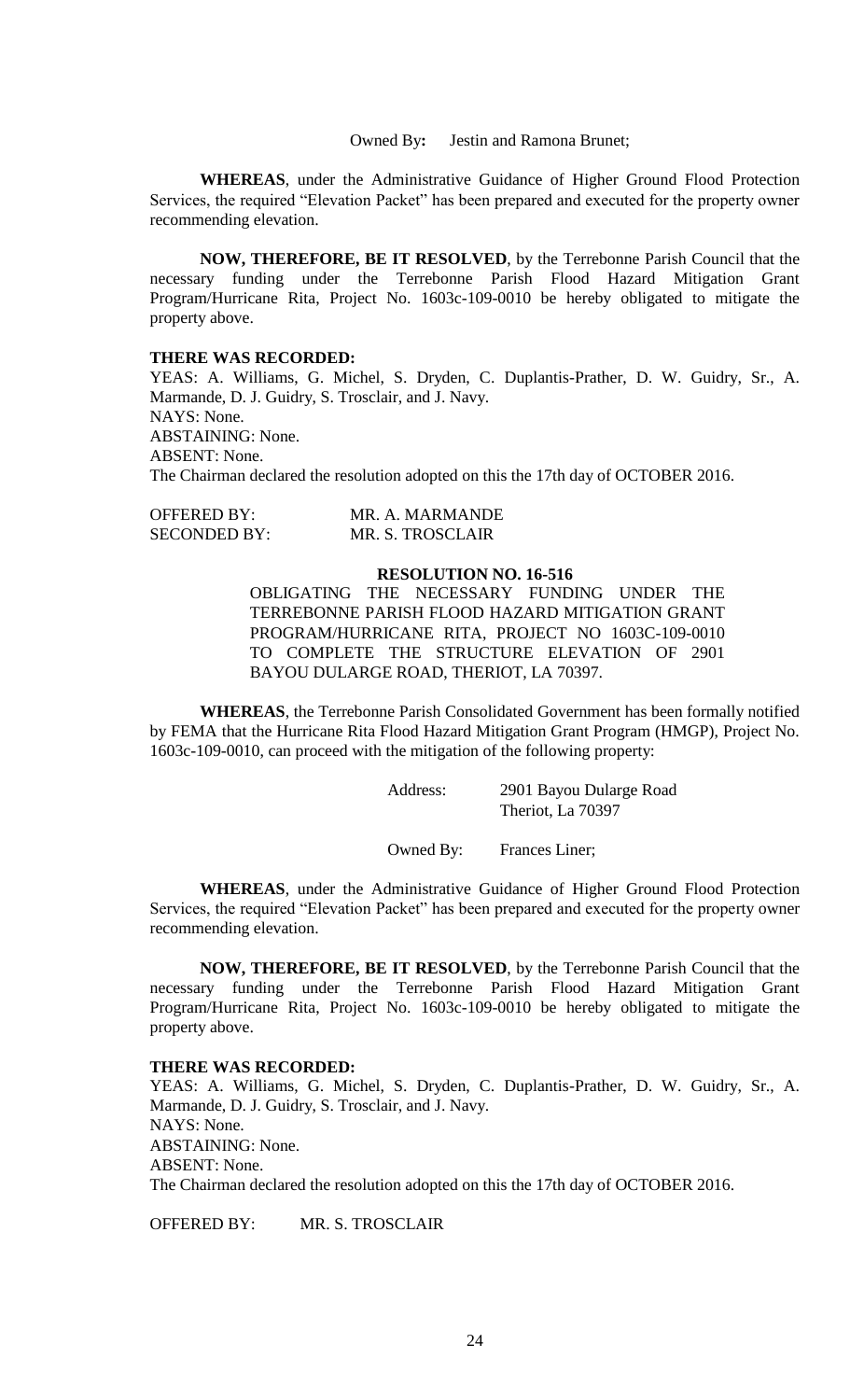### **RESOLUTION NO. 16-517**

OBLIGATING THE NECESSARY FUNDING UNDER THE TERREBONNE PARISH FLOOD HAZARD MITIGATION GRANT PROGRAM/HURRICANE RITA, PROJECT NO 1603C-109-0010 TO COMPLETE THE STRUCTURE ELEVATION OF 3304 SHARON STREET, HOUMA, LA 70363.

**WHEREAS**, the Terrebonne Parish Consolidated Government has been formally notified by FEMA that the Hurricane Rita Flood Hazard Mitigation Grant Program (HMGP), Project No. 1603c-109-0010, can proceed with the mitigation of the following property:

> Address: 3304 Sharon Street Houma, La 70363

Owned By: Andy and Angela Cotton;

**WHEREAS**, under the Administrative Guidance of Higher Ground Flood Protection Services, the required "Elevation Packet" has been prepared and executed for the property owner recommending elevation.

**NOW, THEREFORE, BE IT RESOLVED**, by the Terrebonne Parish Council that the necessary funding under the Terrebonne Parish Flood Hazard Mitigation Grant Program/Hurricane Rita, Project No. 1603c-109-0010 be hereby obligated to mitigate the property above.

### **THERE WAS RECORDED:**

YEAS: A. Williams, G. Michel, S. Dryden, C. Duplantis-Prather, D. W. Guidry, Sr., A. Marmande, D. J. Guidry, S. Trosclair, and J. Navy. NAYS: None. ABSTAINING: None. ABSENT: None. The Chairman declared the resolution adopted on this the 17th day of OCTOBER 2016.

OFFERED BY: MR. A. MARMANDE SECONDED BY: MR. S. TROSCLAIR

### **RESOLUTION NO. 16-518**

OBLIGATING THE NECESSARY FUNDING UNDER THE TERREBONNE PARISH PREDISASTER MITIGATION GRANT PROGRAM, PROJECT NO. PDM-06-LA-2014-002 TO COMPLETE THE STRUCTURE ELEVATION OF 1561 BAYOU DULARGE ROAD, THERIOT, LA, 70397.

**WHEREAS**, the Terrebonne Parish Consolidated Government has been formally notified by FEMA that the Pre-disaster Mitigation (PDM) Grant Program, Project No. PDM-06-LA-2014-002, can proceed with the mitigation of the following property:

| Address: | 1561 Bayou Dularge Road |
|----------|-------------------------|
|          | Theriot, La 70397       |

Owned By: John and Megan Lirette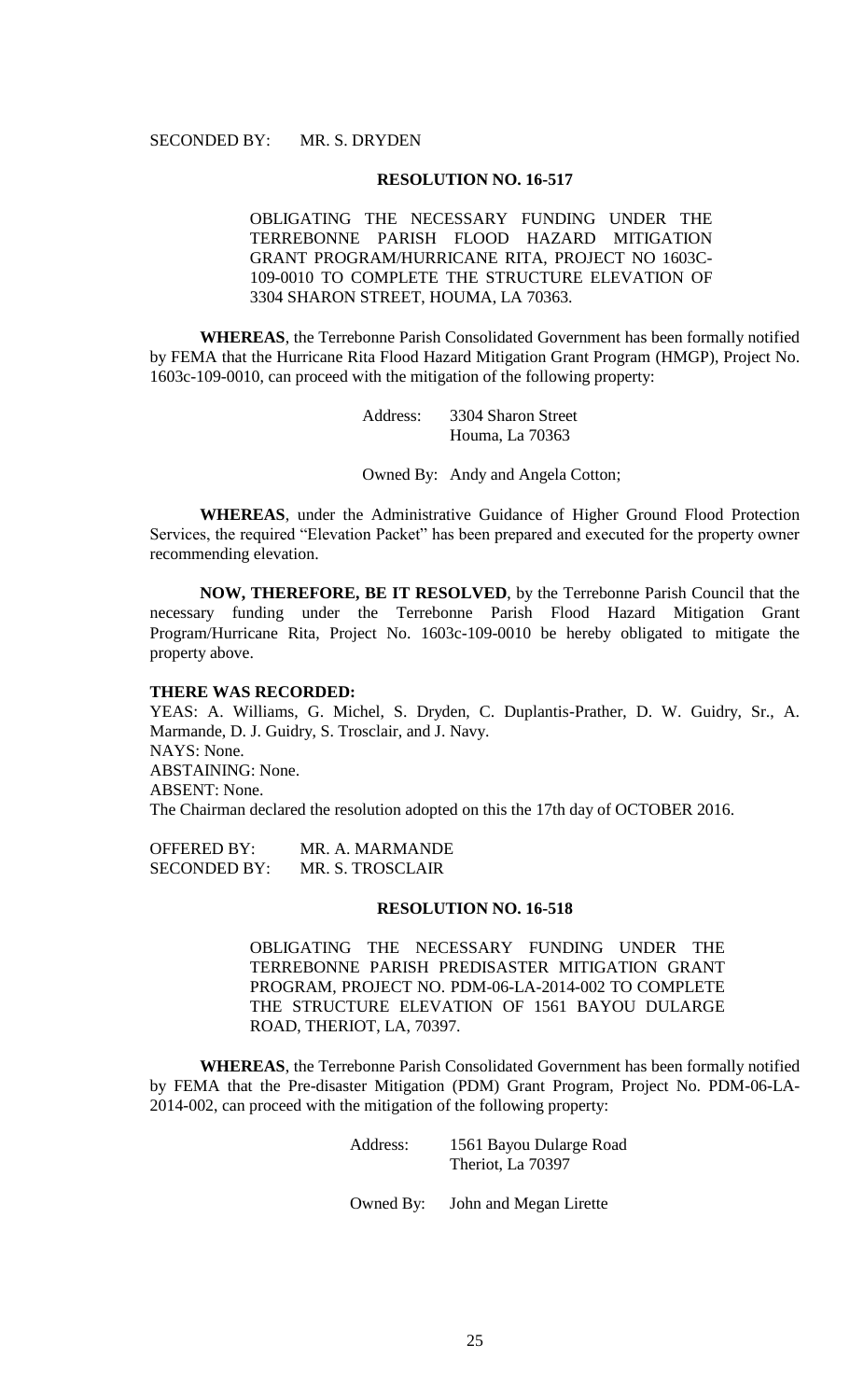**WHEREAS**, under the Administrative Guidance of Solutient, the required "Elevation Packet" has been prepared and executed for the property owner recommending elevation through the Hazard Mitigation Assistance PDM Program.

**NOW, THEREFORE, BE IT RESOLVED**, by the Terrebonne Parish Council that the necessary funding under the Terrebonne Parish Pre-disaster Mitigation Grant Program, Project No. PDM-06-LA-2014-002 be hereby obligated to mitigate the property above.

#### **THERE WAS RECORDED:**

YEAS: A. Williams, G. Michel, S. Dryden, C. Duplantis-Prather, D. W. Guidry, Sr., A. Marmande, D. J. Guidry, S. Trosclair, and J. Navy. NAYS: None. ABSTAINING: None. ABSENT: None. The Chairman declared the resolution adopted on this the 17th day of OCTOBER 2016.

Mr. A. Marmande moved, seconded by Ms. C. Duplantis-Prather, "THAT, there being no further business to come before the Community Development & Planning Committee, the meeting be adjourned."

The Chairman called for the vote on the motion offered by Mr. A. Marmande. THERE WAS RECORDED:

YEAS: A. Williams, G. Michel, S. Dryden, C. Duplantis-Prather, D. W. Guidry, Sr., A. Marmande, D. J. Guidry, S. Trosclair and J. Navy.

NAYS: None.

ABSENT: None.

The Chairman declared the motion adopted and the meeting was adjourned at 6:19 p. m.

Dirk J. Guidry, Chairman

Tammy E. Triggs, Minute Clerk

Mr. D. J. Guidry moved, seconded by Mr. S. Trosclair, "THAT, the Council accept and ratify the minutes of the Community Development and Planning meeting held on 10/17/16."

The Chairman called for a vote on the motion offered by Mr. D. J. Guidry. THERE WAS RECORDED: YEAS: A. Williams, G. Michel, S. Dryden, C. Duplantis-Prather, D. W. Guidry, Sr., A. Marmande, D. J. Guidry, S. Trosclair and J. Navy. NAYS: None. ABSENT: None. The Chairman declared the motion adopted.

The Chairman called for a report on the Policy, Procedure and Legal Committee meeting held on 10/17/16, whereupon the Committee Chairman rendered the following:

# **POLICY, PROCEDURE, & LEGAL COMMITTEE**

### **OCTOBER 17, 2016**

The Chairman, Darrin W. Guidry, Sr., called the Policy, Procedure, & Legal Committee meeting to order at 6:20 p. m. in the Terrebonne Parish Council Meeting Room with an Invocation offered by Committee member C. Duplantis-Prather and the Pledge of Allegiance led by Committee G. Michel. Upon roll call, Committee Members recorded as present were: A. Williams, G. Michel, S. Dryden, C. Duplantis-Prather, D. W. Guidry, Sr., A. Marmande, D. J. Guidry, S. Trosclair and J. Navy. A quorum was declared present.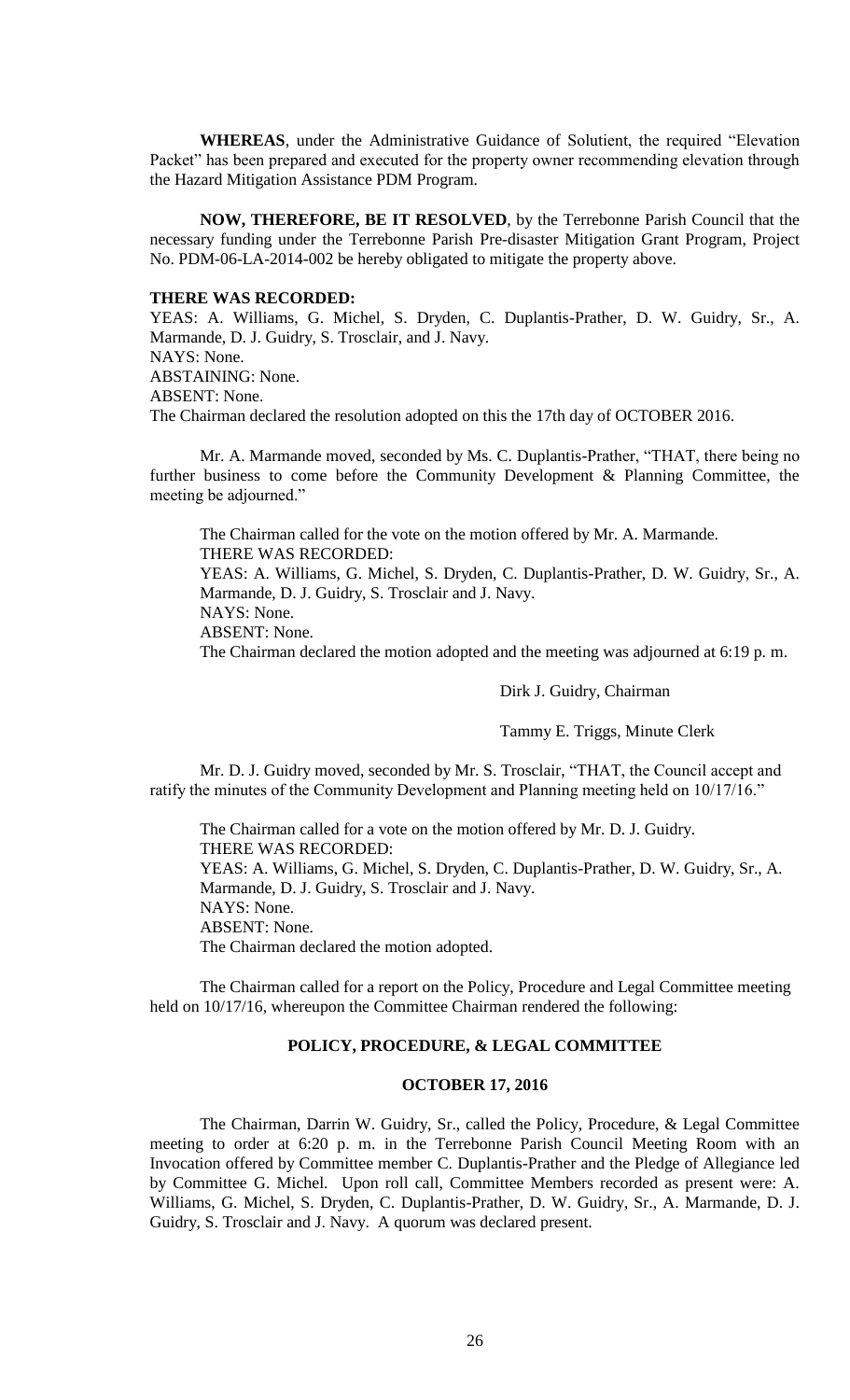Ms. C. Duplantis-Prather moved, seconded unanimously, "THAT, the Policy, Procedure, & Legal Committee approve the co-sponsorship (insurance) request from the Gene Bonvillain Pericardial Mesothelioma Research Fund for Mesothelioma Day in the State of Louisiana Monday, October 17, 2016 in the Court Square at 6:00 p.m."

The Chairman called for the vote on the motion offered by Ms. C. Duplantis-Prather. THERE WAS RECORDED: YEAS: A. Williams, G. Michel, S. Dryden, C. Duplantis-Prather, D. W. Guidry, Sr., A. Marmande, D. J. Guidry, S. Trosclair and J. Navy. NAYS: None. ABSENT: None. The Chairman declared the motion adopted.

Ms. C. Duplantis-Prather moved, seconded by Mr. D. J. Guidry, "THAT, the Policy, Procedure, & Legal Committee approve the co-sponsorship (Insurance, dumpsters, security, barricades) request from Keep Terrebonne Beautiful for America Recycles Day event at the Houma-Terrebonne Civic Center on Saturday, November 12, 2016."

The Chairman called for the vote on the motion offered by Ms. C. Duplantis-Prather. THERE WAS RECORDED: YEAS: A. Williams, G. Michel, S. Dryden, C. Duplantis-Prather, D. W. Guidry, Sr., A. Marmande, D. J. Guidry, S. Trosclair and J. Navy. NAYS: None. ABSENT: None.

The Chairman declared the motion adopted.

Mr. A. Marmande moved, seconded by Mr. D. J. Guidry, "THAT, the Policy, Procedure, & Legal Committee approve the co-sponsorship (Insurance and security) request from the United Houma Nation for the Annual Tribal Awards Banquet on Saturday, December 17, 2016 at the Grand Caillou Recreation Center."

The Chairman called for the vote on the motion offered by Mr. A. Marmande. THERE WAS RECORDED: YEAS: A. Williams, G. Michel, S. Dryden, C. Duplantis-Prather, D. W. Guidry, Sr., A. Marmande, D. J. Guidry, S. Trosclair and J. Navy. NAYS: None. ABSENT: None. The Chairman declared the motion adopted.

Ms. C. Duplantis-Prather moved, seconded by Mr. G. Michel, "THAT, the Policy, Procedure, & Legal Committee approve the co-sponsorship (Utilities, Govt. Bldgs., Roads & Bridges, Planning & Zoning, HPD, Sheriff's Dept., & Vegetation) request for the annual Houma Downtown Christmas Festival and Parade, downtown Houma, Saturday, December 3, 2016."

The Chairman called for the vote on the motion offered by Ms. C. Duplantis-Prather. THERE WAS RECORDED: YEAS: A. Williams, G. Michel, S. Dryden, C. Duplantis-Prather, D. W. Guidry, Sr., A. Marmande, D. J. Guidry, S. Trosclair and J. Navy. NAYS: None. ABSENT: None. The Chairman declared the motion adopted.

Mr. G. Michel moved, seconded by Mr. D. J. Guidry, "THAT, the Policy, Procedure, & Legal Committee pursuant to LA R.S. 42:16-17, convene into Executive Session at 6:23 p.m. in order to discuss the following litigation: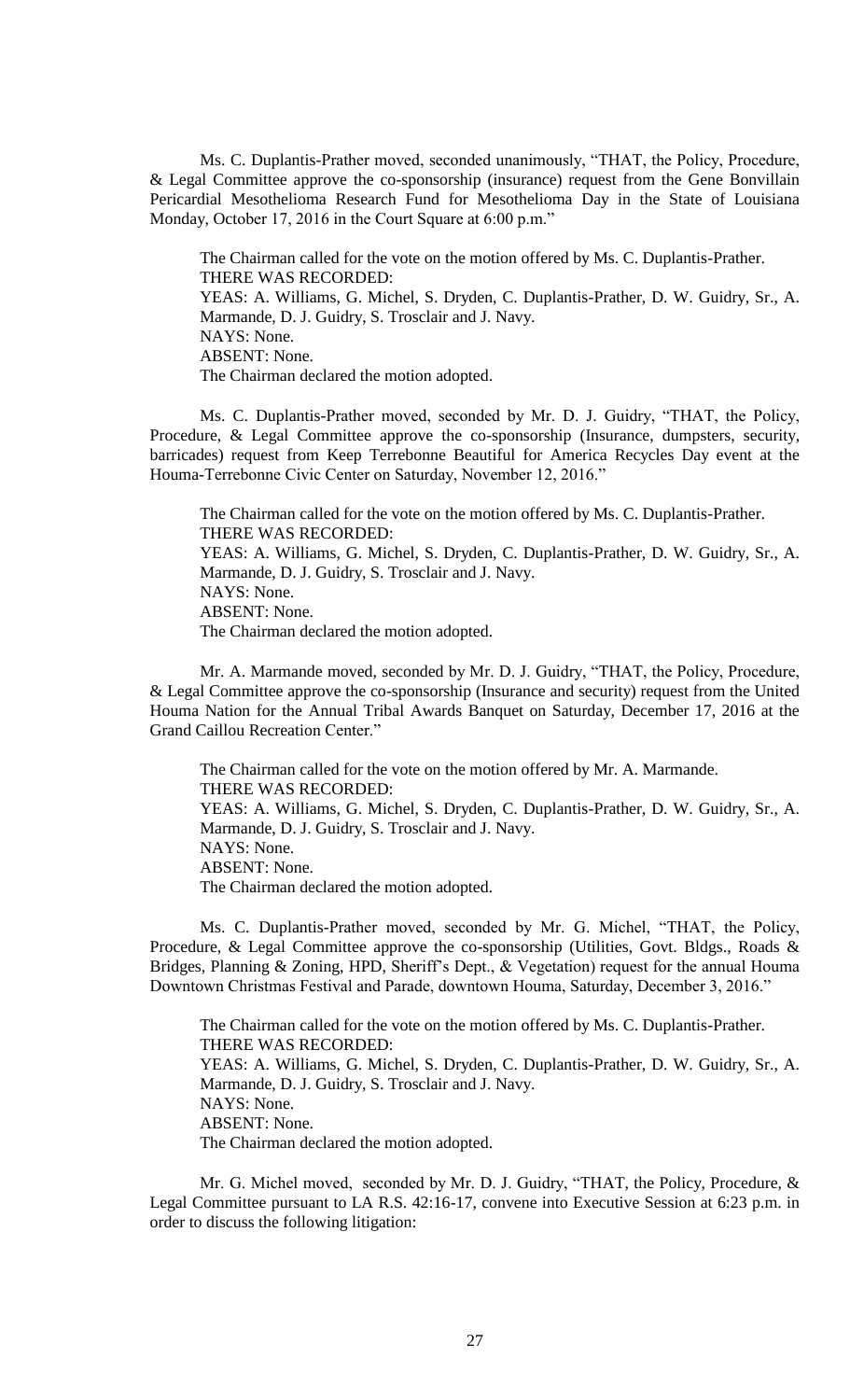'Phylway Construction, LLC vs Terrebonne Parish Consolidated Government Docket No. 0167980-32<sup>nd</sup> JDC-PARISH OF TERREBONNE'

and invite into said session all Council members, Parish President G. Dove, Parish Attorney J. Hebert, Assistant Parish Attorney C. Alcock and Parish Manager A. Levron."

The Chairman called for the vote on the motion offered by Mr. G. Michel. THERE WAS RECORDED: YEAS: A. Williams, G. Michel, S. Dryden, C. Duplantis-Prather, D. W. Guidry, Sr., A. Marmande, D. J. Guidry, S. Trosclair and J. Navy. NAYS: None. ABSENT: None. The Chairman declared the motion adopted.

Mr. G. Michel moved, seconded by Mr. D. Guidry, "THAT, the Policy, Procedure, & Legal Committee reconvene to the regular order of business, at 6:40 p.m., as per the written agenda."

The Chairman called for the vote on the motion offered by Mr. G. Michel. THERE WAS RECORDED: YEAS: A. Williams, G. Michel, S. Dryden, C. Duplantis-Prather, D. W. Guidry, Sr., A. Marmande, D. J. Guidry, S. Trosclair and J. Navy. NAYS: None. ABSENT: None. The Chairman declared the motion adopted.

Mr. D. J. Guidry moved, seconded by Ms. C. Duplantis-Prather, "THAT, the Policy, Procedure, & Legal Committee concur with the recommendation of Administration with regards to litigation titled:

'Phylway Construction, LLC vs Terrebonne Parish Consolidated Government Docket No. 0167980-32nd JDC-PARISH OF TERREBONNE'."

The Chairman called for the vote on the motion offered by Mr. D. J. Guidry. THERE WAS RECORDED: YEAS: A. Williams, G. Michel, S. Dryden, C. Duplantis-Prather, D. W. Guidry, Sr., A. Marmande, D. J. Guidry, S. Trosclair and J. Navy. NAYS: None. ABSENT: None. The Chairman declared the motion adopted.

Mr. G. Michel moved, seconded by Mr. S. Trosclair, "THAT, there being no further business to come before the Policy, Procedure, & Legal Committee, the meeting be adjourned."

The Chairman called for the vote on the motion offered by Mr. G. Michel. **THERE WAS RECORDED:** YEAS: A. Williams, G. Michel, S. Dryden, C. Duplantis-Prather, D. W. Guidry, Sr., A. Marmande, D. J. Guidry, S. Trosclair and J. Navy. NAYS: None. ABSENT: None. The Chairman declared the motion adopted and the meeting was adjourned at 6:41p. m.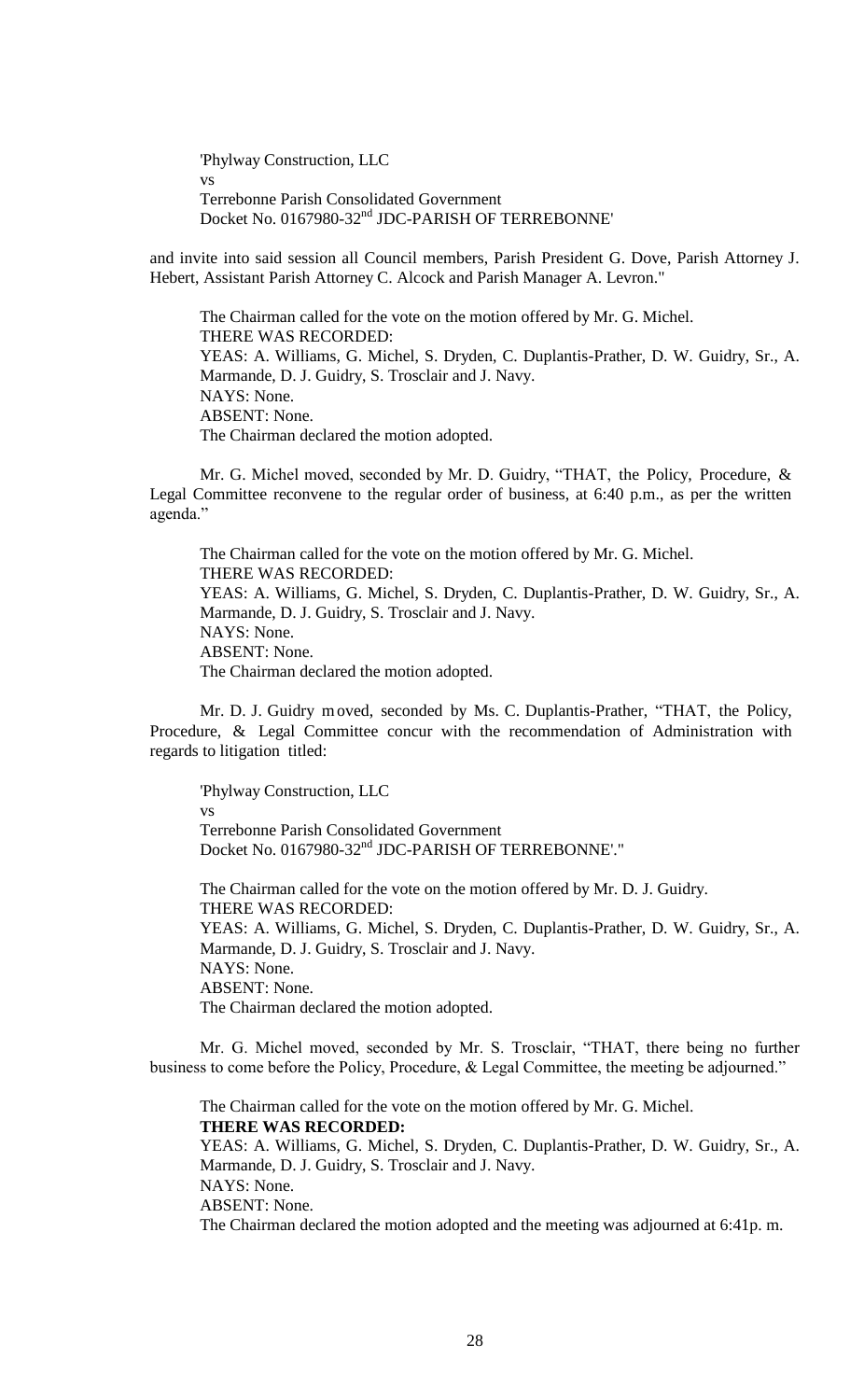Darrin W. Guidry, Sr., Chairman

Tammy E. Triggs, Minute Clerk

Mr. D. W. Guidry, Sr. moved, seconded by Mr. G. Michel and Mr. S. Trosclair, "THAT, the Council accept and ratify the minutes of the Policy, Procedure and Legal Committee meeting held on 10/17/16."

The Chairman called for a vote on the motion offered by Mr. D. W. Guidry, Sr. **THERE WAS RECORDED:** YEAS: A. Williams, G. Michel, S. Dryden, C. Duplantis-Prather, D. W. Guidry, Sr., A. Marmande, D. J. Guidry, S. Trosclair and J. Navy. NAYS: None. ABSENT: None. The Chairman declared the motion adopted.

The Chairman called for a report on the Budget and Finance Committee meeting held on 10/17/2016, whereupon the Committee Chairwoman noting ratification of minutes calls a public hearing on November 2, 2016 at 6:30 p.m. rendered the following:

### **BUDGET & FINANCE COMMITTEE**

#### **OCTOBER 17, 2016**

The Chairwoman, Arlanda Williams, called the Budget & Finance Committee meeting to order at 6:42 p. m. in the Terrebonne Parish Council Meeting Room with an Invocation offered by Committee member J. Navy and the Pledge of Allegiance led by Committee member D. J. Guidry. Upon roll call, Committee Members recorded as present were: A. Williams, G. Michel, S. Dryden, C. Duplantis-Prather, D. W. Guidry, Sr., A, Marmande, D. J. Guidry, S. Trosclair and J. Navy. A quorum was declared present.

| OFFERED BY:         | MR. D. J. GUIDRY |
|---------------------|------------------|
| <b>SECONDED BY:</b> | MR. S. TROSCLAIR |

# **RESOLUTION NO. 16-519**

**WHEREAS,** on December 1, 2015, bids were received by the Terrebonne Parish Consolidated Government for Bid # 15-1/9-53 Yearly Maintenance Contract for the Public Works Department, and

**WHEREAS,** the bid of Norris & Boudreaux Contractors, LLC. was accepted as the lowest qualified bid, and

**WHEREAS,** Norris & Boudreaux Contractors, LLC, prices were only good until December 31, 2016, with the option to extend their prices for an additional twelve (12) months, and

**WHEREAS,** both parties have mutually agreed to extend the current bid # 15-1/9-53 Yearly Maintenance Contract for the Public Works Department at the same unit prices and terms for an additional twelve (12) months.

**NOW, THEREFORE BE IT RESOLVED** by the Terrebonne Parish Council, on behalf of the Terrebonne Parish Consolidated Government, that the recommendation of Parish Administration be approved and the bid prices and terms for Bid #15-1/9-53 Yearly Maintenance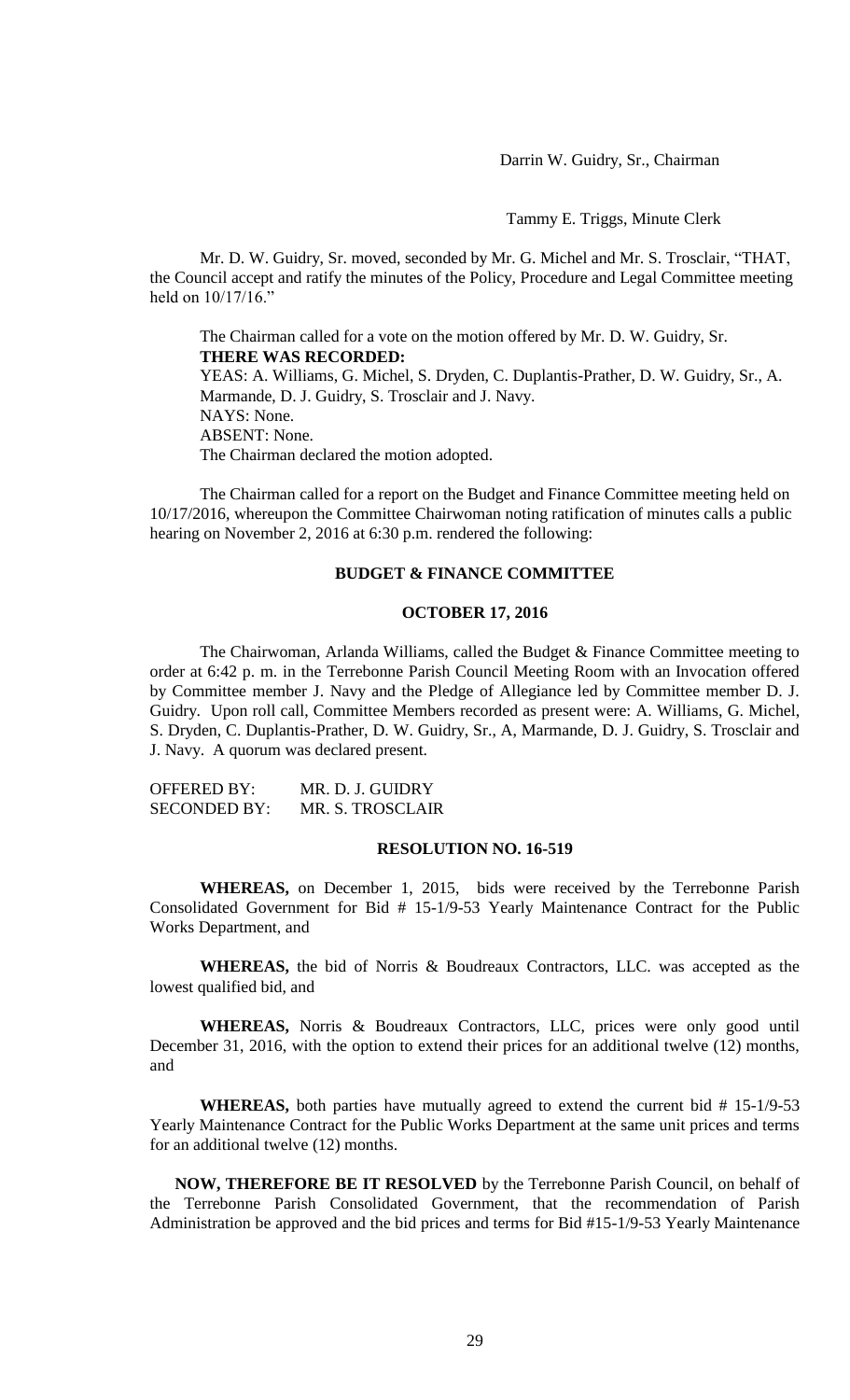Contract for Public Works be extended for an additional twelve (12) months at the same unit prices and terms as per the attached bid forms.

#### **THERE WAS RECORDED:**

YEAS: A. Williams, G. Michel, S. Dryden, C. Duplantis-Prather, D. W. Guidry, Sr., A. Marmande, D. J. Guidry, S. Trosclair, and J. Navy. NAYS: None. ABSTAINING: None. ABSENT: None. The Chairwoman declared the resolution adopted on this the 17th day of October 2016.

OFFERED BY: MR. S. TROSCLAIR SECONDED BY: MR. A. MARMANDE

### **RESOLUTION NO. 16-520**

**WHEREAS,** Louisiana Statutory Law provides for the disposal of surplus movable property having a value of \$5,000.00 or less, in addition to other legally permissible means, at private sale which is, in the opinion of the governing authority, not needed for public purposes; Per LA R.S. 40:1798 E (1) c, the firearms may only be sold to a firearms dealer or firearms manufacturer who is licensed to buy, sell or trade that type of firearm.

**WHEREAS**, the movable property listed in the attached Exhibit A each have a valued of \$5,000.00 or less, as indicated by the values set out next to each item on the attached Exhibit A; and

**WHEREAS**, the Parish Administration has recommended that the movable property listed in the attached Exhibit A be declared surplus as the items are no longer useful, nor do they serve a public purpose and authorizes immediate award to the highest bidder for all items, including those where the highest bid exceeds \$5,000.00; and

**NOW THEREFORE, BE IT RESOLVED** by the Terrebonne Parish Council that the movable property listed in the attached Exhibit A be declared surplus and grants authorization to dispose of said items by private sale or by any other legally approved method to the highest bidder pursuant to statutory law, including those where the highest bid exceeds \$5,000.00. Per LA R.S. 40:1798 E (1) c, the firearms may only be sold to a firearms dealer or firearms manufacturer who is licensed to buy, sell or trade that type of firearm.

#### **THERE WAS RECORDED:**

YEAS: A. Williams, G. Michel, S. Dryden, C. Duplantis-Prather, D. W. Guidry, Sr., A. Marmande, D. J. Guidry, S. Trosclair, and J. Navy. NAYS: None. ABSTAINING: None. ABSENT: None. The Chairwoman declared the resolution adopted on this the 17th day of October 2016.

OFFERED BY: MR. S. TROSCLAIR SECONDED BY: MS. C. DUPLANTIS-PRATHER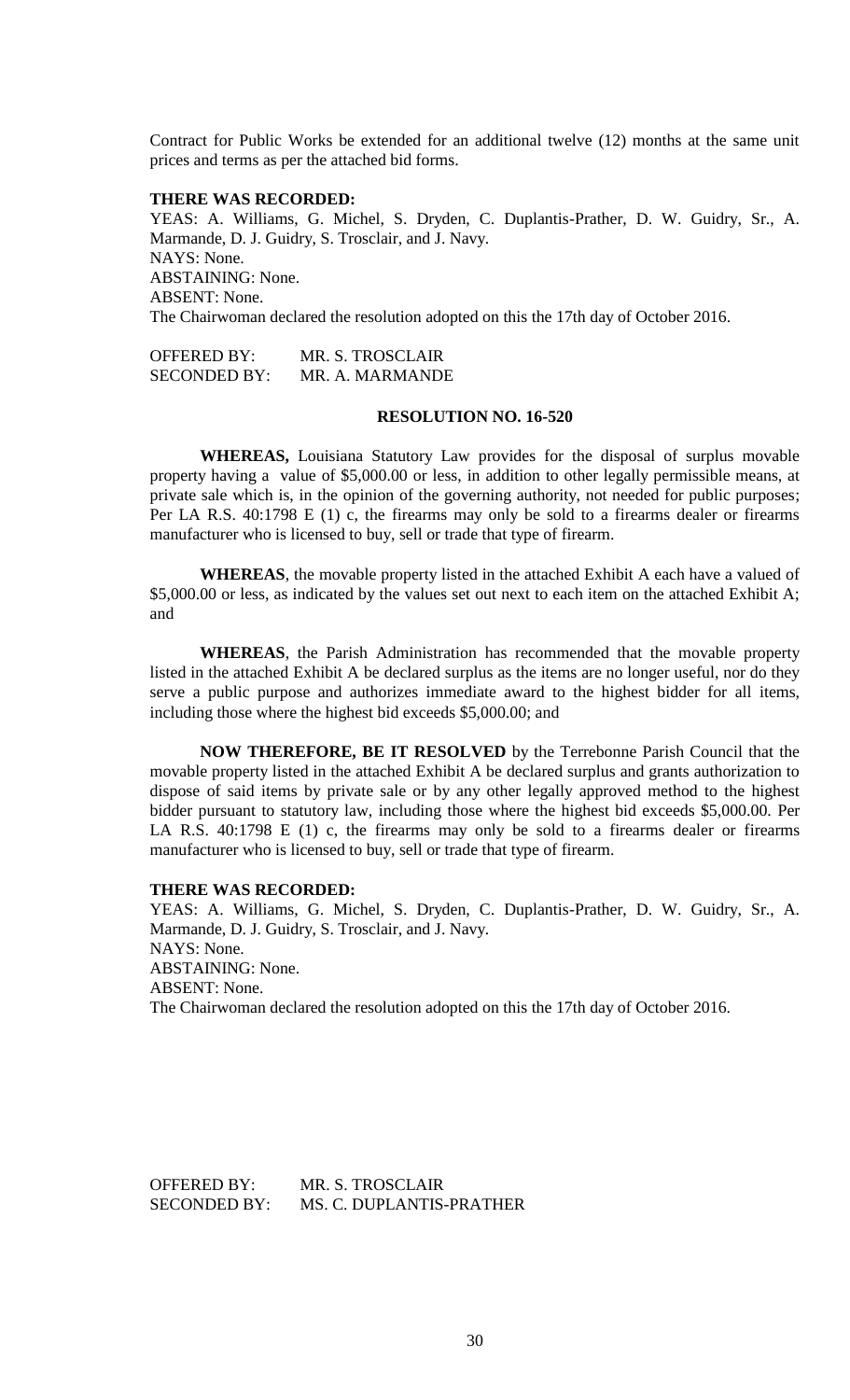### **RESOLUTION NO. 16-521**

**WHEREAS,** on October 4, 2016 bids were received by the Terrebonne Parish Consolidated Government (TPCG) for Bid #16-PURH-58 Security Guard Service for Various Parish Owned Locations, and

**WHEREAS,** after careful review by the Purchasing Division, Carl Chauvin, Fleet Maintenance Superintendent, and Mike Toups, Public Works Director it has been determined that Vinson Guard Service Inc. submitted the lowest qualified bid in the amount of Ten Dollars and Forty-Nine Cents per hour (\$10.49), and

**WHEREAS,** The term of this contract shall be effective from the date of "Notice of Award" for a period of two (2) years. The contract may be extended at TPCG's option for one (1) additional year provided there is no change in the terms, conditions, specifications and pricing structure unless mutually agreed upon by both parties, and

**WHEREAS,** Parish Administration concurs with the recommendation that the bid of Vinson Guard Service, Inc. be accepted for Bid #16-PURH-58 Security Guard Service for Various Parish Owned Locations as per attached bid documents, and

**NOW, THEREFORE BE IT RESOLVED,** by Terrebonne Parish Council (Budget and Finance Committee), on behalf of the Terrebonne Parish Consolidated Government, that the recommendation of the Parish Administration be accepted for security guard services, as per attached documents.

#### **THERE WAS RECORDED:**

YEAS: A. Williams, G. Michel, S. Dryden, C. Duplantis-Prather, D. W. Guidry, Sr., A. Marmande, D. J. Guidry, S. Trosclair, and J. Navy. NAYS: None. ABSTAINING: None. ABSENT: None. The Chairwoman declared the resolution adopted on this the 17th day of October 2016.

Upon questioning, Parish Manager A. Levron explained that the aforementioned resolution does not affect the Government Tower Building or the Courthouse, but does affect some other remote locations such as the Public Works Center, Utilities, etc.

OFFERED BY: MR. G. MICHEL SECONDED BY: MR. D. W. GUIDRY, SR.

### **RESOLUTION NO. 16-522**

AUTHORIZING THE PARISH PRESIDENT TO EXECUTE THE DEPARTMENT OF HEALTH AND HOSPITALS OFFICE OF PUBLIC HEALTH STRATEGIC NATIONAL STOCKPILE (SNS)/CITIES READINESS INITIATIVE (CRI) GRANT – LAGOV: 2000212005 LDH: 061263 AGENCY #326 IN THE AMOUNT OF \$18,147.00 FOR THE EXPENSES OF THE PLANNING AND PROCESSING OF THE 48 HOUR MASS ANTIBIOTIC DISPENSING PLAN FOR THE TERREBONNE PARISH OFFICE OF HOMELAND SECURITY AND EMERGENCY PREPAREDNESS.

**WHEREAS,** the Parish has received a grant from the Department of Health and Hospitals Office of Public Health Strategic National Stockpile (SNS)/Cities Readiness Initiative (CRI) in the amount of \$18,147.00, which the period of this grant expires March 31, 2017, and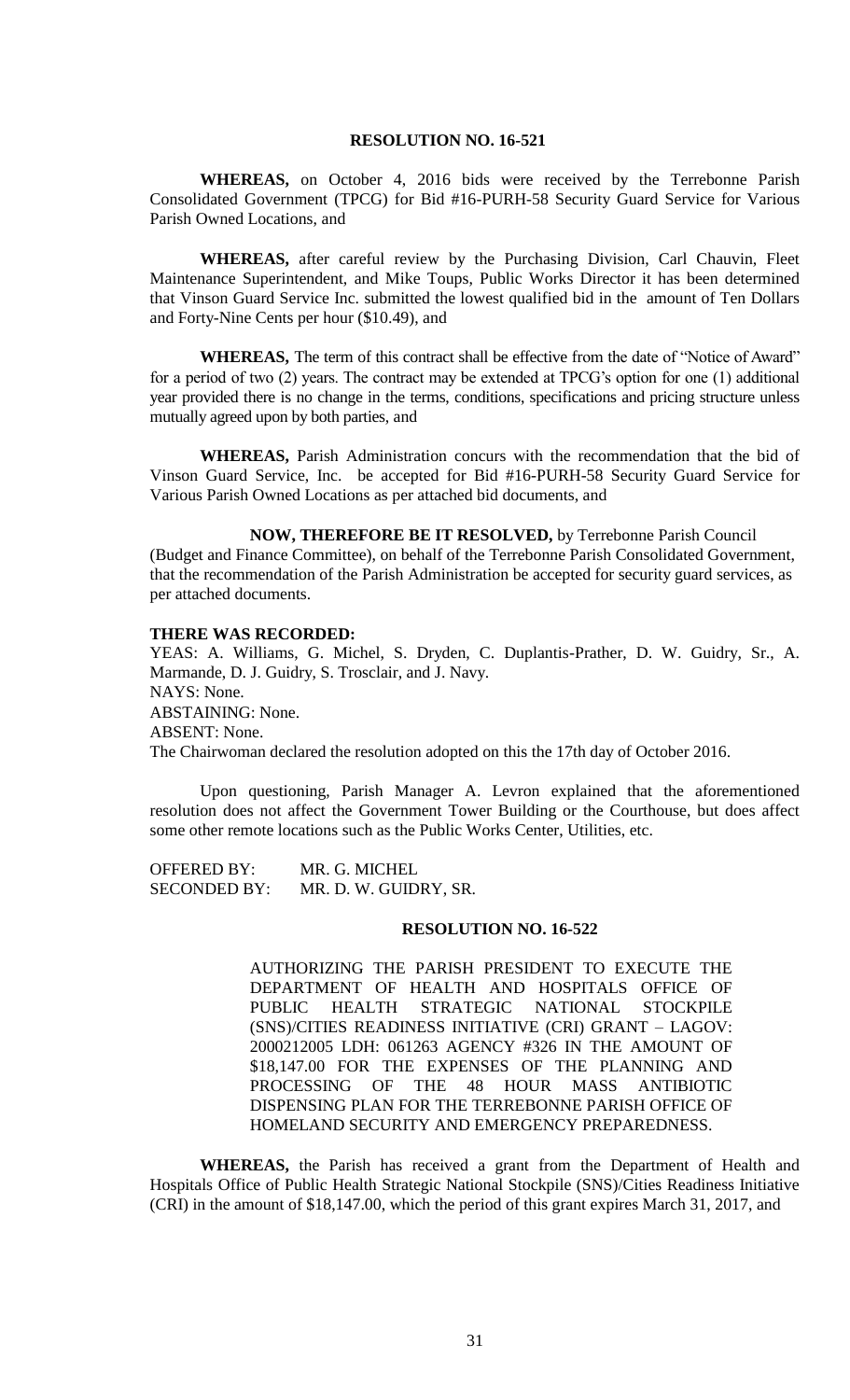**WHEREAS,** the Parish agrees to apply said funds towards the planning and processing of the 48 hour Mass Antibiotic Dispensing plan expenses related directly to the operations of the Parish's Office of Emergency Preparedness Department.

**BE IT RESOLVED,** by the Terrebonne Parish Council, on behalf of the Terrebonne Parish Consolidated Government, does authorize Parish President Gordon E. Dove to execute any and all documents relative to this grant.

#### **THERE WAS RECORDED:**

YEAS: A. Williams, G. Michel, S. Dryden, C. Duplantis-Prather, D. W. Guidry, Sr., A. Marmande, D. J. Guidry, S. Trosclair, and J. Navy. NAYS: None. ABSTAINING: None. ABSENT: None. The Chairwoman declared the resolution adopted on this the 17th day of October 2016.

Upon questioning, Director of the Office of Homeland Security and Emergency Preparedness Earl Eues explained that the aforementioned resolution is a yearly grant that their department receives in the event that there is a bio-terrorism event; noted that this money is used for planning and exercising, and added that the medication comes from the federal government free of charge at the time an event occurs.

OFFERED BY: MR. S. DRYDEN SECONDED BY: MR. S. TROSCLAIR

### **RESOLUTION NO. 16-523**

Authorizing the Parish to sponsor the cost of grading the access road to the Benevolent Protective Order of Elks, Houma Elks Lodge #1193 for maintenance road materials as a means for the Presbyterian Disaster Assistance Group or any needy person(s) requiring assistance to access property owned by the Elks so the Presbyterian Disaster Assistance Group may continue to live on the Elks property while providing demolition and construction assistance to needy citizens of Terrebonne Parish.

**WHEREAS,** Article VII, Section 14(c) of the Louisiana Constitution provides that, "[F]or a public purpose, the state and its political subdivisions or political corporations may engage in cooperative endeavors with each other, with the United States or its agencies, or with any public or private association, corporation or individual", and

**WHEREAS,** Elks has provided six acres of property for use by the PDA, and

**WHEREAS,** all the participating groups believe the assistance to be provided by the PDA is in the best interest of the citizens of Terrebonne Parish, and

**WHEREAS,** the Elks has requested our service to provide trucking of limestone materials and occasional grading to the Elks property from Coteau Road, and

**WHEREAS,** the Elks has indicated they will pay for all materials used, and

**WHEREAS,** Parish Administration approves the request with the condition that costs for equipment and labor will not exceed \$600.00 per year, which is equal to the limit the placed on other approved co-sponsorships of non-profit agencies, and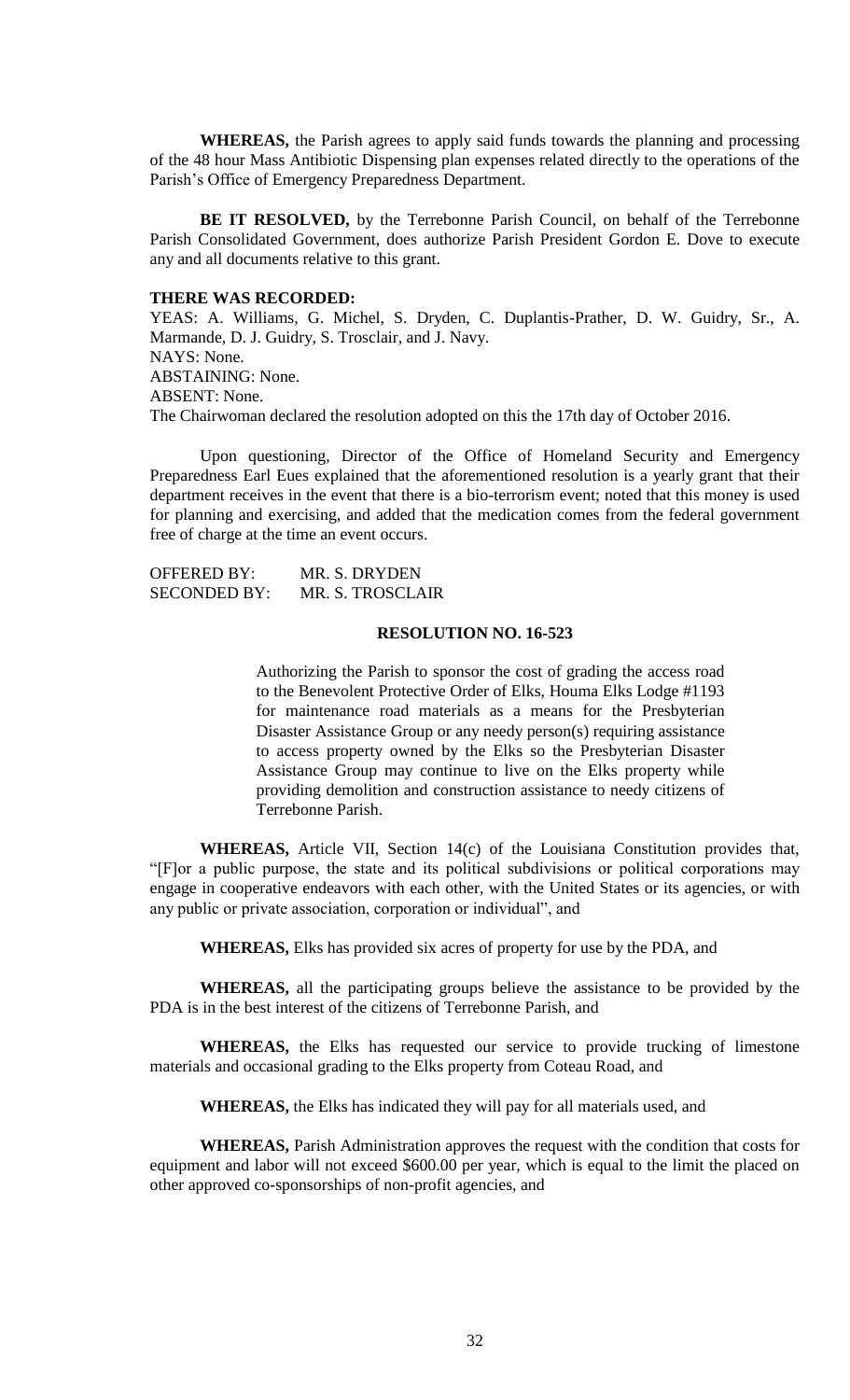**WHEREAS,** TPCG and the Elks believe they can substantially benefit the health, safety, and welfare of the needy in Terrebonne.

**NOW, THEREFORE BE IT RESOLVED** by the Terrebonne Parish Council (Budget and Finance Committee), on behalf of the Terrebonne Parish Consolidated Government, that Parish President Gordon Dove is hereby authorized to expend up to \$600.00 for the year 2016 for the grading and limestone material needed to maintain a road on the property owned by the Benevolent Protective Order of Elks, Houma Elks Lodge #1193 containing substantially the same terms as those set out above.

# **THERE WAS RECORDED:**

YEAS: A. Williams, G. Michel, S. Dryden, D. W. Guidry, Sr., A. Marmande, D. J. Guidry, S. Trosclair, and J. Navy. NAYS: None. ABSTAINING: C. Duplantis-Prather. ABSENT: None. The Chairwoman declared the resolution adopted on this the 17th day of October 2016.

OFFERED BY: MS. C. DUPLANTIS-PRATHER SECONDED BY: MR. D. W. GUIDRY, SR. AND MR. A. MARMANDE

# **RESOLUTION NO. 16-524**

AUTHORIZING THE PARISH PRESIDENT RE-NEW AND EXECUTE A CONTRACTUAL AGREEMENT FOR PROFESSIONAL MEDICAL SERVICES BETWEEN THE TERREBONNE PARISH CONSOLIDATED GOVERNMENT ("TPCG") AND WILLIAM K. LO, M.D., FOR PSYCHIATRIST SERVICES TO BE RENDERED TO THE TERREBONNE PARISH CRIMINAL JUSTICE COMPLEX AS THE FACILITIES PSYCHIATRIST

**WHEREAS,** the Terrebonne Parish Consolidated Government and William K. Lo, M.D. desire to continue the contractual agreement and execute an agreement for the period beginning on May 1, 2016 and ending April 30, 2018, for professional medical services to be rendered to the Terrebonne Criminal Justice Complex as the facilities' psychiatrist; and

**WHEREAS,** the Terrebonne Parish Consolidated Government desires to renew and enter into the said agreement for professional medical services; and

**NOW, THEREFORE BE IT RESOLVED** by the Terrebonne Parish Council (Budget and Finance Committee), on behalf of the Terrebonne Parish Consolidated Government, that the Parish President, Gordon E. Dove, is hereby authorized to sign and to execute all documents necessary to renew and execute an agreement for professional services between Terrebonne Parish Consolidated Government and William K. Lo, M.D.

### **THERE WAS RECORDED:**

YEAS: A. Williams, G. Michel, S. Dryden, C. Duplantis-Prather, D. W. Guidry, Sr., A. Marmande, D. J. Guidry, S. Trosclair, and J. Navy. NAYS: None. ABSTAINING: None. ABSENT: None. The Chairwoman declared the resolution adopted on this the17th day of October 2016.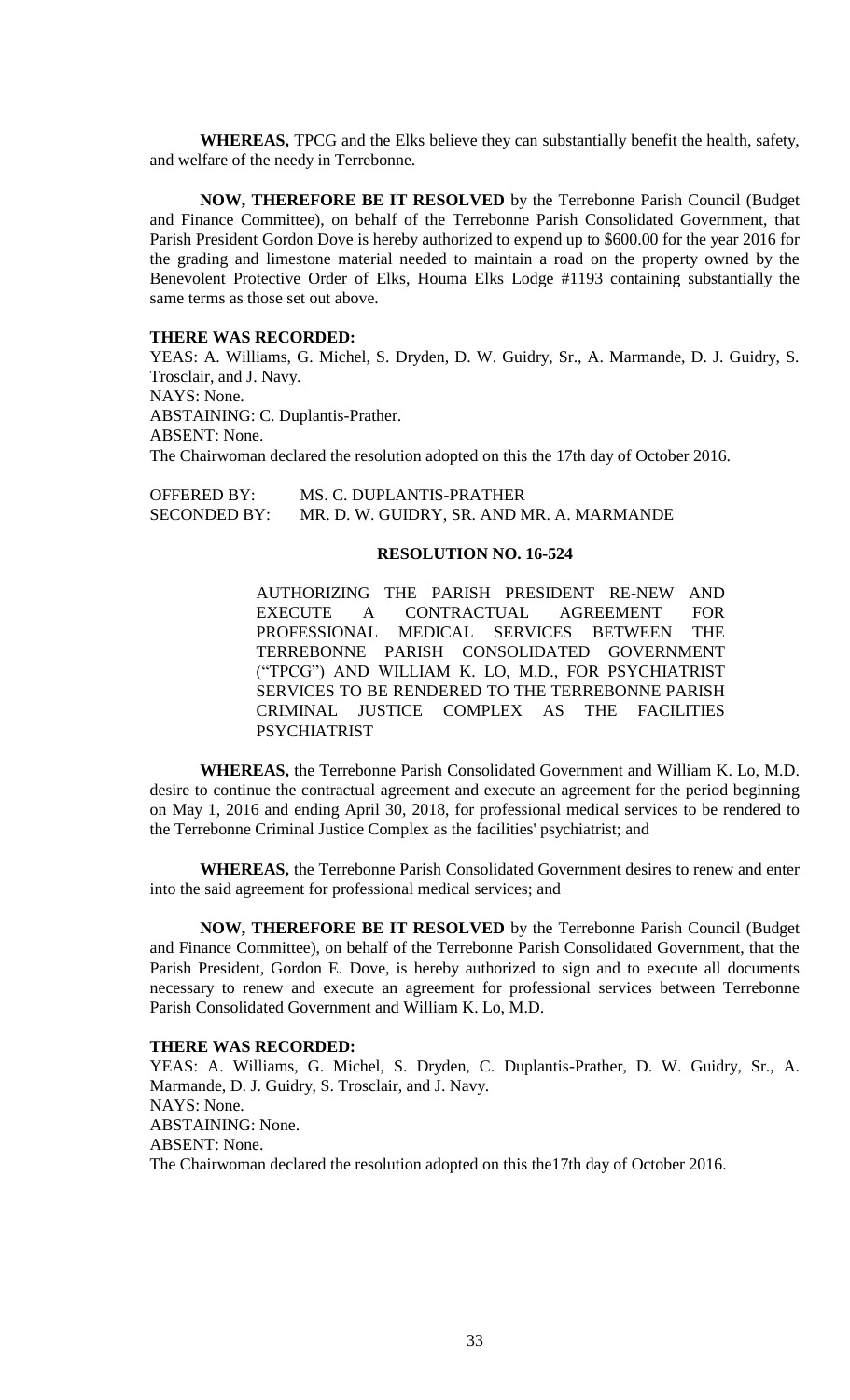Upon questioning, Parish Manager A. Levron explained that the physician receives \$1,000.00 based upon clinical visits not upon the numbers of individuals that are seen at any given time.

Mr. A. Marmande moved, seconded by Mr. S. Dryden, "THAT, the Budget & Finance Committee introduce an ordinance to amend the 2016 Adopted Operating Budget, Budgeted Positions, and the 5-Year Capital Outlay Budget of the Terrebonne Parish Consolidated Government for the following items and to provide for related matters:

> I. General Fund - Housing & Human Services, \$5,000 II. Public Safety Fund - Houma Police Department, \$70,000 III. General Fund - Animal Shelter, \$70,000 IV. Fleet Maintenance - Budgeted Positions, \$0 V. Utilities, \$70,655 VI. General Fund - 2016 Cities Readiness Initiative, (\$25,774) VII. 5% Budget Adjustment for Parish Prisoners, (\$154,823) VIII. 5% Budget Adjustment for Non-District Recreation, (\$8,000) IX. 5% Budget Adjustment for Marshal, (\$50,719) X. 5% Budget Adjustment for Road Lighting District #9 (\$970) XI. 2016 Atchafalaya Floodway High Water Event, \$4,631,686 XII. Council on Aging - 2016 Budget XIII. Parishwide Recreation - Recreation District #11 - 2016 Budget XIV. Criminal Court Fund, -0-

and call a public hearing on said matter on Wednesday, November 2, 2016 at 6:30 p. m."

The Chairwoman called for the vote on the motion offered by Mr. A. Marmande. **THERE WAS RECORDED:**

YEAS: A. Williams, G. Michel, S. Dryden, C. Duplantis-Prather, D. W. Guidry, Sr., A. Marmande, D. J. Guidry, S. Trosclair and J. Navy. NAYS: None. ABSENT: None.

The Chairwoman declared the motion adopted.

Upon questioning, Parish Manager A. Levron explained that the agreement that the parish has with the Levee Board, in regards to the Atchafalaya Flood High Water Event, suggested that in the case of an event, the parish will be eligible for FEMA reimbursement. According to Mr. Levron, the parish has not received FEMA approval for any of the aforementioned work.

A review of the proposed 2017 Budget began on the following funds/departmental budgets:

**a) General - Other (Fund 151-199, Sm. Blk. Pg. 46; Big Book Pg. 40)** Chief Finance Officer Kandace Mauldin presented the proposed 2017 Budget noting that there were no significant changes.

**b) Parish VA Service Office (Fund 151-408, Sm. Blk. Pg. 51; Big Book Pg. 45)** Chief Finance Officer Kandace Mauldin highlighted the proposed 2017 Budget explaining that the Parish supplement for the State Veterans Service Office is \$22,392 which is the same as in 2016.

**c) Clerk of Court (Fund 151-124, Sm. Blk. Pg. 24; Big Book Pg. 16)** Chief Finance Officer Kandace Mauldin summarized the proposed 2017 Budget stating that under Capital, a request has been submitted for the purchased of twelve (12) computers to replace outdated computers at a cost of \$20,000.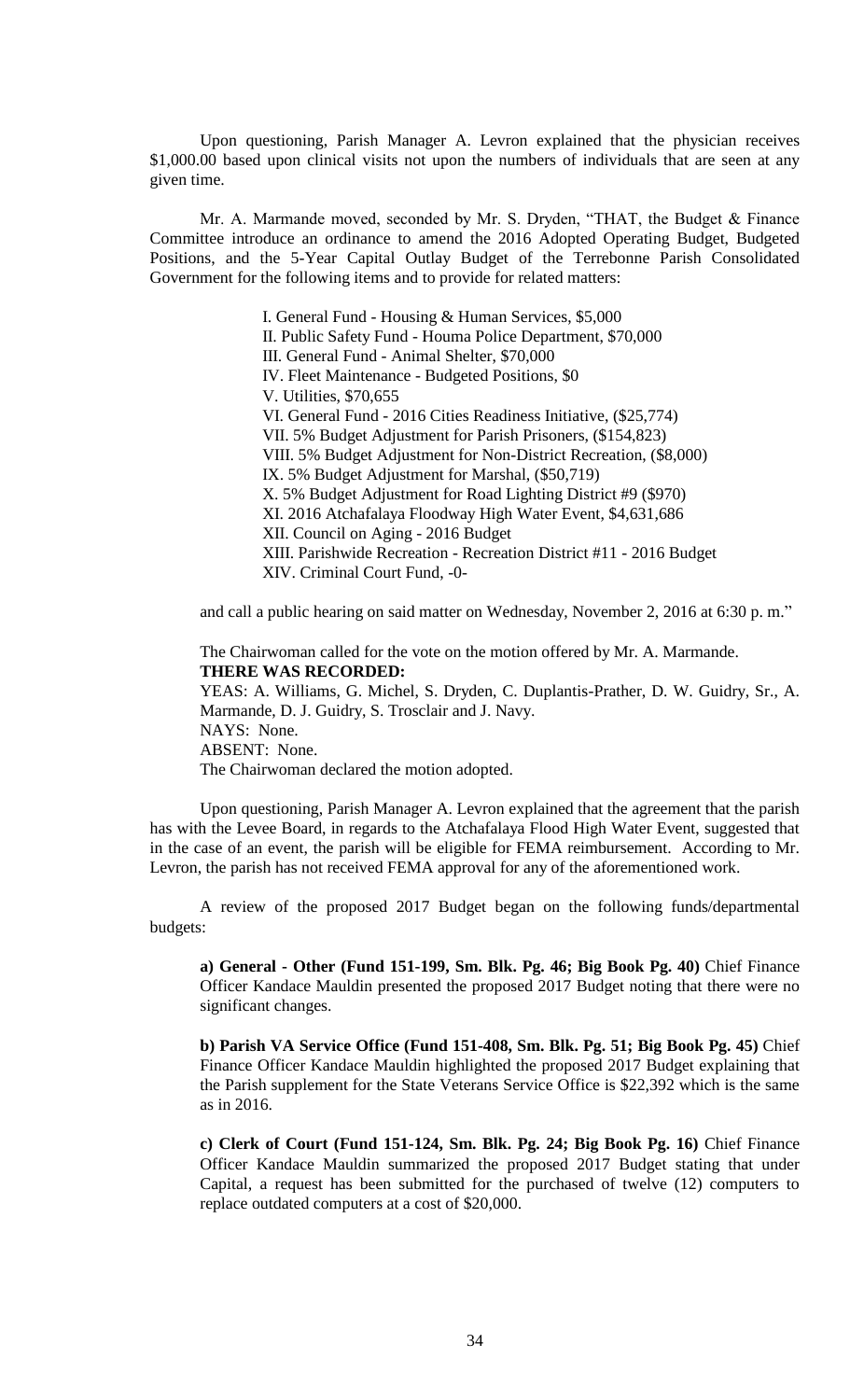Upon questioning, Chief Finance Officer Kandace Mauldin explained that the action that was taken at the previous meeting was to extend an existing contract; and noted that \$36,000 is budgeted in 2017 for the rental of a new building to store files and other necessary paperwork.

Clerk of Court Theresa Robichaux explained that the additional funding being requested will be used for equipment and for an off-site storage company (Storage Depot) in Harahan, LA. She added that only civil and criminal records will be stored at the depot, not evidence. It was noted that the above mentioned fee is for a one-year contract.

Parish Manager A. Levron explained that this service is being provided for the storage of records; and noted that some vacant properties that have been returned to the parish and can eventually be used as storage for records and other documents.

Clerk of Court Theresa Robichaux explained that the 2017 Clerk of Court Budget has been reduced by 25% which was more than they anticipated. She requested that the Council amend and approve the proposed budget to reconsider the \$6,000.00 funding allocation for office equipment and \$40,000.00 for the redacting scanners.

**d) Registrar of Voters (Fund 151-141, Sm. Blk. Pg. 29; Big Book Pg. 21)** Chief Finance Officer Kandace Mauldin reviewed the proposed 2017 Budget highlighting that there were no significant changes.

Upon questioning, Parish Manager A. Levron explained that the parish is currently in the process of obtaining insurance rates from other companies to find one that is suitable for the parish; and noted that there are RFPs that have been distributed and that the proposals should be received soon.

**e) City Court (Fund 151-120, Sm. Blk. Pg. 18; Big Book Pg. 12)** Chief Finance Officer Kandace Mauldin presented the proposed 2017 Budget noting under Personnel a request to add one (1) Deputy Clerk III and eliminate one (1) Deputy Clerk IV.

**f) District Court (Fund 151-121, Sm. Blk. Pg. 20; Big Book Pg. 13)** Chief Finance Officer Kandace Mauldin highlighted the proposed 2017 Budget explaining that there were no significant changes. They have been allotted \$70,000.00 for their legal library.

Judge John R. Walker explained that these monies were requested because of the West Law Services that his office uses; and noted that the salaries for the judges are paid through the state, but other expenses are paid for through their budget. Judge Walker explained that in the future, there may be a need to hire a certified interpreter because of an influx of other nationalities, which will be an additional fee.

Discussion ensued with several Committee members stating that budget cuts to the courts and law enforcement could be detrimental to the parish. It was noted that with the "downturn" in the economy, crime has increased sufficiently.

**g) Coroner's Office (Fund 151-205, Sm. Blk. Pg. 47/292; Big Book Pg. 41)** Chief Finance Officer Kandace Mauldin summarized the proposed 2017 Budget stating that there were no significant changes.

Dr. Victor Tedesco thanked the Council and explained that they have implemented their budget cuts to help with the General Fund balance. Dr. Tedesco noted that they utilize their building for storage.

**h) Parish Farm Agent (Fund 151-654, Sm. Blk. Pg. 63; Big Book Pg. 59)** Chief Finance Officer Kandace Mauldin reviewed the proposed 2017 Budget highlighting that there were no significant changes and that operating expenses were decreased by 8%.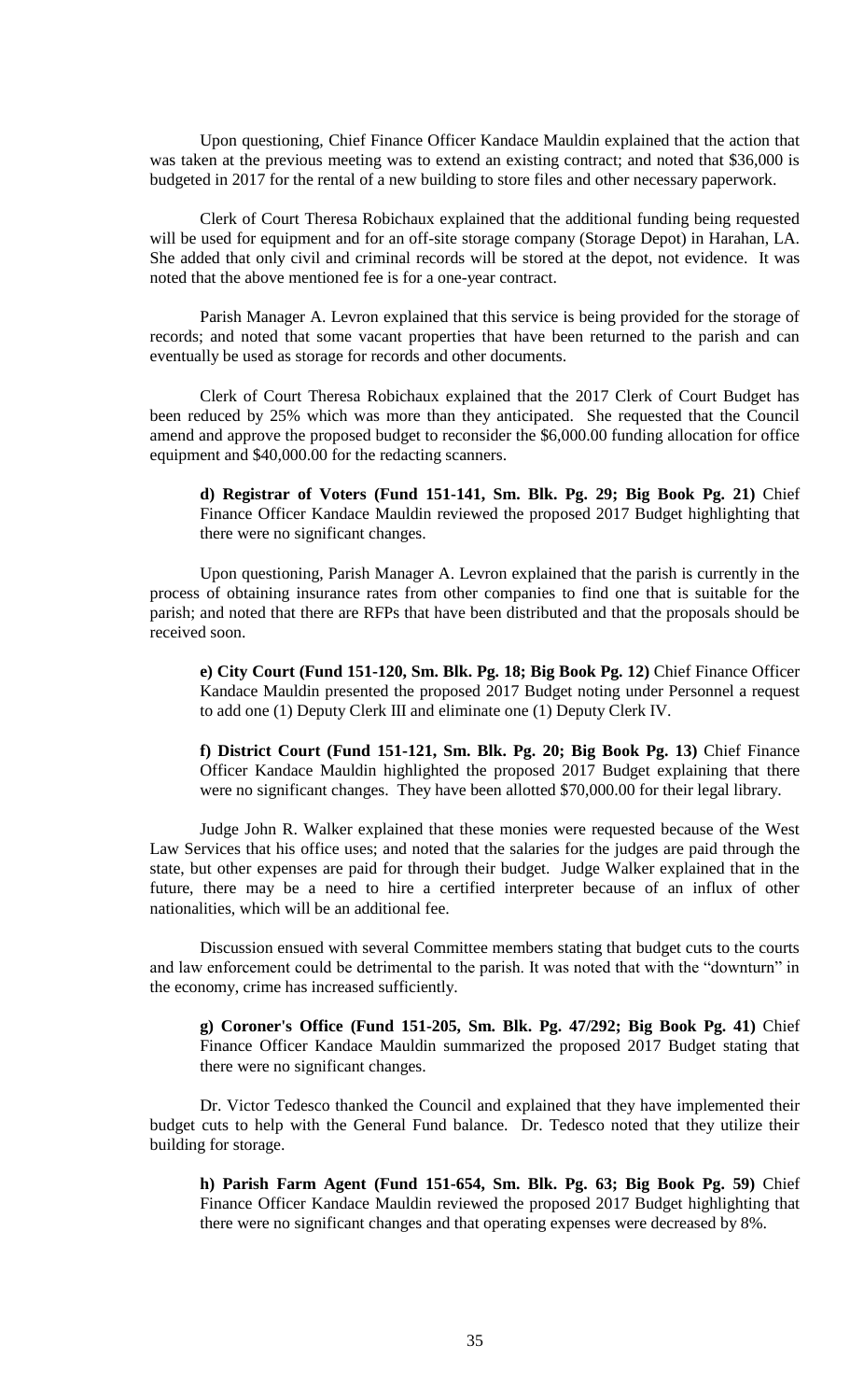Ms. Cherie Roger, Terrebonne LSUAg Associate Extension Agent, thanked the Council for all of their support.

Upon questioning, Parish Manager A. Levron explained that the LSUAg is not interested in relocating their facility because of the location.

**i) Emergency Preparedness (Fund 151-912, Sm. Blk. Pg. 66; Big Book Pg. 61)** Chief Finance Officer Kandace Mauldin presented the proposed 2017 Budget noting tunder Capital, requests to purchase furniture, \$39,275, Phones, UPS, BDA (Cell & Radio), \$54,576 and EOC Services, Firewall, Microsoft 365, \$20,000.

Upon questioning, OEP Director Earl Eues explained that the utility services have been estimated based upon the engineers, contractors and architectural assessments. He noted that the square footage of the new facility is more than their previous location.

Parish Manager A. Levron explained that with the construction of new facilities and the increased amount of the square footage, the amount of the utility services will increase.

**j) Animal Control (Fund 151-442, Sm. Blk. Pg. 53; Big Book Pg. 47)** Chief Finance Officer Kandace Mauldin highlighted the proposed 2017 Budget explaining that there were no significant changes; and noted that \$60,000 has been allocated for their utilities cost.

Ms. Valerie Robinson, Director of the Animal Shelter, explained that their utility costs have also increased because of the square footage of the new facility.

Discussion ensued with committee members comparing the amount of funding allocated to the utility bills of various parish facilities.

Mr. G. Michel moved, seconded by Mr. D. J. Guidry, "THAT, the Budget and Finance Committee revisit Agenda Item 8 – Emergency Preparedness."

The Chairwoman called for the vote on the motion offered by Mr. G. Michel. **THERE WAS RECORDED:** YEAS: A. Williams, G. Michel, S. Dryden, C. Duplantis-Prather, D. W. Guidry, Sr., A. Marmande, D. J. Guidry, S. Trosclair and J. Navy. NAYS: None. ABSENT: None. The Chairwoman declared the motion adopted.

Upon questioning from Committee member G. Michel, OEP Director Earl Eues stated that the telephone service is not included in the utility expense.

Mr. D. J. Guidry moved, seconded by Ms. C. Duplantis-Prather, "THAT, the Budget and Finance Committee continue with the regular order of business."

The Chairwoman called for the vote on the motion offered by Mr. D. J. Guidry. **THERE WAS RECORDED:** YEAS: A. Williams, G. Michel, S. Dryden, C. Duplantis-Prather, D. W. Guidry, Sr., A. Marmande, D. J. Guidry, S. Trosclair and J. Navy. NAYS: None. ABSENT: None. The Chairwoman declared the motion adopted.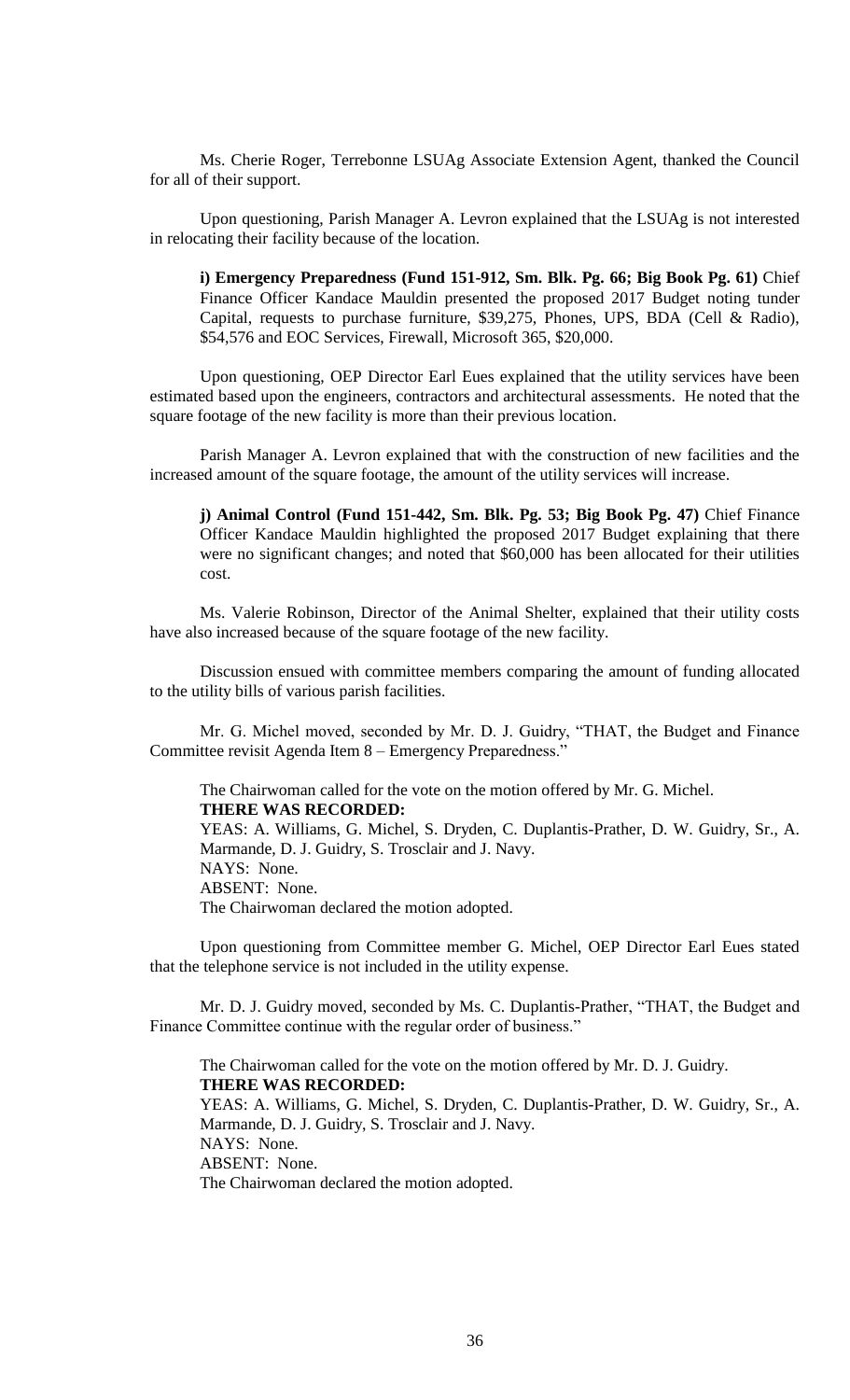**k) Recap Utility Funds (Fund 300/301/306, Electric/Gas/GIS) (Sm. Blk. Pg. 150; Big Book Pg. 372)** Chief Finance Officer Kandace Mauldin summarized the proposed 2017 Budget stating that the electric residential and commercial sales revenue totals for 2017 have been estimated to be \$14,669,372 and that \$2,457,855 has been budgeted for residential and commercial sales of gas. Sales from the gas distribution system to the power plant to fuel the production of electricity for the year 2016 are estimated to be \$1,787,647. The transfer from GIS Technological Fund for the GIS Mapping System is \$225,000, same as 2016 Budget. Their total under Capital is \$300,000 (Electric Generation) Unit 16. Major operating expenses: Line Clearing and Maintenance Service, \$550,000, a decrease of \$87,000, Line repairs, \$264,500, a decrease of \$23,000 and Substation Repairs \$86,480, a decrease of \$7,600. Their total capital is \$5,033,800. For their Personnel, they are eliminating two (2) Line Maintenance Operators, Grade 106. Under Capital: Motor Vehicles, \$35,000, Machinery and Equipment, \$35,000, Distribution System, \$150,000, System Additions, \$200,000, Cast Iron Replacement, \$1,400,000 and Backyard Type Boring Machine, \$35,000. They are also adding one (1) part-time Drafter II, Grade 102 and under Capital they are adding \$67,000 for Building. No significant changes under the GIS Mapping System.

Committee Chairwoman A. Williams was recorded as leaving the proceedings at this time. (7:34 p.m.) The Vice-Chairman A. Marmande resumed the chair position.

**l) Sanitation Fund (Fund 353-441, Sm. Blk. Pg. 169; Big Book Pg. 424)** Chief Finance Officer Kandace Mauldin reviewed the proposed 2017 Budget highlighting that voters approved the 11.49 mills ad valorem tax on November 7, 2006 and 11.21 mills on November 14, 2009, the Council Levied 11.21 mills, which are projected to generate \$10,427,224 in 2017. The 42,250 average units will produce approximately \$5,184,000 of collection fees with a \$10.00 per month user fee. Their major operating expenses is \$3,138,258 for disposal expense, a decrease of \$502,833,, \$1,473,824 in Transportation, a decrease of \$168,991, \$5,219,508 for Solid Waste Contract, a decrease of \$252,558 and \$580,000 for mosquito abatement. The landfill closure costs are accounted for in the construction funds. The decrease for this department is 8.04%.

Chief Finance Officer Kandace Mauldin explained that in previous years the mosquito abatement was funded through the General Fund; however, during the audit it was discovered that they had excessive funds in the Fund Balance. Ms. Mauldin noted that using these monies helps balance the budget.

Parish Manager A. Levron explained that mosquito abatement has been previously paid from the General Fund through gaming revenues in the 90's; noting that it is a service with a user charge that fund this type of service. He further explained that what they are proposing is two different fee ordinances, one to set a \$1.50 per month user fee which will be applied to all water meters (parishwide) and one to reduce the sanitation fee of \$10.00 to \$8.50.

Discussion ensued with Committee members asking about whether or not mosquito control will be spraying on private roads and whether or not the gaming revenue will be used for a specific purpose other than mosquito control.

**m) Road District #6 O&M (Fund 258, Sm. Blk. Pg. 109; Big Book Pg. 272)** Chief Finance Officer Kandace Mauldin summarized the proposed 2017 Budget stating that on November 7, 2006, the voters of Ward 6 approved a .80 mills ad valorem tax, which was adjusted and levied at .82 mills, generating an estimated \$39,577.

**n) Road Lighting Districts (Fund 267-276, Sm. Blk. Pg. 110; Big Book Pg. 276)** Chief Finance Officer Kandace Mauldin presented the proposed 2017 Budget noting that the Schriever Overpass is included in the budget.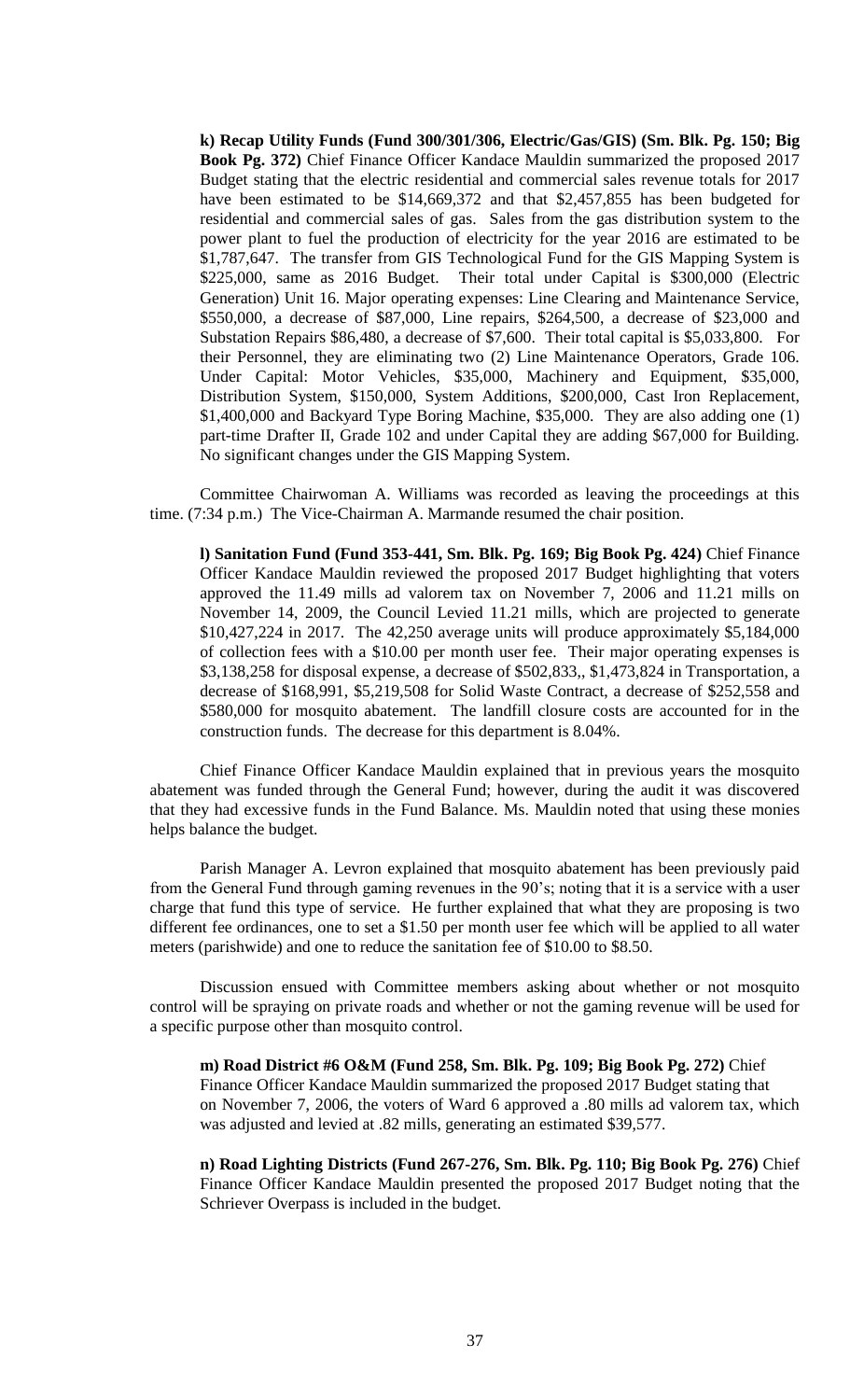Upon questioning, Parish Manager A. Levron explained that the parish is responsible for the Schriever Overpass.

**o) Debt Service Funds (Fund 401-499, Sm. Blk. Pg. 195; Big Book Pg. 467)** Chief Finance Officer Kandace Mauldin highlighted the proposed 2017 Budget explaining that the proposed revenue for 2017 is \$10,359,799. Total expenditures is \$9,722,155 with an ending Fund Balance of \$13,918,475. These totals are used to meet the parish's mandatory reserves.

**p) Civic Center (Fund 385-197, Sm. Blk. Pg. 174; Big Book Pg. 451)** Chief Finance Officer Kandace Mauldin summarized the proposed 2017 Budget stating that they receive a special dedicated Hotel/Motel Tax, and in 2017 it is proposed to be \$275,000, a decrease of \$25,000. The self-generated revenue from facility use for rentals, marketing, celebrity promotions, and food and beverage sales are proposed at \$517,800 for 2017. The General Fund Supplement for 2017 is proposed to be \$802,379, a decrease of \$69,772.

Ms. C. Duplantis-Prather moved, seconded by Mr. G. Michel, "THAT, there being no further business to come before the Budget & Finance Committee, the meeting be adjourned."

The Chairwoman called for the vote on the motion offered by Ms. C. Duplantis-Prather. YEAS: G. Michel, S. Dryden, C. Duplantis-Prather, D. W. Guidry, Sr., A. Marmande, D. W. Guidry, S. Trosclair and J. Navy.

NAYS: None.

ABSENT: A. Williams.

The Chairwoman declared the motion adopted and the meeting was adjourned at 7:48 p.m.

Arlanda J. Williams, Chairwoman

Tammy E. Triggs, Minute Clerk

Ms. A. Williams moved, seconded by Mr. A. Marmande, "THAT, the Council accept and ratify the minutes of the Budget and Finance Committee meeting held on 10/17/16."

The Chairman called for a vote on the motion offered by Ms. A. Williams. THERE WAS RECORDED: YEAS: A. Williams, G. Michel, S. Dryden, C. Duplantis-Prather, D. W. Guidry, Sr., A. Marmande, D. J. Guidry, S. Trosclair and J. Navy. NAYS: None. ABSENT: None. The Chairman declared the motion adopted.

Ms. C. Duplantis-Prather moved, seconded by Mr. S. Trosclair, "THAT, the Council approve the following street light list:

INSTALL STREET LIGHT AT 2885 BAYOU DULARGE RD., THERIOT, RLD #10: SLECA AL MARMANDE; DISTRICT 7

INSTALL 175 STREET LIGHT AT THE INTERSECTION OF WRIGHT AVE. & RIGHTOR ST.; URBAN SERVICES DISTRICT ROAD LIGHTING; TPCG UTILITIES; CHRISTA DUPLANTIS-PRATHER; DISTRICT 5

The Chairman called for a vote on the motion offered by Ms. C. Duplantis-Prather. **THERE WAS RECORDED:**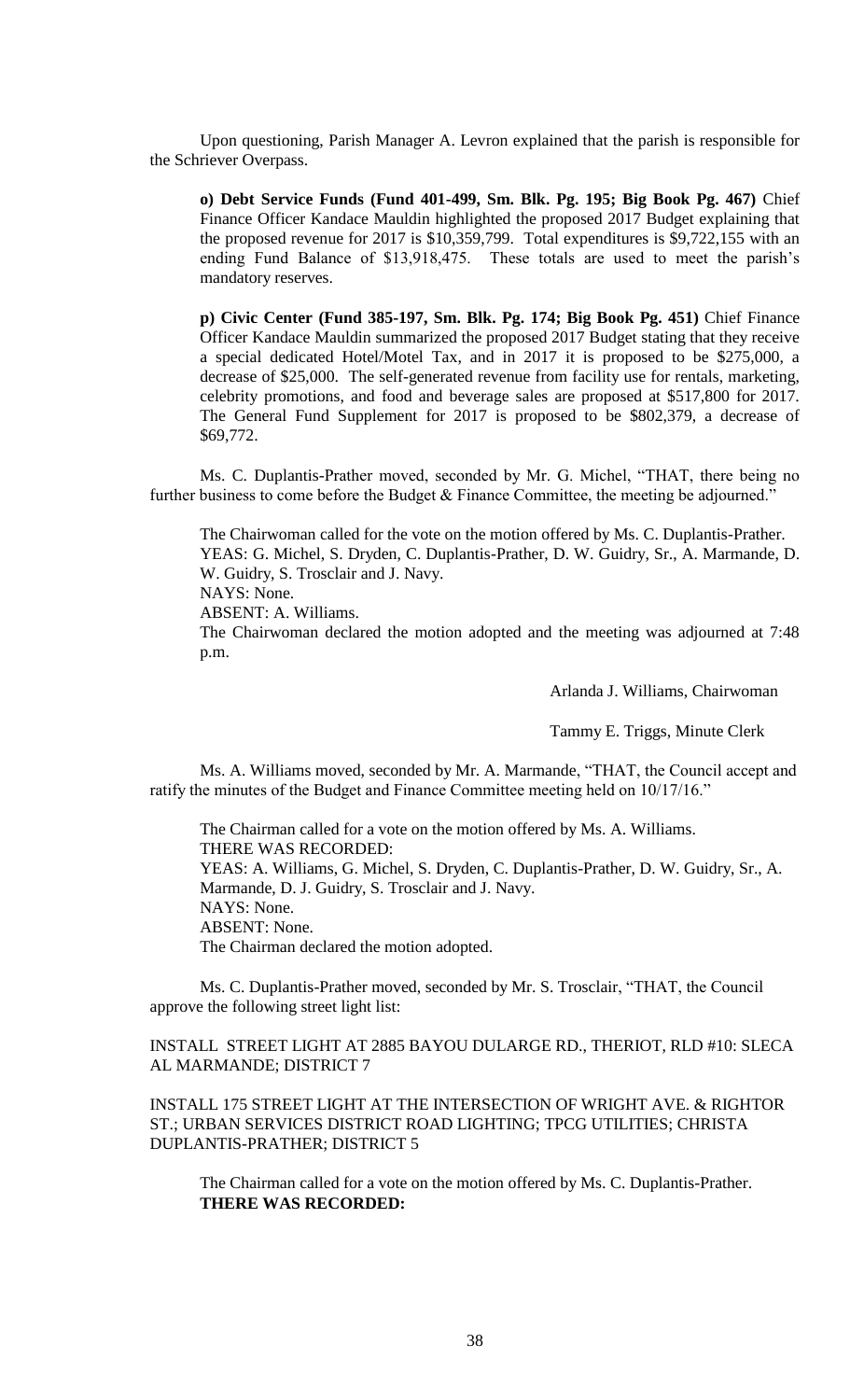YEAS: A. Williams, G. Michel, S. Dryden, C. Duplantis-Prather, D. W. Guidry, Sr., A. Marmande, D. J. Guidry, S. Trosclair and J. Navy. NAYS: None. ABSENT: None. The Chairman declared the motion adopted.

Ms. C. Duplantis-Prather moved, seconded by Mr. D. W. Guidry, Sr., "THAT, the Council approve the attendance to the La. DOTD Traffic Signals for Non-DOTD Training Class to be held on October 20, 2016 in Baton Rouge, LA, per the current Council Travel Policy."

The Chairman called for a vote on the motion offered by Ms. C. Duplantis-Prather. **THERE WAS RECORDED:** YEAS: A. Williams, G. Michel, S. Dryden, C. Duplantis-Prather, D. W. Guidry, Sr., A.

Marmande, D. J. Guidry, S. Trosclair and J. Navy. NAYS: None. ABSENT: None. The Chairman declared the motion adopted.

Ms. C. Duplantis-Prather moved, seconded by Mr. D. W. Guidry, Sr., "THAT, the Council approve the attendance to the Legislative Public Hearings for the Highway Priority Construction Program (i.e., the "Road Show") on October 17, 2016 in New Orleans, LA, per the current Council Travel Policy."

The Chairman called for a vote on the motion offered by Ms. C. Duplantis-Prather. **THERE WAS RECORDED:**

YEAS: A. Williams, G. Michel, S. Dryden, C. Duplantis-Prather, D. W. Guidry, Sr., A. Marmande, D. J. Guidry, S. Trosclair and J. Navy. NAYS: None. ABSENT: None. The Chairman declared the motion adopted.

Mr. G. Michel moved, seconded by Mr. S. Trosclair, "THAT, the Council hold nominations open for the one vacancy on the Fire District No. 8 Board until the next Council meeting."

The Chairman called for a vote on the motion offered by Mr. G. Michel. **THERE WAS RECORDED:** YEAS: A. Williams, G. Michel, S. Dryden, C. Duplantis-Prather, D. W. Guidry, Sr., A. Marmande, D. J. Guidry, S. Trosclair and J. Navy. NAYS: None. ABSENT: None. The Chairman declared the motion adopted.

Ms. A. Williams moved, seconded by Mr. D. J. Guidry and Ms. C. Duplantis-Prather, "THAT, the Council hold nominations open for the one expiring term appointed by the Council (African American) on the Terrebonne Economic Development Authority Board until the next council meeting."

The Chairman called for a vote on the motion offered by Ms. A. Williams. **THERE WAS RECORDED:** YEAS: A. Williams, G. Michel, S. Dryden, C. Duplantis-Prather, D. W. Guidry, Sr., A. Marmande, D. J. Guidry, S. Trosclair and J. Navy. NAYS: None. ABSENT: None. The Chairman declared the motion adopted.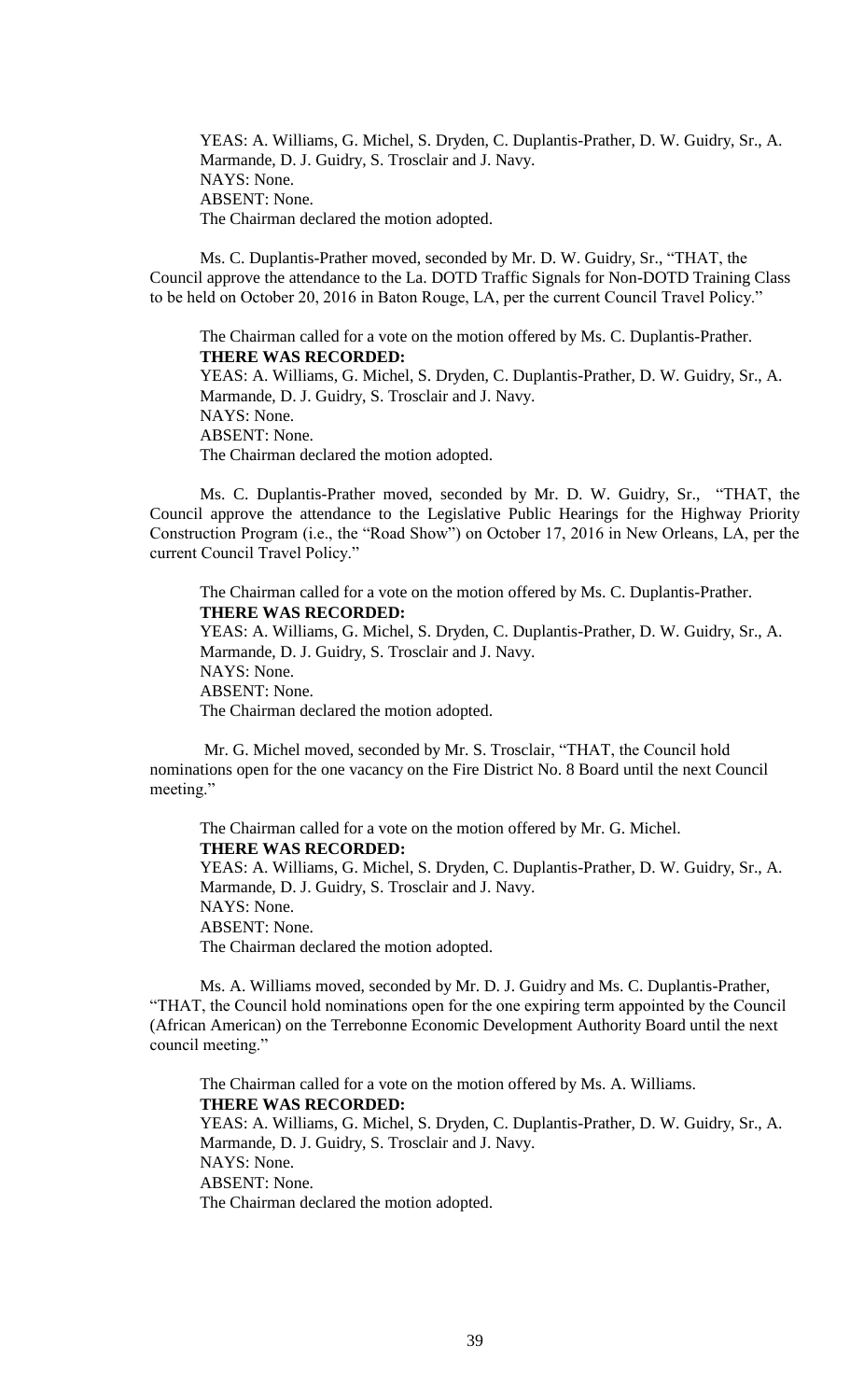Mr. S. Trosclair moved, seconded by Mr. D. J. Guidry, "THAT, the Council hold nominations open for the one vacancy on the Recreation District No. 6 Board until the next council meeting."

The Chairman called for a vote on the motion offered by Mr. S. Trosclair. **THERE WAS RECORDED:** YEAS: A. Williams, G. Michel, S. Dryden, C. Duplantis-Prather, D. W. Guidry, Sr., A. Marmande, D. J. Guidry, S. Trosclair and J. Navy. NAYS: None. ABSENT: None. The Chairman declared the motion adopted.

Ms. C. Duplantis-Prather moved, seconded by Mr. G. Michel, "THAT, the Council open nominations for the three expiring terms on 12/21/16 on the Houma Area Convention and Visitors' Bureau, nominate Ms. Katherine Gilbert-Theriot (representing Civic Organization), close nominations, re-appoint Ms. Katherine Gilbert-Theriot (representing Civic Organization) and hold nominations open for the two additional positions on the Houma Area Convention and Visitors Bureau until the next council meeting." \**(MOTION WITHDRAWN AFTER DISCUSSION)*

Councilman S. Trosclair suggested that since three applications have been received for the three vacancies, the Council could vote on all three applicants this evening.

Councilwoman C. Duplantis-Prather expressed her concerns regarding two of the applications not being received in a timely fashion and Council members not having a chance to talk to the two individuals.

\*Councilwoman C. Duplantis-Prather withdrew the motion and Mr. G. Michel withdrew the second.

Mr. S. Trosclair moved, by Mr. S. Dryden, "THAT, the Council open nominations for the three expiring terms on 12/21/16 on the Houma Area Convention and Visitor's Bureau, nominate Ms. Katherine Gilbert-Theriot, Mr. Charles Wilson, Sr., and Ms. Cheri Blanchard; close nominations and re-appoint Ms. Katherine Gilbert-Theriot (representing Civic Organization) and appoint Mr. Charles Wilson (Council) and Ms Cheri Blanchard (Council) to serve a term on the Houma Area Convention and Visitor's Bureau."

The Chairman called for a vote on the motion offered by Ms. S. Trosclair. **THERE WAS RECORDED:** YEAS: A. Williams, G. Michel, S. Dryden, D. W. Guidry, Sr., A. Marmande, D. J. Guidry, S. Trosclair and J. Navy. NAYS: C. Duplantis-Prather. ABSENT: None. The Chairman declared the motion adopted.

Ms. A. Williams moved, seconded by Ms. C. Duplantis-Prather, "THAT, the Council open nominations for the one expiring term on the Houma-Terrebonne Regional Planning Commission, nominate Dr. Budd Cloutier and Mr. Charles Wilson, Sr., close nominations and that a voice vote of the Council be taken to determine who will fill said vacancy."

The Chairman called for a vote on the motion offered by Ms. A. Williams. **THERE WAS RECORDED:** YEAS: A. Williams, G. Michel, S. Dryden, C. Duplantis-Prather, D. W. Guidry, Sr., A. Marmande, D. J. Guidry, S. Trosclair and J. Navy. NAYS: None. ABSENT: None.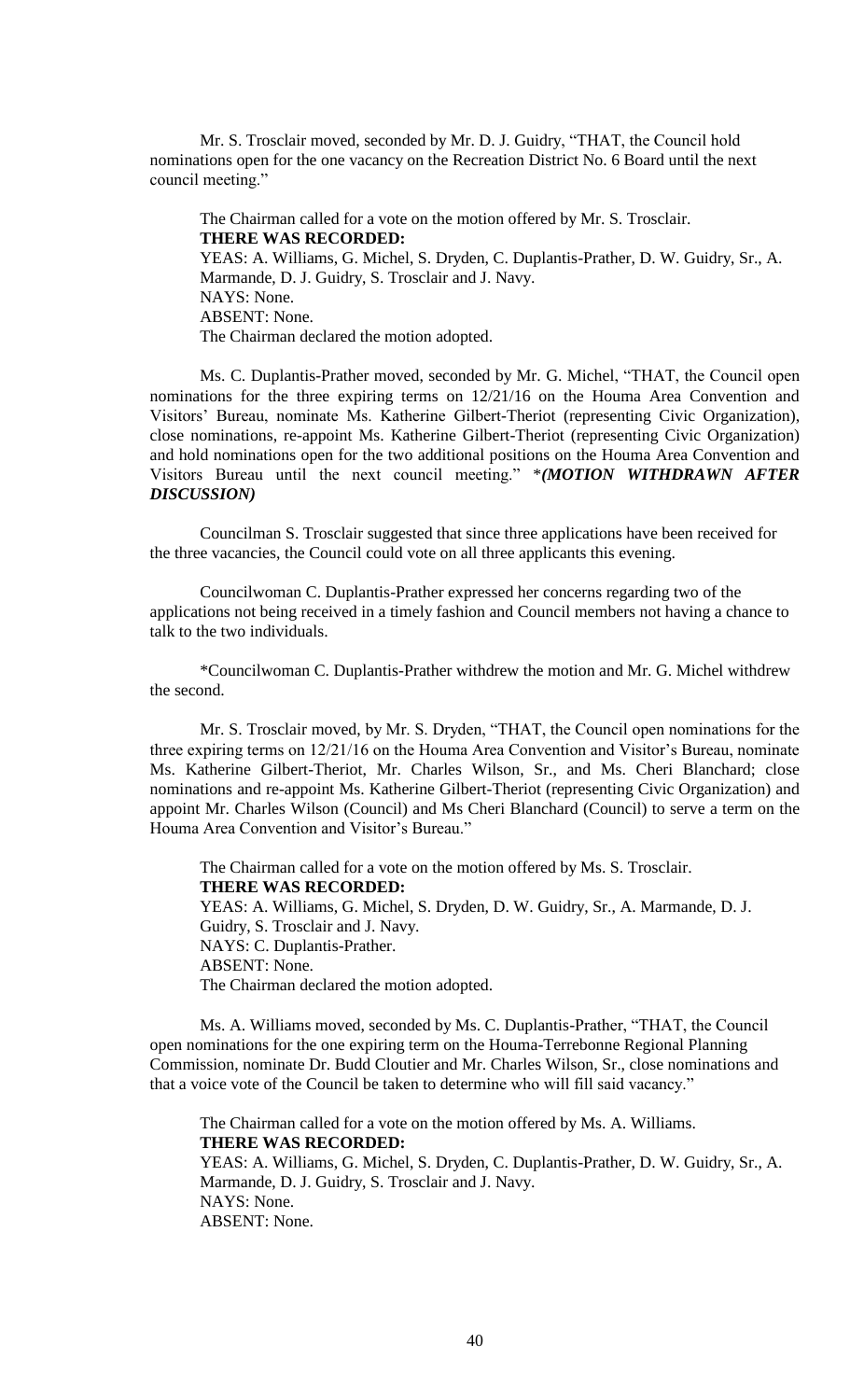The Chairman declared the motion adopted.

Voting to appoint Dr. Budd Cloutier: A. Williams G. Michel S. Dryden C. Duplantis-Prather D. W. Guidry, Sr. A. Marmande D. J. Guidry S. Trosclair J. Navy

Voting to appoint Mr. Charles Wilson, Sr.: (No votes were recorded)

Council Clerk T. Triggs announced the votes tallied for the one vacancy on the Houma-Terrebonne Regional Planning Commission and they were recorded as follows: nine (9) votes for Dr. Budd Cloutier and zero (0) votes for Mr. Charles Wilson, Sr.

The Chairman stated that, as per the above voice vote, Dr. Budd Cloutier is re-appointed to serve another term on the Houma-Terrebonne Regional Planning Commission.

Ms. C. Duplantis-Prather moved, seconded by Mr. G. Michel, "THAT, the Council open nominations for the five expiring terms on 11/01/16 on the Downtown Development Corporation, nominate Mr. Leo Ledet, Ms. Beula Rodrigue, Mr. Bobby Arceneaux and Mr. Donald "Bubba" Thibodaux (Council Appointment); close nominations and re-appoint Mr. Leo Ledet and Ms. Beula Rodrigue (Parish President's appointments), hold nominations open for the two additional appointments (one representing Houma Area Convention and Visitors' Bureau and one representing the Economic Development Board) and take a voice vote of the Council be taken to determine who will fill said Council appointment vacancy."

The Chairman called for a vote on the motion offered by Ms. C. Duplantis-Prather. **THERE WAS RECORDED:**

YEAS: A. Williams, G. Michel, S. Dryden, C. Duplantis-Prather, D. W. Guidry, Sr., A. Marmande, D. J. Guidry, S. Trosclair and J. Navy. NAYS: None. ABSENT: None. The Chairman declared the motion adopted.

Voting to appoint Mr. Bobby Arceneaux: G. Michel D. W. Guidry, Sr. D. J. Guidry

Voting to appoint Mr. Donald "Bubba" Thibodaux: A. Williams S. Dryden C. Duplantis-Prather A. Marmande S. Trosclair J. Navy

Council Clerk T. Triggs announced the votes tallied for the one vacancy to represent the Council on the Downtown Development Corporation and they were recorded as follows: three (3) votes for Bobby Arceneaux and six (6) votes for Mr. Donald "Bubba" Thibodaux.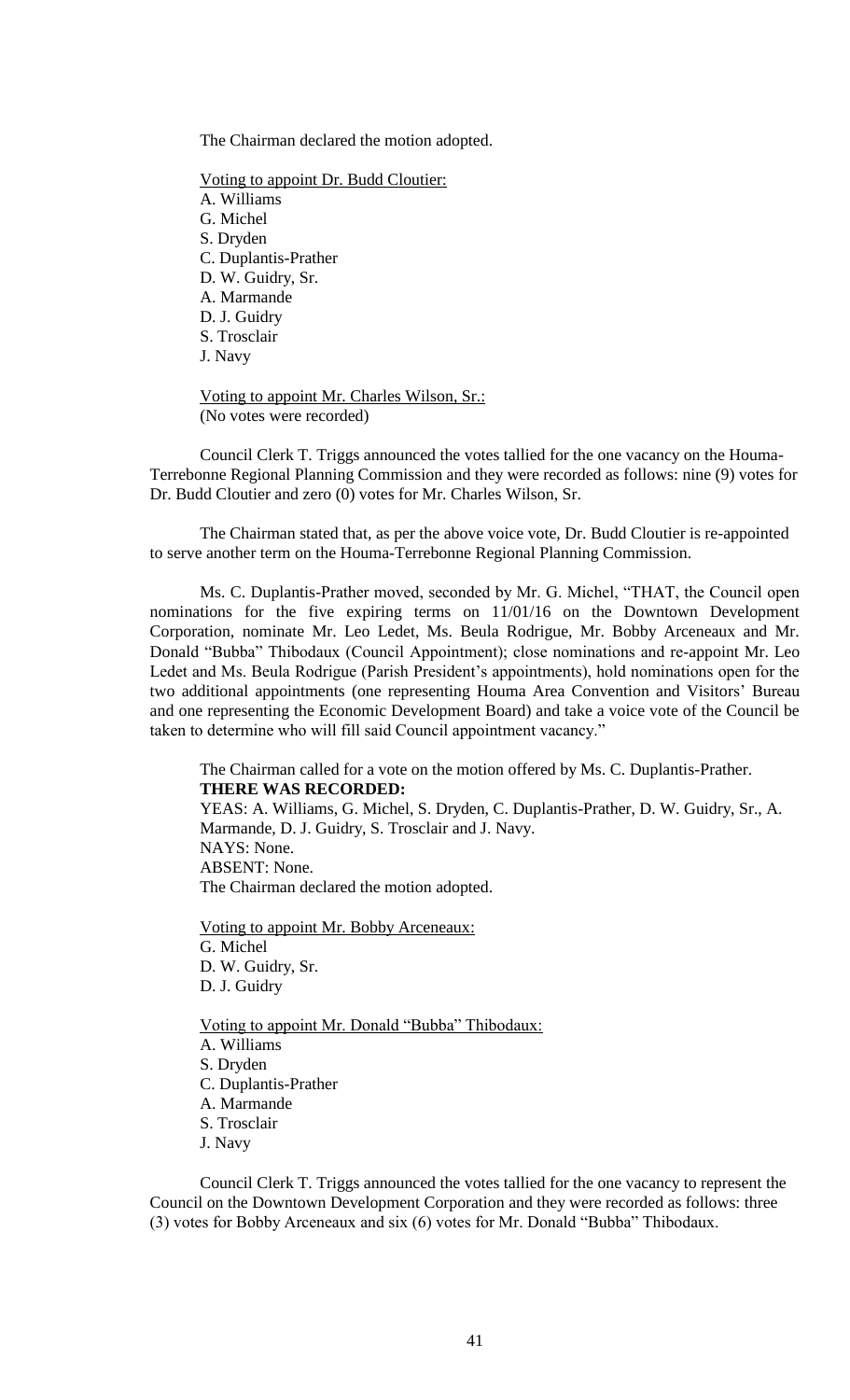The Chairman stated that, as per the above voice vote, Mr. Donald "Bubba" Thibodaux is appointed to serve a term on the Downtown Development Corporation.

Mr. Donald "Bubba" Thibodaux thanked the Council for this appointment and assured the Council and Administration that he will serve to the best of his ability.

Mr. D. W. Guidry, Sr. moved, seconded by Mr. S. Trosclair and Mr. A. Marmande, "THAT, the Council open nominations for the one expiring term (10/31/16) on the Coastal Zone Management and Restoration Board (representing Marine Navigation), nominate Mr. Mickey Thomas (representing Marine Navigation), close nominations and re-appoint Mr. Mickey Thomas to serve an another term on the Coastal Zone Management and Restoration Board (representing Marine Navigation)."

The Chairman called for a vote on the motion offered by Mr. D. W. Guidry, Sr. THERE WAS RECORDED: YEAS: A. Williams, G. Michel, S. Dryden, C. Duplantis-Prather, D. W. Guidry, Sr., A. Marmande, D. J. Guidry, S. Trosclair and J. Navy. NAYS: None. ABSENT: None. The Chairman declared the motion adopted.

Mr. D. J. Guidry moved, seconded by Ms. A. Williams, "THAT, the Council open nominations for the expiring term on the Terrebonne Parish Communications District Board (representing the Sheriff's Office), nominate Major Michael Dean, close nominations and appoint Major Michael Dean to serve a term on the Terrebonne Parish Communications District Board (representing the Sheriff's Office)."

The Chairman called for a vote on the motion offered by Mr. D. J. Guidry. THERE WAS RECORDED: YEAS: A. Williams, G. Michel, S. Dryden, C. Duplantis-Prather, D. W. Guidry, Sr., A. Marmande, D. J. Guidry, S. Trosclair and J. Navy. NAYS: None. ABSENT: None. The Chairman declared the motion adopted.

The Chairman announced the following vacancies, which he noted will be handled as per usual procedure:

- Two expiring terms on 11/29/16, one representing the Houma Fire Department and one representing the Houma Police Department on the Municipal Civil Service Board.
- One vacancy due to a resignation on the Houma-Terrebonne Airport Commission.

Under Agenda Item 7A – Announcements, Parish President:

- Westside Blvd. Ribbon Cutting will be held on Monday, October 24, 2016 at 3:00 p.m.
- Martin Luther King traffic light will be installed on Monday, October 24, 2016.
- Terrebonne Parish Animal Shelter has opened.
- According to the Engineering Department, Hollywood Road will be open in approximately three weeks.
- The Public Works Department is moving into the Terrebonne Parish facility in Gray, LA.

Under Agenda Item 7B – Announcements, Council Members: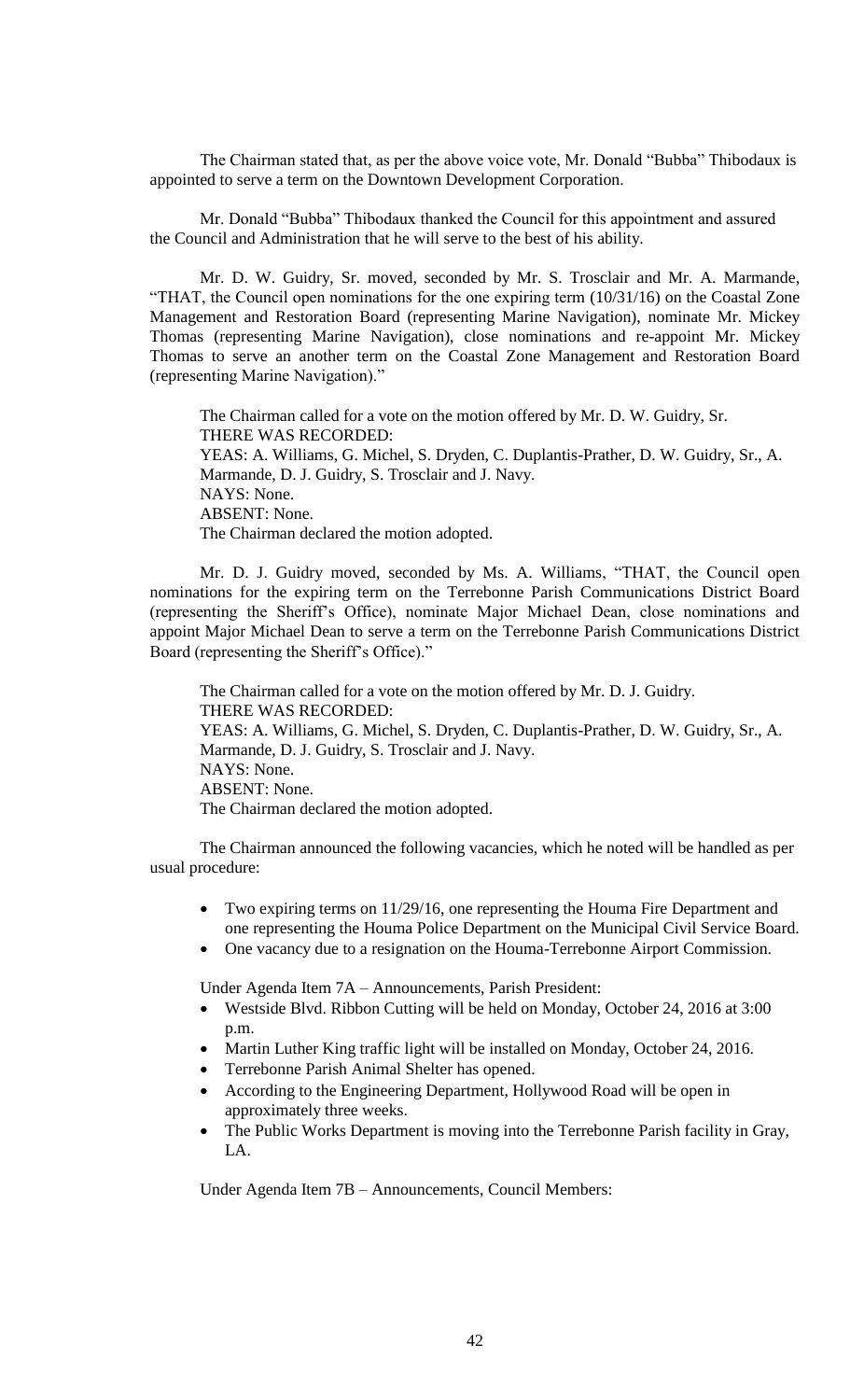- Councilwoman C. Duplantis-Prather thanked Administration along with the Roads and Bridges Department and the Sewage Department for all of their help with the issues in and around the Jefferson Davis Drive area.
- Councilwoman C. Duplantis announced that the Animal Shelter Ribbon Cutting will be held on November 12, 2016.
- Councilwoman C. Duplantis-Prather encouraged every pet owner to have their pets spayed or neutered to help control the pet population.
- Councilman D. W. Guidry announced to the public to be safe because Halloween is fast approaching and cautioned everyone to be extremely alert when bringing large animals to Halloween festivities.
- Councilman S. Trosclair announced that the Houma Tunnel is in need of cleaning and requested that someone contact the State of Louisiana to "jump" start this process, possibly through inmate labor.
- Councilman A. Marmande thanked Sheriff Larpenter and his department for the prompt attention to the homicide that happened in Bayou Black.
- Councilman A. Marmande announced to the residents of Brady Road that he is working with Public Works Director Mike Toups to find a solution to alleviate the drainage situation in this area.
- Councilwoman A. Williams announced that Rougarou Festival will be held this weekend, with a parade starting on Saturday, October 22, 2016 at 10:00 a.m. The festival will start at 10:00 a.m. on Saturday, October 22<sup>nd</sup> and Sunday, October 23<sup>rd</sup>.
- Councilwoman A. Williams announced that early voting starts on Tuesday, October 25, 2016.
- Councilman D. J. Guidry inquired about the telephone number at the new Animal Shelter stating that the telephones are not working. Parish Manager A. Levron explained that there was a delay in getting the phone lines connected and the telephone lines should be transferred on Thursday or Friday of this week.

OFFERED BY: MR. D. J. GUIDRY SECONDED BY: MR. A. MARMANDE AND MR. S. TROSCLAIR

### **RESOLUTION NO. 16-525**

AUTHORIZING PARISH PRESIDENT GORDON E.DOVE TO EXECUTE AN AMENDMENT TO THE COOPERATIVE AGREEMENT WITH THE TERREBONNE LEVEE AND CONSERVATION DISTRICT (TLCD) FOR THE PURPOSE OF RESTORING THE FALGOUT CANAL ROAD

BE IT RESOLVED, by the Terrebonne Parish Council,, on behalf of the Terrebonne Parish Consolidated Government, that Parish President Gordon E. Dove, is hereby authorized to execute an amendment to the Cooperative Agreement with Terrebonne Levee and Conservation District relative to the restoration/repair Falgout Canal Road upon the completion of Reach E of the Morganza Levee Project.

### **THERE WAS RECORDED:**

YEAS: A. Williams, G. Michel, S. Dryden, C. Duplantis-Prather, A. Marmande, D. W. Guidry, Sr., D. J. Guidry, S. Trosclair, and : J. Navy. NAYS: None. ABSTAINING: None. ABSENT: None. The Chairwoman declared the resolution adopted on this the 19th day of October 2016.

Upon questioning, Parish Manager A. Levron explained that the parish entered into an agreement with the Levee Board that they were going to use Falgout Canal Road for construction activities stating that the Levee Board would be responsible for complete restoration of the